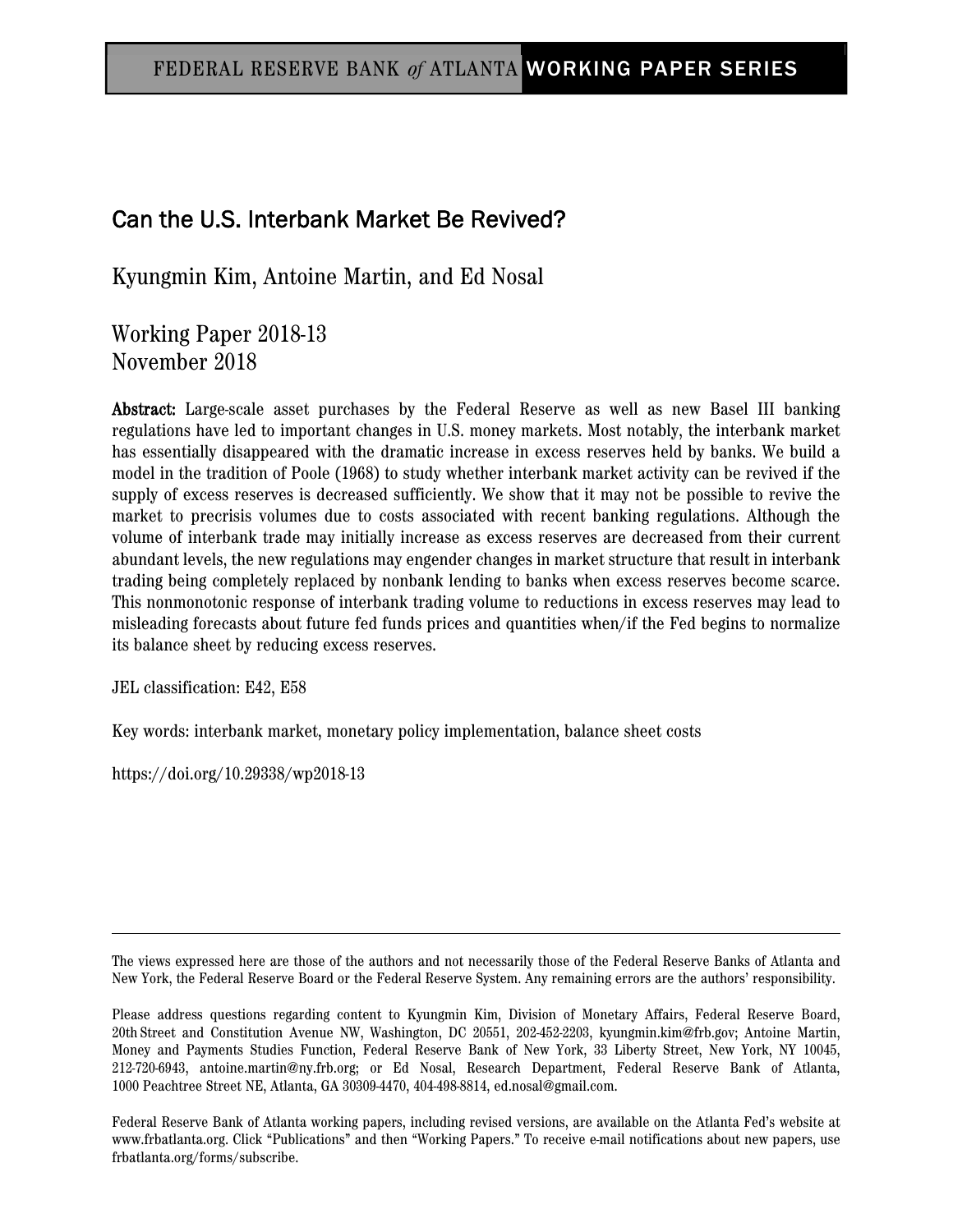# 1 Introduction

Money markets in the U.S. have changed dramatically since the 2007-08 financial crisis. One of the most striking changes is the decrease in the size of the interbank market. Before the financial crisis the size of the interbank market was estimated to be about \$100 billion per day. Today (2018) it is less than \$5 billion. The change in the size of the interbank market can be attributed in part to both the Federal Reserve's monetary policy measures to stimulate the economy and new Basel III requirements that have been imposed on banks.

The reasons that underlie the significant decline in the size of the U. S. interbank market are well understood. Before the crisis the Fed relied on scarce reserves and reserve requirements to implement monetary policy.<sup>1</sup> As payment shocks affected banks' reserve holdings throughout the day they would trade with each other to ensure that they held just enough reserves to satisfy their reserve requirements and no more. Starting in 2009 the Fed increased the supply of reserves through large-scale asset purchases ultimately injecting almost \$3 trillion of reserves into the banking system. As a consequence almost all banks held reserves that far exceeded what was required. This essentially eliminated the need for banks to trade with each other to offset their payment shocks.

In this paper we ask if and under what conditions the U.S. interbank market can be revived. Contrary to what is commonly believed, draining reserves by reducing the Fed's balance sheet will not necessarily revive the interbank market. We argue that although a small increase in the volume of interbank trading will likely appear at the early stage of reserve draining it is uncertain whether the market revival will continue following further draining of reserves. Indeed we show that in some circumstances interbank trading volumes could completely disappear as reserves are drained further. These results indicate that regulatory and monetary frameworks that need a revival of the interbank market—because they rely on benchmark rates generated largely from interbank activity—may no longer be viable even if the Fed's balance sheet shrinks to pre-crisis levels.

The key insight that underlies these results is related to new banking regulations which impose "balance sheet" costs on banks. We think of these costs as being primarily related to the size and not the composition of banks' balance sheets. Examples of such balance sheets costs are the Basel III leverage ratio and the Federal Deposit Insurance Corporation's (FDIC) assessment fee.

<sup>&</sup>lt;sup>1</sup>See Ennis and Keister (2008) for a theoretical exposition.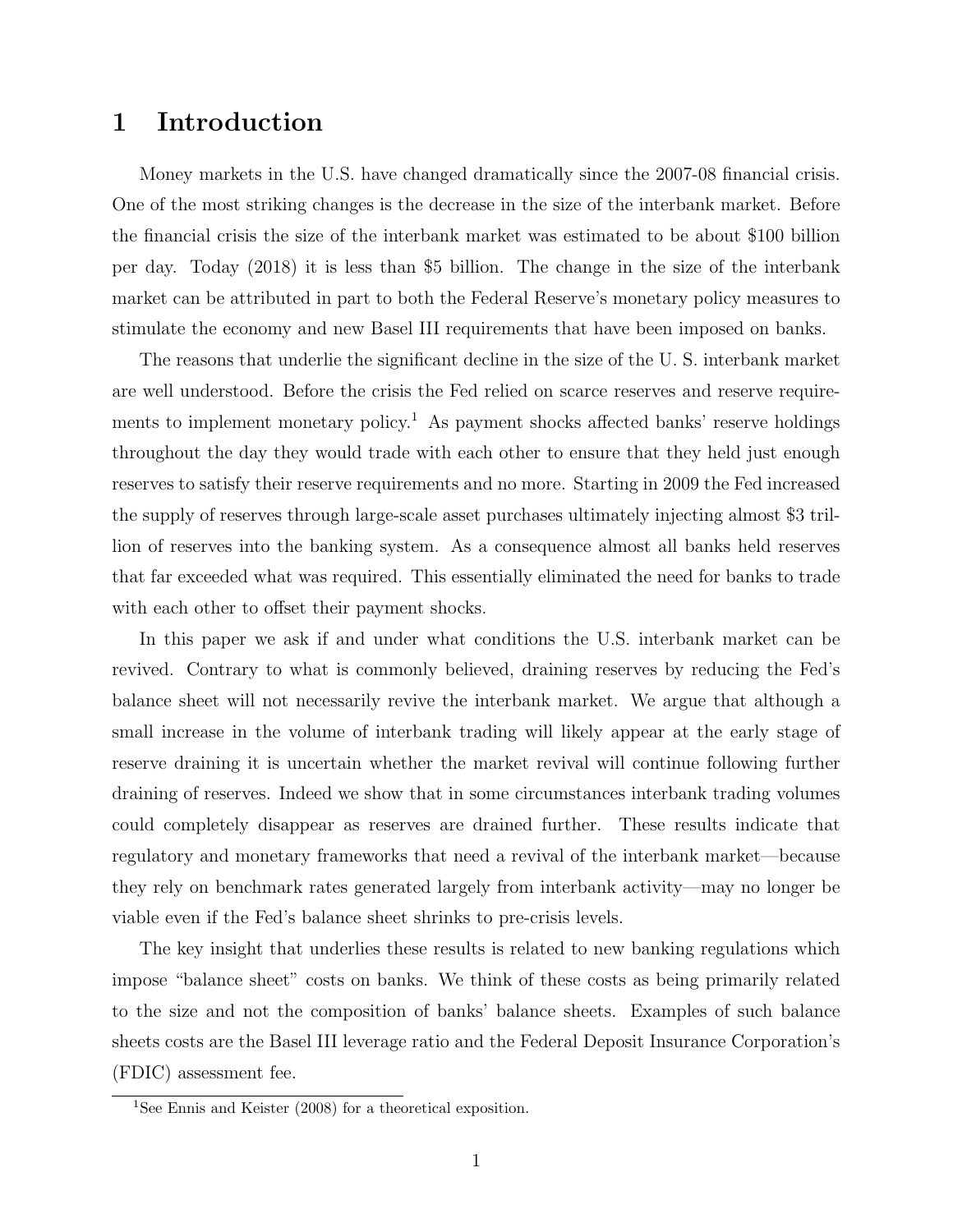The patterns of trade in money markets influence the size of banks' balance sheets which in turn affect their balance sheet costs. To understand the link between balance sheets costs, the size of the balance sheets and trade in money markets, consider a simple example with one cash-rich non-bank and two banks. Suppose the non-bank does not renew a loan it made to bank 1 and instead lends to bank 2. Everything else being equal bank 1 will see its reserves decrease and bank 2 will see its reserves increase by the amount of the loan. The movement in reserves changes the size of the balance sheet of each bank but not the aggregate size of balance sheet of the banking system. Hence the non-bank loan to bank 2 (away from bank 1) does not affect the aggregate balance sheet costs of the banking system.

Consider now a different set of transactions that result in the same movement of reserves from bank 1 to bank 2. In this case the non-bank renews its loan with bank 1 and bank 1 makes an interbank loan to bank 2. This set of transactions increases the size of the balance sheet for the banking system. As above the balance sheet of bank 2 increases by the amount of reserves it has received. However the balance sheet of bank 1 does not decrease since the interbank loan replaces the reserves lent to bank 2 on the asset side of its balance sheet. Since the aggregate size of the balance sheet of the banking system increases by the amount of interbank trades, money market participants have an incentive to avoid making these trades if they can collectively benefit from the balance sheet cost savings.

We develop a model in the spirit of Poole (1968) to formalize this argument. Consistent with actual market practice non-banks make loans to banks before interbank trading takes place. Interbank trades can partially offset payment shocks by redistributing reserves among banks. What is new compared to the basic Poole (1968) environment is the idea that nonbanks can also delay lending to the banks until after the payment shock is realized but it is costly to do so. For simplicity we assume that this delayed lending happens at the same time as the interbank market operates. If banks' balance sheet costs are zero then interbank trading is costless and banks can completely offset payment shocks by relying solely on the interbank market. In this situation non-banks do not have an incentive to pay the cost associated with delaying a loan to a bank. When balance sheet costs are strictly positive interbank trades become costly. Since interbank trading increases the aggregate balance sheet cost of the banking sector, banks will not fully offset payment shocks just through interbank trades. Late loans can help offset payment shocks more fully and thus are more valuable to banks than early loans. Therefore banks are willing to pay higher interest for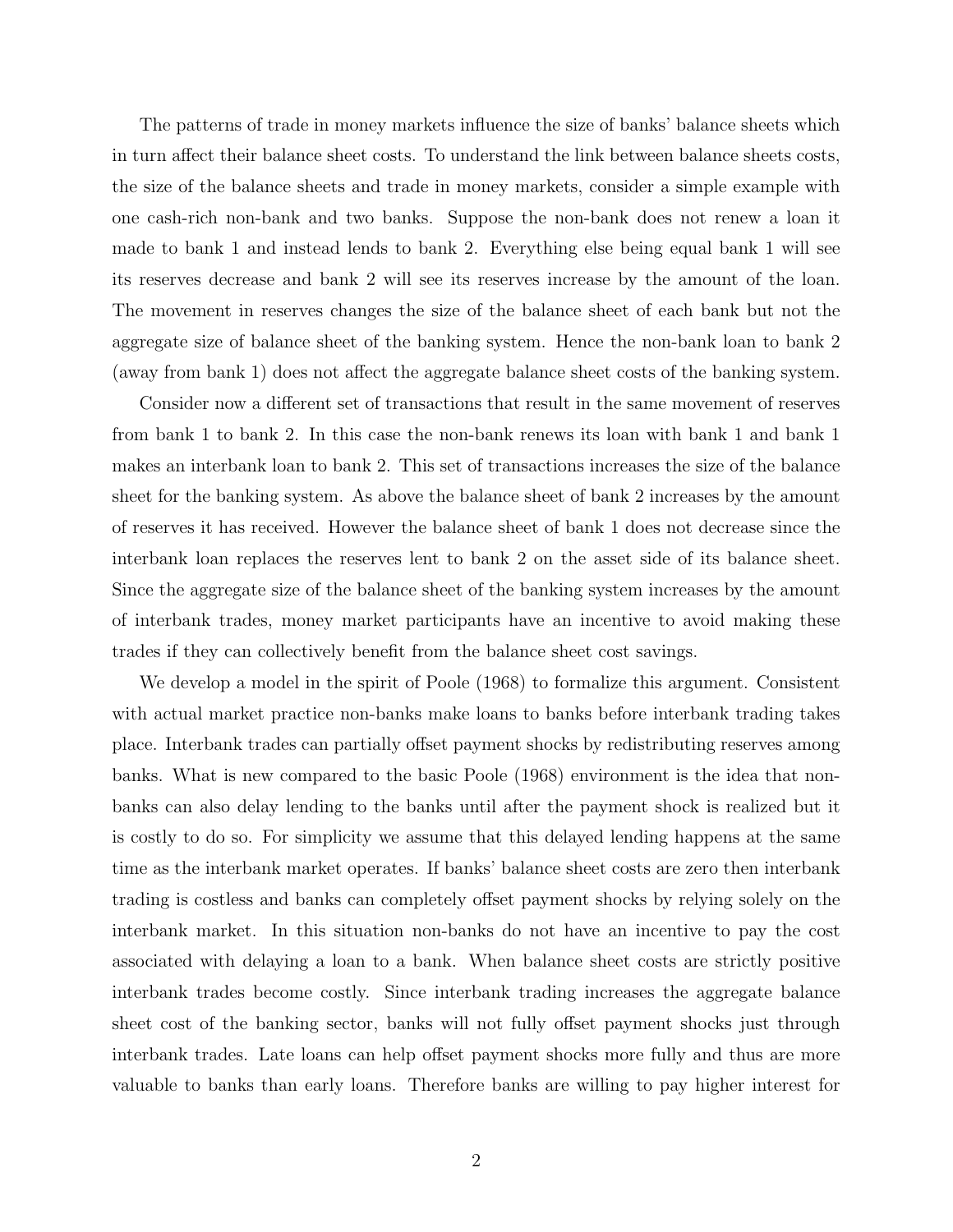late borrowing. At the same time a higher rate provides an incentive for non-banks to incur the delay cost and provide late loans to the bank.

We show that if non-banks face a per dollar cost of loan delay some interbank trading can reappear when reserves become scarce. However the level of interbank trade will fall short of the pre-crisis levels due to both higher post-crisis regulatory costs and the existence of late loans. We also consider a case where there is a system-wide fixed cost associated with delaying loans. The fixed cost could for example represent the cost of establishing market standards or infrastructure that facilitates late day trading for non-banks with banks. In this case as the supply of reserves decreases interbank trade will reappear initially. However if the supply continues to decrease, the system-wide benefit of making late loans to banks will exceed the fixed cost at some point. If the fixed cost is paid, then the volume of interbank market trading will shrink to zero since banks can obtain needed reserves from non-banks.

There is a debate regarding the desirability of interbank trading activity over trading between banks and non-banks for monetary policy implementation purposes. For example Bindseil (2016) argues that a central bank's "operational framework should not undermine incentives for active interbank [...] markets." Similarly the Norges Bank changed its monetary policy implementation framework in part to generate more interbank activity (see Norges Bank (2011)). Regardless of the reasons for which policymakers desire an active interbank market, our analysis indicates that it may be difficult for the U.S. to have an active interbank market even if excess reserves are significantly drained. The main reason is that due to the new post-crisis regulations interbank trading activity has become expensive. We argue that it may not help policymakers to experiment with small changes in the level of reserves to assess whether the interbank market can be revived because interbank market volume can either respond non-monotonically to a draining of reserves or may can initially increase and remain relatively constant as reserves are further drained.

Our paper is related to a growing literature on money markets and monetary policy implementation. Chen et. al. (2016) focus on monetary policy implementation in a model with preferred habitat features. Martin et. al. (2013) focus on tools available to the Federal Reserves to implement monetary policy with a large supply of reserves. Afonso and Lagos (2015) develop a search model to understand trade dynamics in the Federal Funds market. Finally, Armenter and Lester(2017) use a model with directed search to study the Federal Reserve's overnight reverse repurchase agreement facility.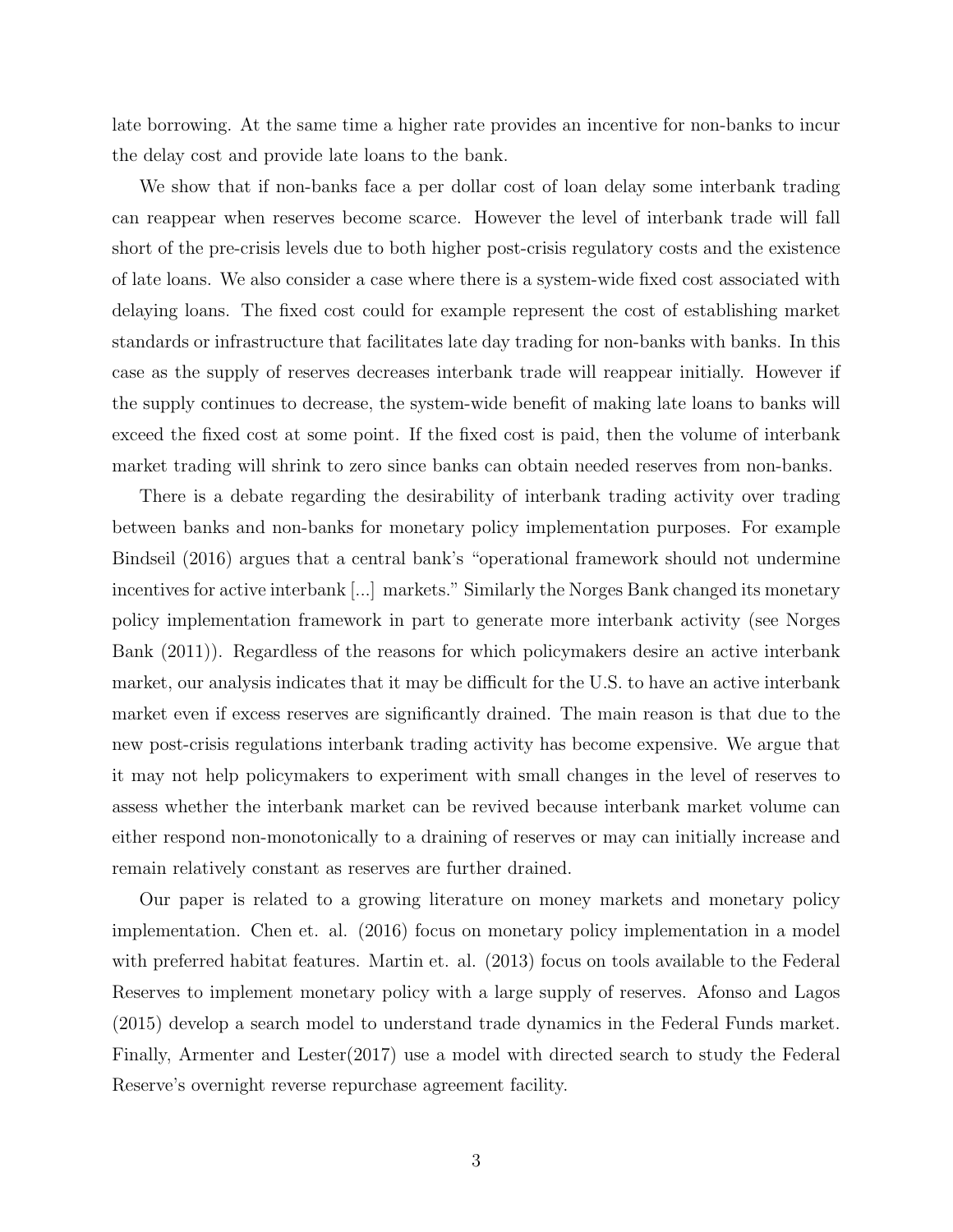The remainder of the paper is structured as follows. Section 2 describes the baseline model where non-banks do not make any late loans to banks because the cost of delay is infinite. Section 3 characterizes and discusses the equilibrium in the baseline model. The baseline model illustrates how balance sheet costs reduce interbank trading. Through the lens of the baseline model, section 4 discusses money market activity before and after the 2008 financial crisis as well as the markets' response to a reduction in the supply of reserves (which is a policy option that is available to the Fed in the future). In section 5 we analyze the effect of draining reserves when the delay cost is low enough to incentivize non-banks to participate in late lending. We show that non-bank participation will generally reduce interbank trading and that it can have dramatic non-monotonic effects on interbank trading volume in response to a reduction in the supply of reserves. Section 6 concludes.

# 2 Baseline model

There are three types of agents—a non-bank or investor, two commercial banks and a central bank—and three periods that can be viewed as unfolding over a day. The periods are interpreted as morning, early afternoon and late afternoon/evening to resemble actual U.S. money markets. In period 1 (the morning) the investor decides how to allocate resources between the two banks over periods 1 and 2 by making deposits with the banks. In period 2 (the early afternoon) banks trade in the interbank market and may receive additional deposits from the investor. In period 3 (the late afternoon and extending into the beginning of the next day) banks borrow from the discount window if needed, receive interest on reserves from the central bank and repay interbank loans.

We first describe the endowments, feasible actions and behavior of each type of agent. Then we characterize the shocks that hit the economy.

#### 2.1 Investor

The investor is endowed with M units of funds. At the beginning of period 1 the investor decides how to allocate  $M$  between the two banks by making deposits in periods 1 and  $2<sup>2</sup>$ . The investor can, for example, allocate all of  $M$  to period 1 bank deposits or can allocate

<sup>2</sup>The period 2 deposit has to physically rest somewhere in period 1. We can think of the funds as sitting at the two banks but not be renumerated for period 1. When the funds are allocated in period 2 they will receive the period 2 deposit rate.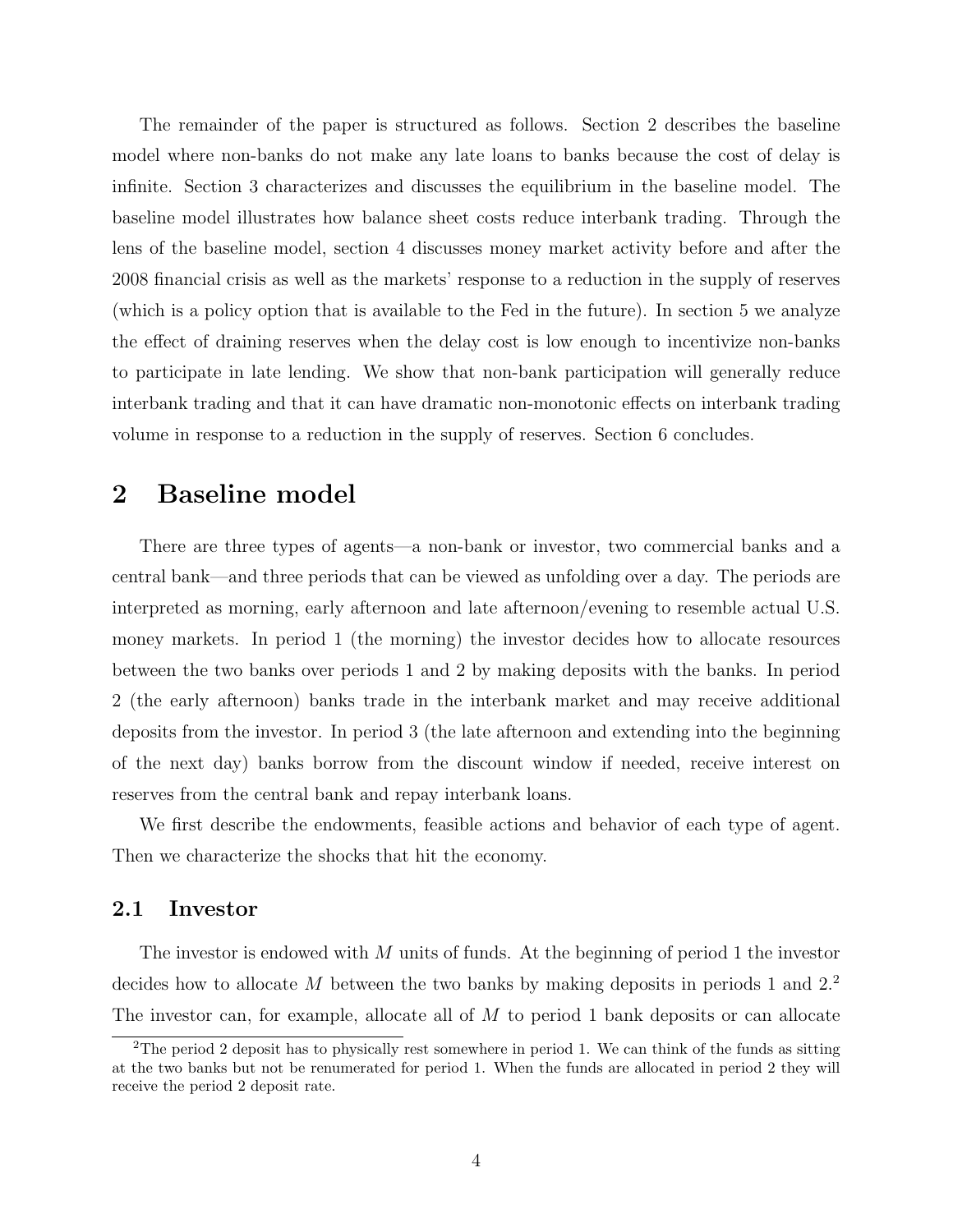some of M to period 1 deposits and the remainder to period 2 deposits. Since a deposit is a loan we will use these two terms interchangeably.

The deposit markets in periods 1 and 2 are competitive. The returns to the investor's deposits are realized at the end of period 3. There is a cost associated with delaying a bank deposit until period 2. In the baseline model we assume this cost is prohibitive which implies that the investor deposits the entire endowment  $M$  in period 1. We relax the prohibitive cost assumption in section 5.

The investor is risk neutral and allocates funds to maximize its net expected payoff.

#### 2.2 Banks

There are two banks indexed by  $i = 1, 2$ . Regulation requires that bank i hold at least  $R_i$  reserves at the end of period 3. Reserves can only be held by the banks and for simplicity we assume that the only assets that banks hold are reserves and interbank loans. Banks buy reserves by borrowing in competitive deposit markets in both periods 1 and 2 and by borrowing in the competitive interbank market in period 2. Denote the period 1 bank deposit rate as  $r_D$ . We denote the period 2 interbank rate  $r_R$ . Below we show that the period 2 interbank rate must be equal the period 2 deposit rate. In period 3 a bank can borrow at the central bank's discount window. A bank must borrow from the discount window if its reserve holdings at the beginning of period 3 falls short of what is required  $R_i$  or in other words if its excess reserves are negative. The discount window borrowing rate is  $r_W$  and the interest paid on positive excess reserves held at the Fed is  $r_E$ .

Banks are risk neutral and maximize profits. A bank's profit is given by the total return on its assets minus the sum of the cost of its liabilities and balance sheet costs that result from regulations. We assume that balance sheet costs depend only on the size of the bank's balance sheet and not for example on the composition of the its assets and liabilities. Modeled in this way balance sheet costs are similar to the costs incurred by banks that face the leverage ratio constraint imposed by recent Basel III regulations or the revised FDIC assessment fee that domestic deposit-taking institutions pay. For simplicity we assume that if bank i's total asset holdings are  $A_i$ , then it incurs a balance sheet cost equal to  $c_B A_i$  where  $c_B$  is a positive constant. In this formulation balance sheet costs are linear where marginal and average balance sheet costs are equal to one another.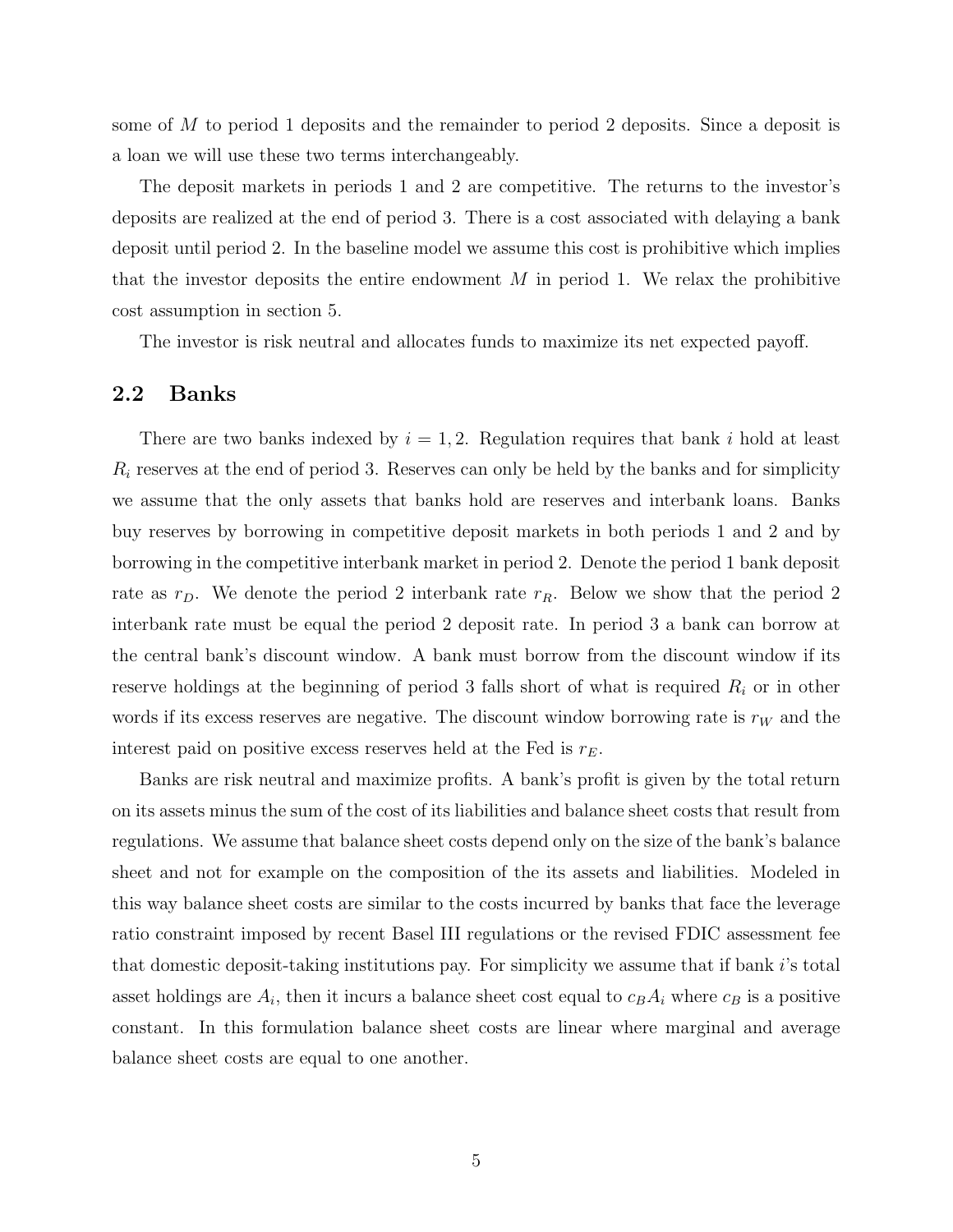#### 2.3 Central bank

The central bank does not make any optimizing decisions. The central bank determines the supply of reserves, sets interest on excess reserves  $r_E$  and the cost of borrowing reserves from the discount window  $r_W$  where  $r_E < r_W$ . We assume that the economy has M reserves at the beginning of period 1 which is equal to the endowment of the investor. This assumption is not essential but it does simplify the presentation. None of our results are affected if we instead assume that the supply of reserves differs from the investor's endowment.<sup>3</sup>

## 2.4 Payment/reserve shocks

Banks are hit by shocks that affect the distribution of reserve holdings between periods 1 and 2 and periods 2 and 3. Between periods 1 and 2 bank i receives a shock  $\eta_i$  to its reserve holdings. We assume that  $\eta_i$  is uniformly distributed over  $[-\bar{\eta}, \bar{\eta}]$ . This assumption greatly simplifies the analysis but relaxing it does not qualitatively affect our results.<sup>4</sup> We interpret the  $\eta$  shock as a movement in reserves between banks 1 and 2 which means that  $\eta_1 = -\eta_2$ <sup>5</sup> In a richer model one could imagine that agents initiate wire transfers between their accounts at the two banks for idiosyncratic reasons at the end of period 1 and the transfers are settled in between periods 1 and 2.

Between periods 2 and 3 banks receive another reserve shock  $\nu_i$ . This shock is similar to the shock to reserves in the Poole (1968) model. We assume that  $\nu_i$  is uniformly distributed over  $[-\bar{\nu}, \bar{\nu}]$ . These assumptions greatly simply the equilibrium expressions and deliver clear interpretations of the model.<sup>6</sup>

From the banks' point of view there is a conceptual difference between the  $\eta$  shocks and the  $\nu$  shocks. Since the interbank and loan markets operate after the  $\eta$  shock is realized banks are able to trade with one another or raise additional deposits to offset this shock. In

<sup>&</sup>lt;sup>3</sup>If the supply of reserves exceeds  $M$  the difference can be held by banks in the form of endowed equity. If the supply is smaller than  $M$  bank liabilities/assets exceed  $M$  and the difference can be held as securities by banks.

<sup>&</sup>lt;sup>4</sup>The assumption that the support of  $\eta_i$  has finite lower and upper bounds is sufficient for most results. This assumption is realistic because it is hard to imagine a shock that is too large relative to the stock of reserves M.

<sup>&</sup>lt;sup>5</sup>Relaxing this assumption complicates the model while somewhat preserving the results. We can think of  $\eta_1 + \eta_2$  as a shock to total reserve supply and  $\eta_1 - \eta_2$  as a differential flow from bank 2 to bank 1. The correlation between  $\eta_1 + \eta_2$  and  $\eta_1 - \eta_2$  is generally not zero so it is not possible to cleanly separate their effects.

<sup>6</sup>Our assumptions eliminate heterogeneity and nonlinearity in marginal values making the two banks' preferences basically identical. The uniform distribution assumption introduces linearity in the marginal value of reserves because the density of  $\nu_i$  is constant over  $[-\bar{\nu}, \bar{\nu}]$ .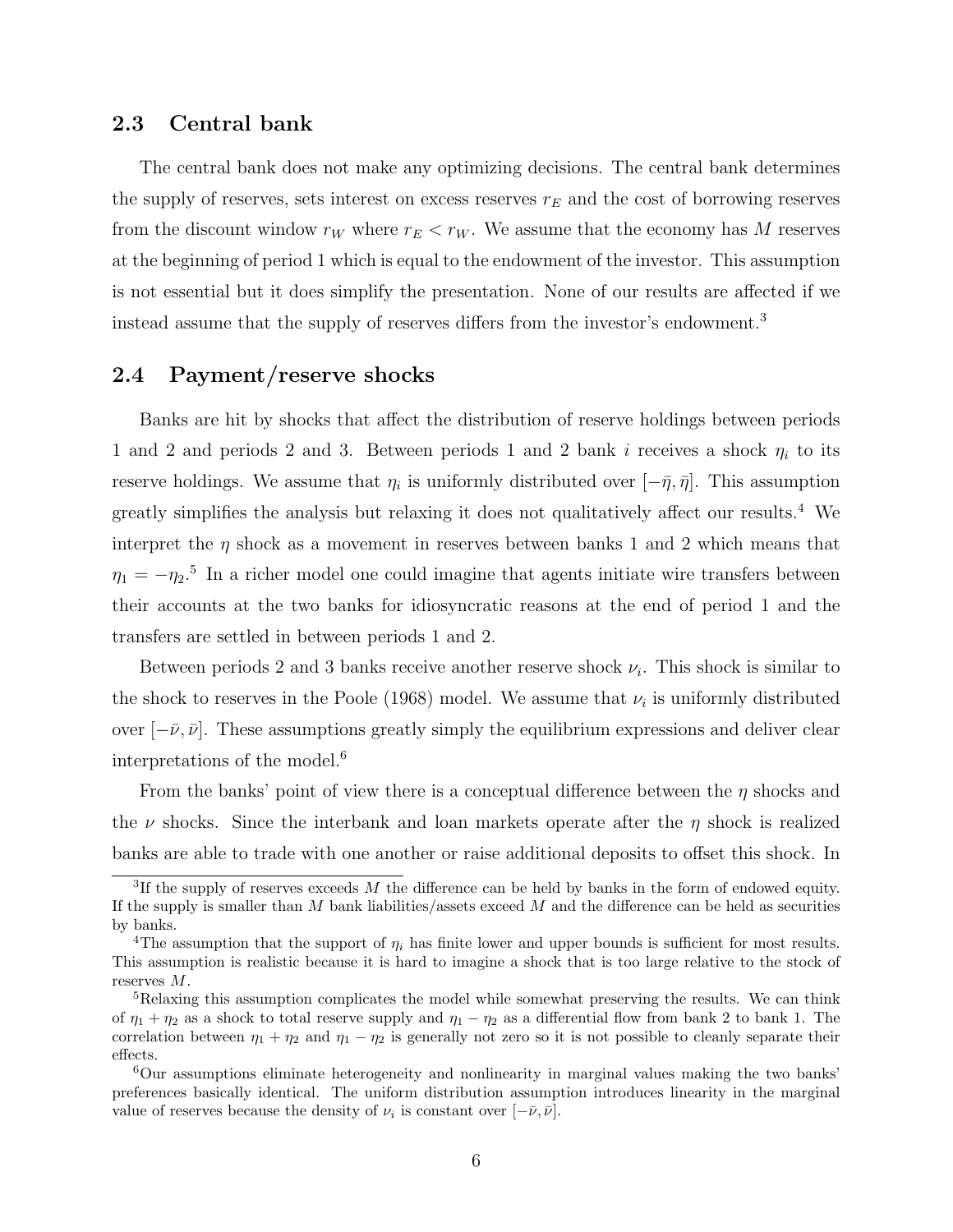contrast the money market is closed after the  $\nu$  shock is realized. As a result banks respond to  $\nu$  shocks passively by either borrowing reserves at the discount window or holding excess reserves at the Fed.

# 3 Equilibrium in the baseline model

The equilibrium is described and characterized by solving the model backward starting with the last period.

## 3.1 Period 3: late afternoon/evening

A bank's profit depends in part on its excess reserve holdings after the  $\nu$  shock which is realized between periods 2 and 3. The excess reserve holdings of bank i at the beginning of period 3 are the sum of four components and denoted by  $e_i$ :

- 1. Excess reserves held at the end of period 1 denoted  $x_i$ ;
- 2. The interbank shock  $\eta_i$  realized between periods 1 and 2;
- 3. Reserves borrowed in the period 2 interbank market denoted  $y_i$ ; and
- 4. The  $\nu_i$  shock to reserve holdings realized between periods 2 and 3.

Hence  $e_i \equiv x_i + \eta_i + y_i + \nu_i$ . Notice that  $y_i < 0$  means that bank i lends in the interbank market.

If excess reserves are negative then the bank must borrow reserves equal to  $-e_i$  from the central bank. Bank i's total reserve holdings will then equal what is required,  $R_i$ . Notice the bank has no incentive to borrow more than  $-e_i$  since  $r_E < r_W$ . The final payoff or profit for bank i that enters period 3 with negative excess reserves  $e_i < 0$  is given by

$$
R_i r_{RR} - (R_i + x_i + \eta_i + \nu_i) r_D - y_i r_R + e_i r_W - (R_i + [-y_i]^+) c_B \tag{1}
$$

where  $r_{RR}$  represents the interest earned on required reserves,  $[x]^+ = x$  if  $x \ge 0$  and  $[x]^+ = 0$ if  $x < 0$ .<sup>7</sup> The first term  $R_i r_{RR}$  represents the interest income the bank earns from its required reserve holdings. The next three terms  $-(R_i + x_i + \eta_i + \nu_i)r_D$ ,  $-y_i r_R$  and  $e_i r_W$ 

<sup>7</sup>Currently in the U.S. the interest on required reserves is equal to the interest on excess reserves. But in principle the two rates could be different.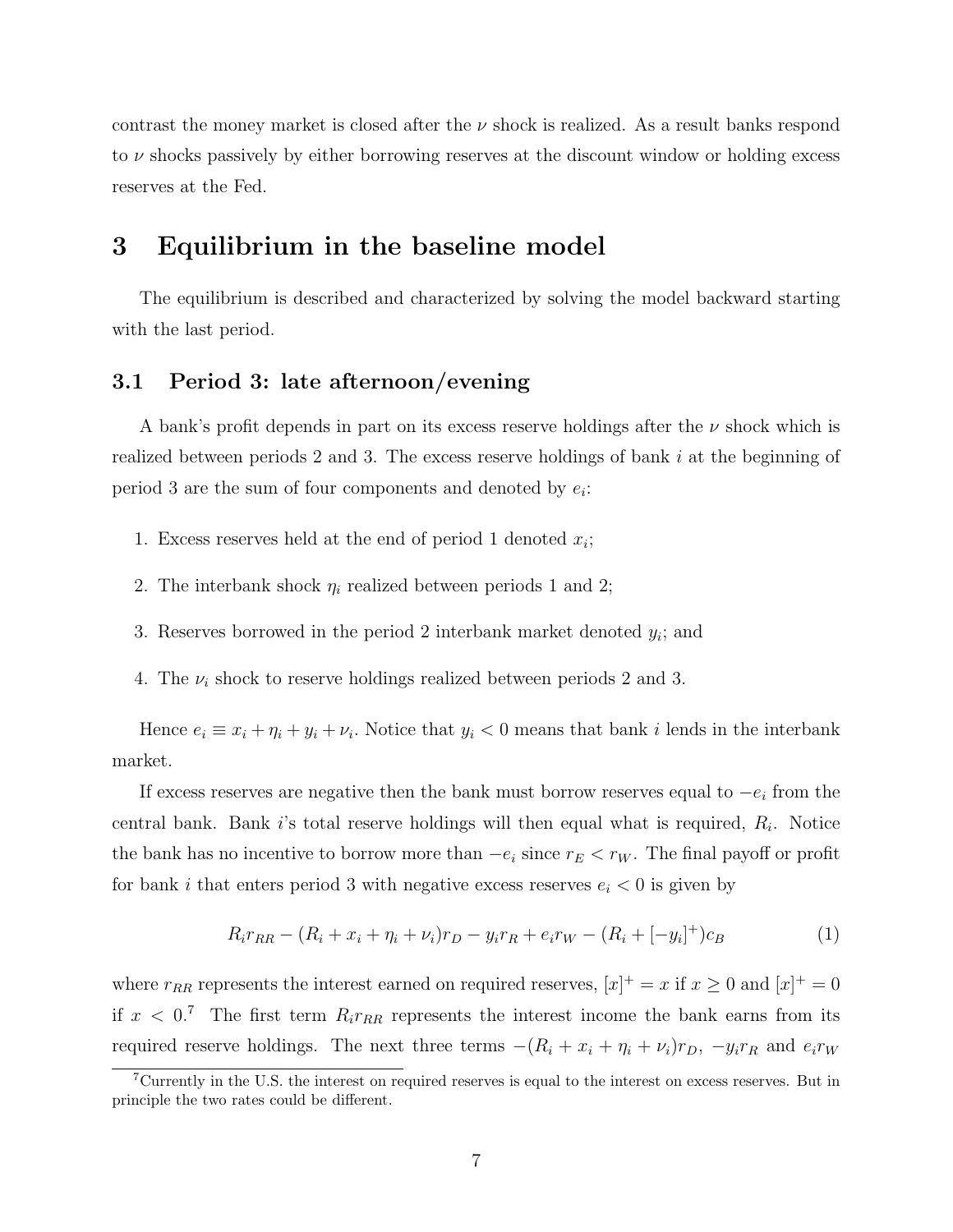represent the cost of the bank's liabilities and depend on whether the liability is a deposit, an interbank loan or a discount window loan respectively. If  $y_i$  is negative, meaning that the bank lends in the interbank market, then  $-y_i r_R$  represents the interest income from an interbank loan which is an asset. The final term  $-(R_i + [-y_i]^+)c_B$  represents the bank's balance sheet cost since the only assets that banks hold are reserves and interbank loans. If  $e_i$  < 0 bank i will ultimately hold  $R_i$  reserves—since it will borrow  $-e_i$  at the central bank's discount window. If  $y_i < 0$  then bank i has an interbank loan which is an asset and generates a balance sheet cost.

If a bank's excess reserves are positive then it earns  $r_E$  on its excess reserves  $e_i > 0$ . The final payoff (or profit) for bank  $i$  is

$$
R_i r_{RR} + e_i r_E - (R_i + x_i + \eta_i + \nu_i) r_D - y_i r_R - (R_i + e_i + [-y_i]^+) c_B.
$$
 (2)

The first two terms represent the interest income the bank earns on the required and excess reserves respectively. The next two terms are the costs associated with the bank's liabilities (if  $y_i < 0$  then  $-y_i r_R$  represents interbank interest income). The last term is the bank's balance sheet cost: Holding excess reserves  $e_i > 0$  adds to the bank's balance sheet costs. Notice that (2) does not have a term associated with the discount window rate  $r_W$  since the bank does not borrow from the central bank.

The terms in (1) and (2) that include  $R_i$ ,  $\eta_i$  or  $\nu_i$  are from the banks' point of view exogenous. For simplicity and without loss of generality we suppress them.<sup>8</sup> The banks' period 3 payoff functions (1) and (2)—net of the exogenous terms—can be compactly expressed as

$$
-x_i r_D - y_i r_R + [e_i]^+ r_E - [-e_i]^+ r_W - ([e_i]^+ + [-y_i]^+) c_B.
$$
\n(3)

## 3.2 Period 2: interbank market

In period 2 banks trade with each other in an interbank market. Bank i chooses the amount of reserves it wants to borrow  $y_i$  so as to maximize its expected period 3 payoff. Bank *i* enters period 2 with excess reserves  $x_i + \eta_i$ : It obtained excess reserves equal to  $x_i$  in period 1 via investor deposits and experienced a payment shock equal to  $\eta_i$  between periods 1 and 2. We now describe a bank's optimal behavior.

<sup>&</sup>lt;sup>8</sup>Prices or rates are not exogenous to the model but are exogenous to banks because markets are assumed to be competitive.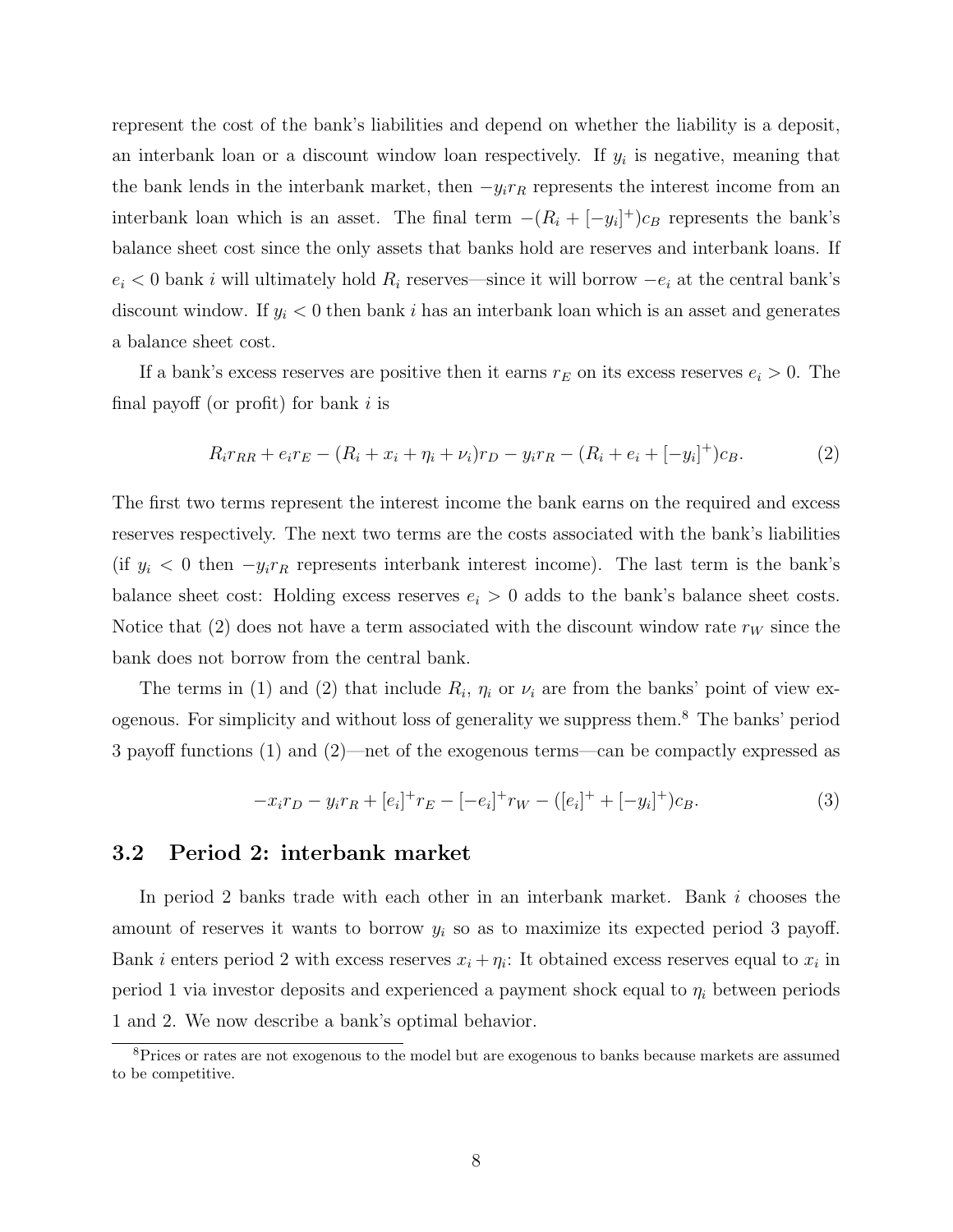With the help of (3) bank is period 2 interbank borrowing/lending problem can be described by

$$
\max_{y_i} \left\{ -x_i r_D - y_i r_R - [-y_i]^+ c_B + E\{ [e_i]^+(r_E - c_B) - [-e_i]^+ r_W \} \right\}
$$

where  $e_i = x_i + \eta_i + y_i + \nu_i$ . Since  $-x_i r_D$  is exogenous from a period 2 perspective—it was determined in period 1—it is irrelevant for the bank's period 2 decision problem. It will be convenient to write the bank's problem as

$$
\max_{y_i} [-y_i r_R - [-y_i]^+ c_B + v_i(z_i)], \tag{4}
$$

where  $z_i \equiv x_i + \eta_i + y_i$ , and

$$
v_i(z_i) \equiv \int_{-\bar{\nu}}^{\bar{\nu}} \{ [z_i + \nu_i]^+(r_E - c_B) - [-(z_i + \nu_i)]^+ r_W \} (2\bar{\nu})^{-1} d\nu_i.
$$

Since  $\nu_i$  is uniformly distributed on  $[-\bar{\nu}, \bar{\nu}]$  its probability density function is  $(2\bar{\nu})^{-1}$  on  $[-\bar{\nu}, \bar{\nu}]$  and zero otherwise. We assume that  $\nu_1$  and  $\nu_2$  have the same distribution, which implies that the functional form of  $v_i(z)$  does not depend on i. Therefore we can drop the subscript i from  $v_i(z)$  and let  $v(z_i)$  represent the expected benefit of having  $z_i$  excess reserves at the end of period 2.

Notice that  $v(z_i)$  is strictly concave over  $z_i \in [-\bar{\nu}, \bar{\nu}]$  since  $v'(z_i)$  is linear and decreasing. To see this take the derivative of  $v(z_i)$  with respect to  $z_i$  to get

$$
v'(zi) = (rE - cB) \cdot Pr(\nu \ge -zi) + rW \cdot Pr(\nu \le -zi).
$$

The probability  $Pr(\nu \ge -z_i)$  is strictly increasing and  $Pr(\nu \le -z_i)$  is strictly decreasing in  $z_i$  over  $[-\bar{\nu}, \bar{\nu}]$ . Since  $\nu$  is uniformly distributed over  $[-\bar{\nu}, \bar{\nu}]$ , (3.2) can be rewritten as

$$
v'(z_i) = \frac{r_E - c_B}{2} + sz_i \quad \text{if} \quad -\bar{\nu} \le z_i \le \bar{\nu} \tag{5}
$$
\n
$$
r_W \qquad \text{if} \quad z_i \le -\bar{\nu} \tag{5}
$$

where  $s = (r_W - r_E + c_B)/(2\bar{\nu})$ . It is obvious from (5) that  $v'(z_i)$  is linear and decreasing in  $z_i$  when  $-\bar{\nu} \leq z_i \leq \bar{\nu}$ . Figure 1 illustrates  $v'(z_i)$ . The middle expression in (5) describes a situation that we define as scarce excess reserves in period 2. Here scarcity means there is a strictly positive probability that the bank's excess reserves will be negative at the beginning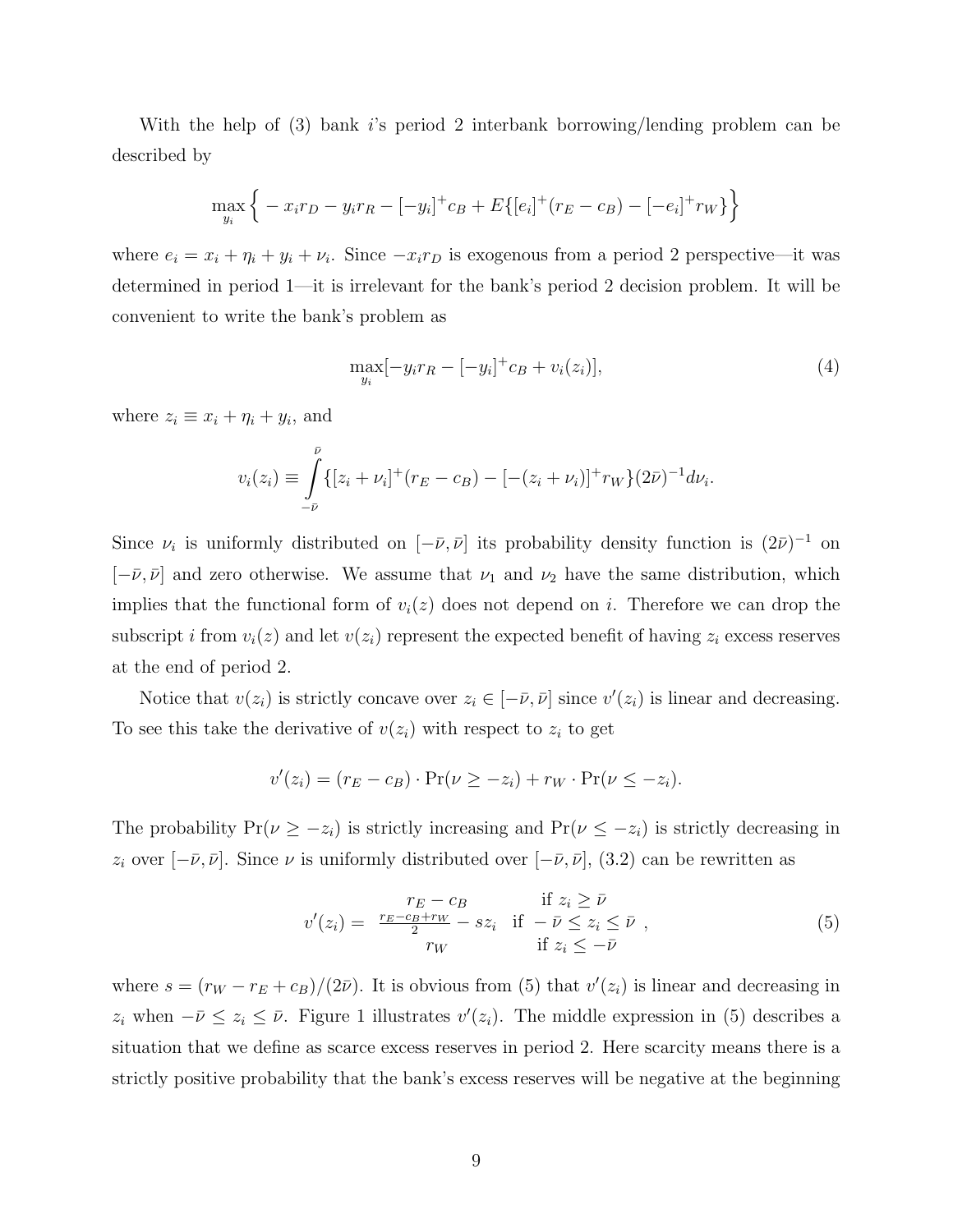

Figure 1: demand for excess reserves in period 2.

of period 3 and a strictly positive probability that they will be positive.<sup>9</sup> Intuitively as  $z_i$ approaches  $-\bar{\nu}$  there is a high probability that bank i will have to borrow reserves from the discount window and as a result has a marginal valuation of reserves that is close to discount window rate  $r_W$ . Similarly as  $z_i$  approaches  $\bar{\nu}$  there is a high probability that bank i will have positive excess reserves and as result has a marginal valuation of reserves that is close to the rate on excess reserves net of marginal balance sheet costs  $r_E - c_B$ .

After the banks receive their  $\eta$  shocks (between periods 1 and 2) one of the banks will have more excess reserve holdings than the other. We assume without loss of generality that it is bank 1. That is  $x_1 + \eta_1 \ge x_2 + \eta_2$ . This inequality implies that bank 1 is the potential lender in the interbank market and bank 2 is the potential borrower.

**Lemma 1.** In any equilibrium bank 1 lends to bank 2,  $y_1 \leq 0.10$ 

Moreover bank 2 does not borrow too much from bank 1 in the following sense:

**Lemma 2.** In any equilibrium bank 2's excess reserve holdings never exceed those of bank 1 after interbank trading,  $x_1 + \eta_1 + y_1 \ge x_2 + \eta_2 - y_1$ .

Lemmas 1 and 2 imply that

 $x_2 + \eta_2 \le x_2 + \eta_2 - y_1 \le x_1 + \eta_1 + y_1 \le x_1 + \eta_1.$ 

<sup>&</sup>lt;sup>9</sup>We can say that a bank's excess reserves are "really scarce" if  $z_i < -\bar{\nu}$  and "abundant" if  $z_i > \bar{\nu}$ . If reserves are really scarce then there is a zero probability that the bank will have positive excess reserves after the  $\nu$  shock; if they are abundant then there is a zero probability that the bank will have negative excess reserves after the  $\nu$  shock.

<sup>10</sup>All proofs can be found in the appendix.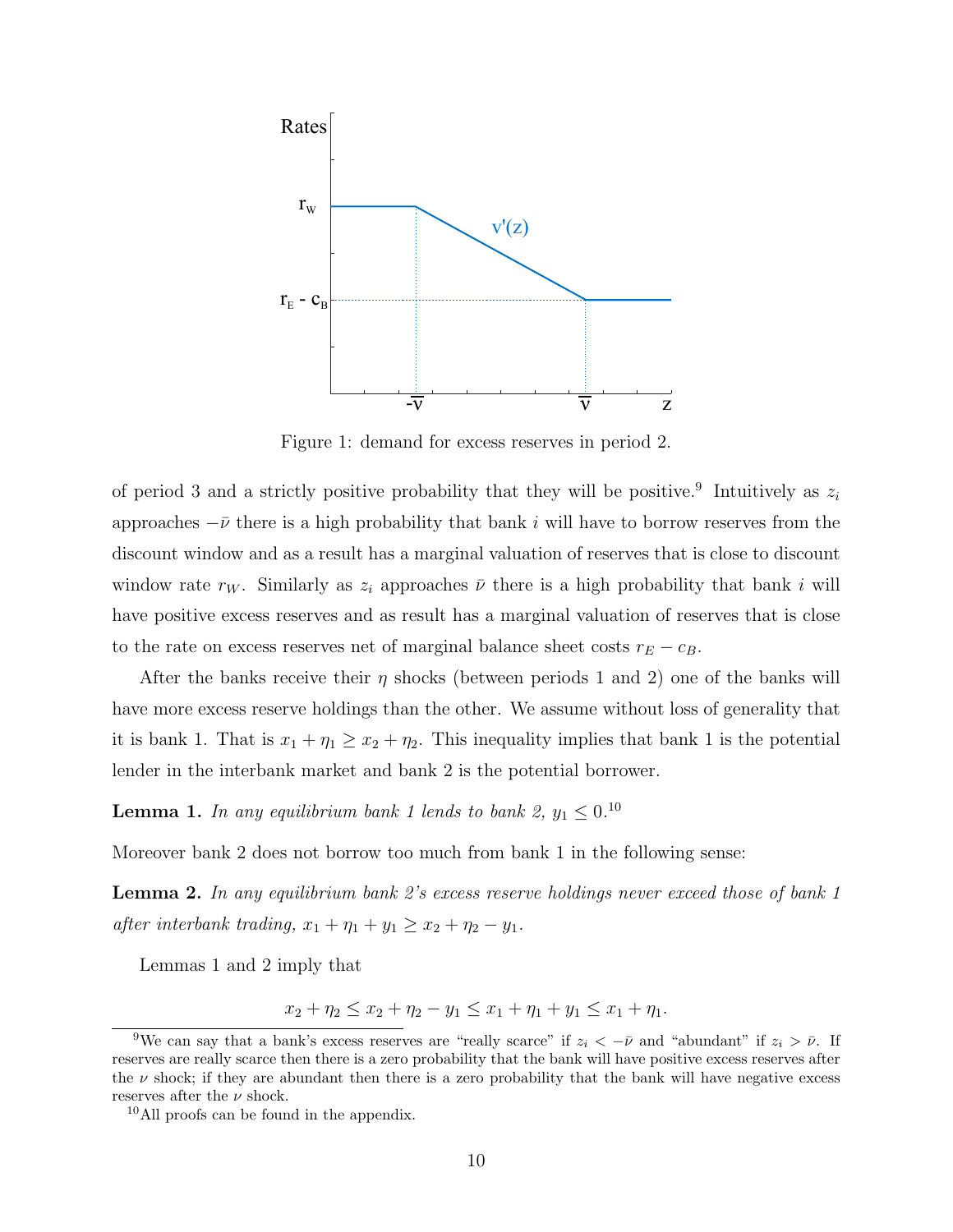After interbank market closes the excess reserve holdings of both banks lie between their pre-interbank-market excess reserves  $x_2 + \eta_2$  and  $x_1 + \eta_1$ .

Given lemmas 1 and 2 excess reserves will always be scarce in period 2 if for all  $\eta_i \in [-\bar{\eta}, \bar{\eta}],$  $-\bar{\nu} \leq x_i + \eta_i \leq \bar{\nu}$  for  $i = 1, 2$ . Hence we can now define excess reserve scarcity in period 2 as

**Definition 1.** Excess reserves are said to be scarce in period 2 if

$$
-\bar{\nu} + \bar{\eta} \le x_i \le \bar{\nu} - \bar{\eta}
$$
\n<sup>(6)</sup>

which implies that  $v''(x_i + \eta_i) < 0$  for all  $\eta_i \in (-\bar{\eta}, \bar{\eta}).$ 

Unless otherwise specified we shall assume condition  $(6)$  prevails.<sup>11</sup>

Bank 1's lending decision  $y_1$  is given by the solution to the problem in (4) which is

$$
v'(x_1 + \eta_1 + y_1) + c_B \ge r_R
$$

with equality if  $y_1 < 0$ . Bank 2's borrowing decision  $y_2 = -y_1$  is given by

$$
v'(x_2 + \eta_2 - y_1) \le r_R \tag{7}
$$

with equality if  $y_1 < 0$ . Notice that we have imposed the condition  $y_2 = -y_1$  in (7).

If  $y_1 < 0$  in equilibrium then we have an active interbank market characterized by

$$
v'(x_2 + \eta_2 - y_1) - v'(x_1 + \eta_1 + y_1) = c_B.
$$
\n(8)

This outcome is possible if and only if  $v'(x_2 + \eta_2) - v'(x_1 + \eta_1) > c_B$ . Hence the interbank market will be inactive in equilibrium and  $y_1 = y_2 = 0$  whenever

$$
v'(x_2 + \eta_2) - v'(x_1 + \eta_1) \le c_B.
$$
\n(9)

This inequality has a nice interpretation: The interbank market will shut down if the marginal balance sheet cost  $c_B$  exceeds the marginal gain from borrowing and lending  $v'(x_2 + \eta_2) - v'(x_1 + \eta_1)$ . When the interbank market is inactive the interbank rate  $r_R$ is indeterminate. In fact equilibrium will be consistent with any interbank rate that satisfies

$$
v'(x_2 + \eta_2) \le r_R \le v'(x_1 + \eta_1) + c_B. \tag{10}
$$

<sup>&</sup>lt;sup>11</sup>Notice that  $x_i$  is a period 1 endogenous variable. Below we will restate the definition of scarcity using only model parameters and/or exogenous variables.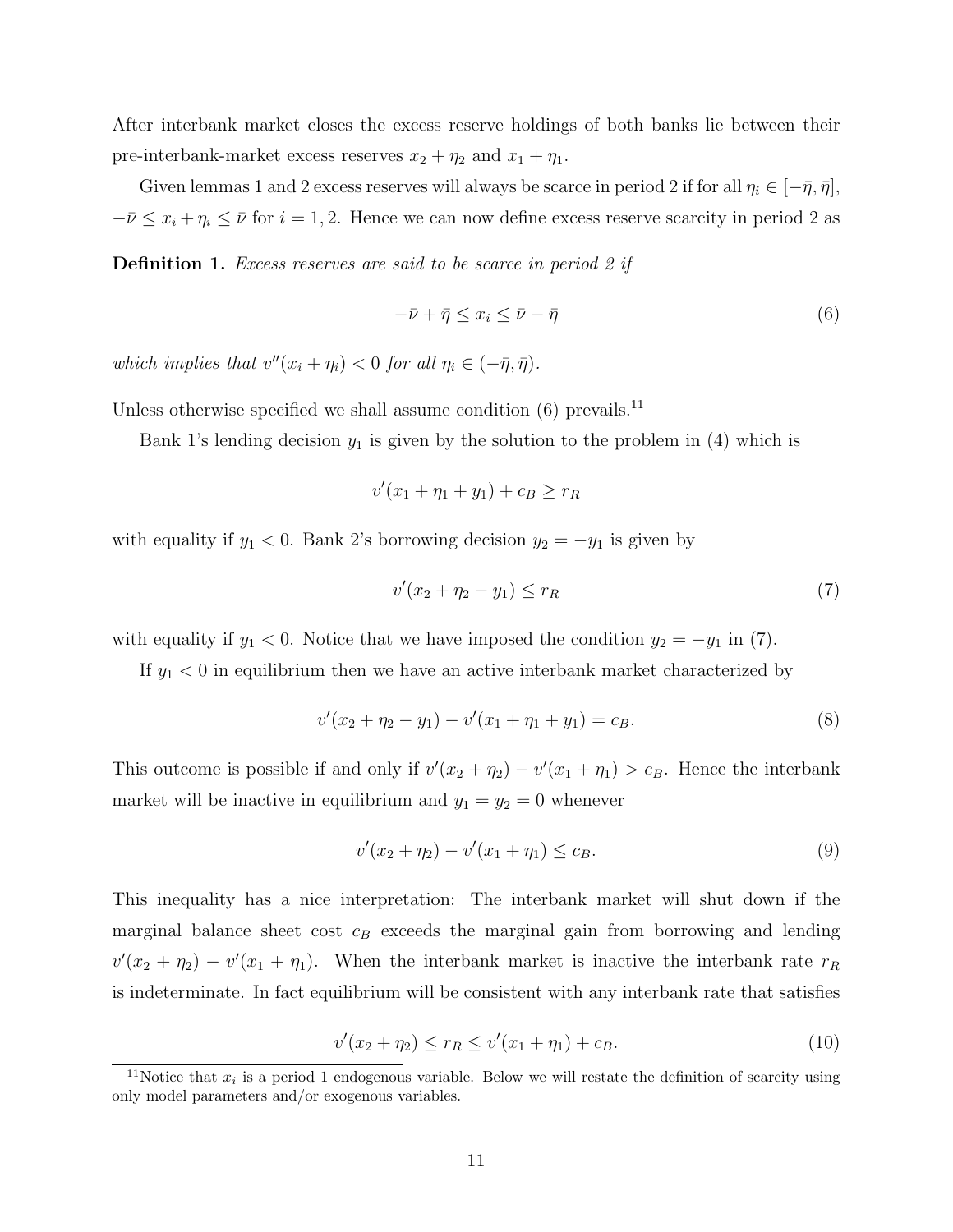When the interbank rate is indeterminate we will for convenience define it to be the average of the two limiting values in (10),  $r_R \equiv 0.5[v'(x_1 + \eta_1) + v'(x_2 + \eta_2) + c_B]$ 

If the interbank market is active,  $y_1 < 0$ , then the interbank rate satisfies

$$
r_R = v'(x_2 + \eta_2 - y_1) = v'(x_1 + \eta_1 + y_1) + c_B.
$$
\n(11)

Clearly (11) and (8) plus some simple arithmatic implies that

$$
r_R = \frac{1}{2} [v'(x_2 + \eta_2 - y_1) + v'(x_1 + \eta_1 + y_1)] + \frac{1}{2} c_B.
$$
 (12)

Since  $\eta_1 + \eta_2 = 0$  and v' is linear—see (5)—(12) can be simplified to read

$$
r_R = \frac{1}{2} [v'(x_2) + v'(x_1)] + \frac{1}{2} c_B = v'(\frac{x_1 + x_2}{2}) + \frac{1}{2} c_B.
$$
 (13)

This equation is rather interesting: The interbank rate depends on the period 1 excess reserve holdings of the banks and the marginal balance sheet costs but not on the size of  $\eta$  shocks. The latter is an implication of assumed absense of aggregate shocks to reserve supply  $\eta_1 + \eta_2 = 0$  and the linearity of the marginal value function  $v'(z)$ . Note that the expression for  $r_R$  in (13) equals what we defined the interbank rate to be when the market was inactive  $y_1 = y_2 = 0$ .

We can use (13) along with (5) to get an explicit expression for interbank trade volume  $-y_1$ . In particular interbank trade volume is given by

$$
-y_1 = \left[\frac{1}{2}(x_1 - x_2) + \eta_1 - \frac{c_B}{2s}\right]^+, \tag{14}
$$

where  $s$  is the slope of  $v'$  over its decreasing region. Notice that trade volume increases with the difference in excess reserves holdings by banks at the end of period 1,  $x_1 - x_2$ , and the interbank shock  $\eta_1$  and decreases with balance sheet costs  $c_B$  but is independent of the amount of (scarce) excess reserves that are in the economy.<sup>12</sup>

Figure 2 provides an illustration of equilibrium interbank trade. The lender's marginal value curve lies  $c_B$  above the borrower's curve. The difference between  $x_1 + \eta_1$  and  $x_2 - \eta_1$ is sufficiently large so that the interbank market is active as indicated by the squares on the piecewise linear curves where  $v'(x_2 - \eta_1) > v'(x_1 + \eta_1) + c_B$ . Bank 1 extends a loan to bank 2 of size  $-y_1$  such that  $v'(x_1 + \eta_1 + y_1) + c_B = v'(x_2 - \eta_1 - y_1) = r_R$ . Notice that the average after-interbank-trade excess reserve holdings of the banks is equal to  $(x_1 + x_2)/2$  and that

<sup>&</sup>lt;sup>12</sup>We shall see that in equilibrium  $x_1 = x_2$ . Hence, from (14), a necessary condition for strictly positive interbank trade volume is  $c_B < 2s\overline{\eta}$ .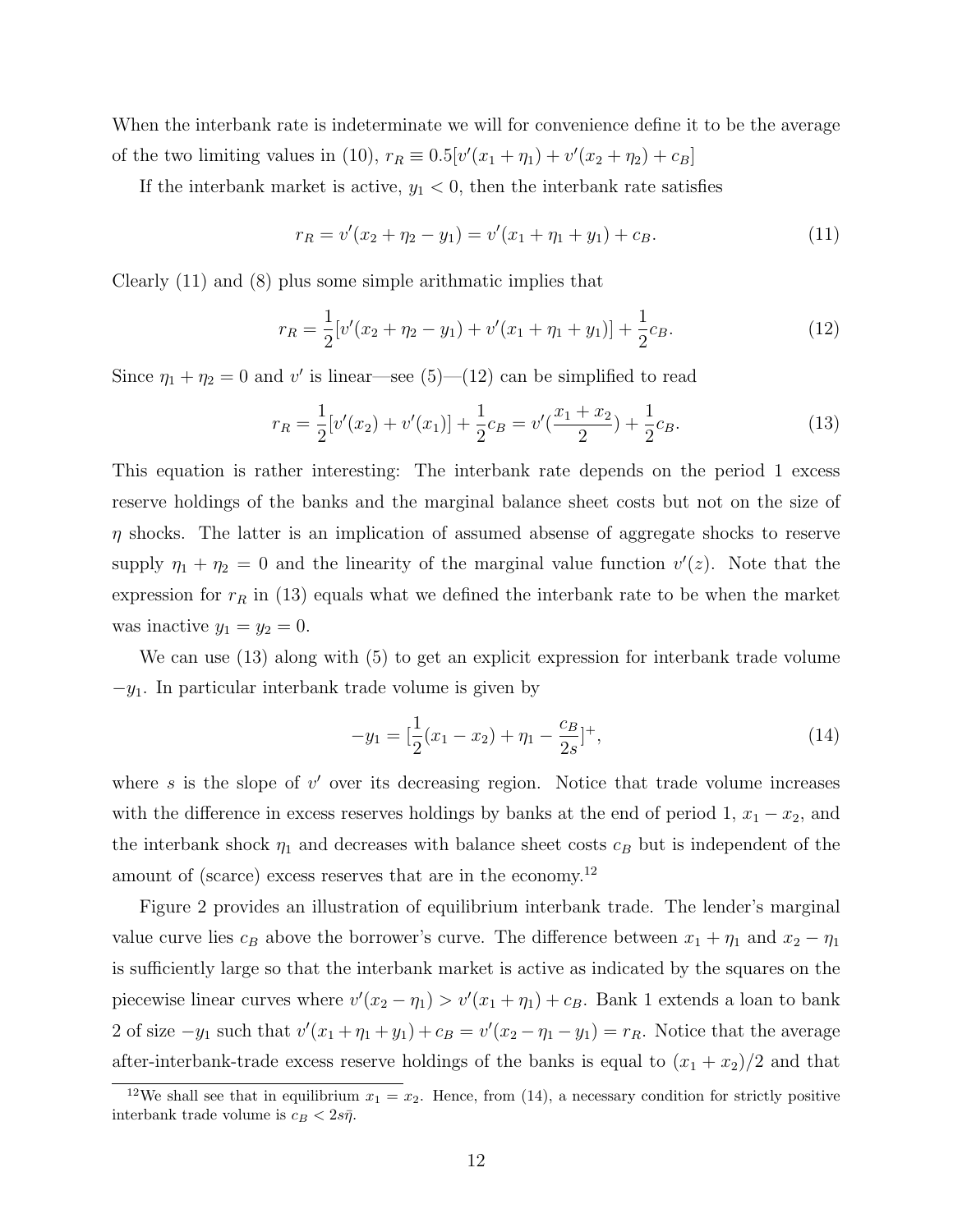

Figure 2: interbank trade.

the geometric construction that underlies figure 2 implies that  $r_R = v'[(x_1+x_2)/2] + (1/2)c_B$ . Define  $\eta_0 = c_B/(2s)$  to be an  $\eta$  shock such that banks are indifferent between trading and not trading in the interbank market as illustrated in figure 2. (In figure 2  $\eta_0 \equiv \eta_1 + y_1$ .) Then if  $\eta_1 > \eta_0$  there is a positive trade and for any  $\eta_1 < \eta_0$  the interbank market will be inactive since  $v'(x_2 + \eta_2) - v'(x_1 + \eta_1) < c_B$ .

#### 3.3 Period 1: demand for deposits

In period 1 banks accumulate reserves by issuing deposits to the investor. Bank  $i$  chooses an amount of deposits  $R_i + x_i$  taking the deposit rate  $r_D$  as given. When making this decision banks anticipate that they will be hit by payment shocks between periods 1 and 2—that they can partially offset in the interbank market—as well as another round of payment shocks between periods 2 and 3—that they cannot offset in a market.

Bank i's choice of excess reserves in period  $1 x_i$  can be compactly expressed as the solution to the following problem

$$
\max_{x_i} u(x_i) - x_i r_D
$$

where  $u(x_i) = E w(x_i, \eta_i, r_R)$  and

$$
w(x_i, \eta_i, r_R) \equiv \max_{y_i} [-y_i r_R - [-y_i]^+ c_B + v(x_i + \eta_i + y_i)]. \tag{15}
$$

The function  $u(x_i)$  is the expectation of the bank's maximized period 2 objective function  $w(x_i, \eta_i, r_R)$ —or equivalently (4)—where  $y_i$  is chosen as a function of  $\eta_i$  and  $r_R$  and the expectation of  $w(x_i, \eta_i, r_R)$  is taken over the distribution of  $\eta_1$ . Note that  $Ew(x_i, \eta_i, r_R)$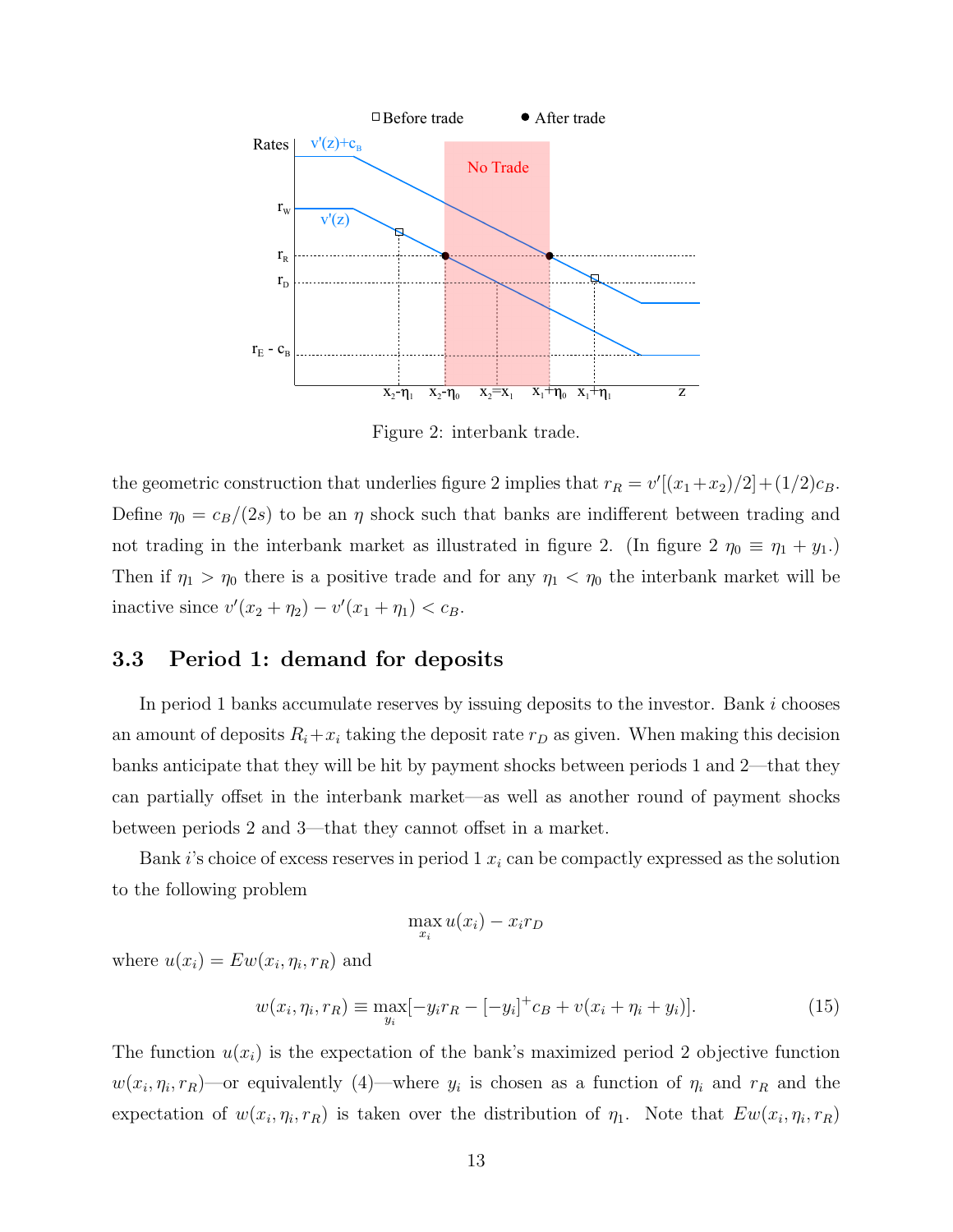generally depends on both  $x_i$  and the label i, but in equilibrium we can ignore the dependence on  $i^{13}$  In making their decisions banks take the interbank rate  $r_R$  as given. Notice from (13) that the interbank rate  $r_R$  is not a random variable even from period 1 perspective since it does not depend on either  $\eta$  or  $\nu$ .<sup>14</sup> In light of (15) it is not surprising that  $u(x_i)$  $Ew(x_i, \eta_i, r_R)$  inherits some properties of  $v(z_i)$ . One important property that  $u(x_i)$  inherits is strict concavity.<sup>15</sup>

Before we proceed, we restate our definition of scarcity of reserves with a new one:

**Definition 2.** Excess reserves are said to be scarce if

$$
-\bar{\nu} + \bar{\eta} \le X/2 \le \bar{\nu} - \bar{\eta} \tag{16}
$$

where  $X \equiv M - R_1 - R_1$ .

Notice that definition 2 simply substitutes per bank excess reserves supplied by the central bank  $X/2$  for a bank's excess reserve holdings  $x_i$  in definition 1 and that it implies definition 1 in equilibrium. This definition of scarcity is described solely by exogenous model parameters. Given (16) we can demonstrate that the period 1 equilibrium is unique and is described by

**Lemma 3.** Period 1 equilibrium is characterized by

$$
u'(x_i) = v'(x_i) = v'\left(\frac{X}{2}\right) = r_D \tag{17}
$$

*for*  $i = 1, 2$ .

Lemma 3 is quite intuitive. Banks are essentially identical at the beginning of period 1 each bank and will borrow one half of the aggregate excess reserves in equilibrium via deposits.<sup>16</sup> Since the function  $v'(z)$  describes the value to a bank of borrowing an additional unit of reserves, the equilibrium period 1 deposit (borrowing) rate will be given by  $v'(z)$  evaluated at the bank's expected excesss reserve holdings in equilibrium.<sup>17</sup>

 $^{13}Ew(x_i, \eta_i, r_R)$  depends on i due to the presence of  $\eta_i$ . It will not depend on  $\eta_i$  if  $r_R$  is symmetric around zero as a function of  $\eta_1$ ,  $r_R(\eta_1) = r_R(-\eta_1)$ . In the appendix we show that  $x_1 = x_2$  in equilibrium and thus  $r_R(\eta_1) = r_R(-\eta_1).$ 

<sup>&</sup>lt;sup>14</sup>Generally  $r_R$  needs to be treated as a function of  $\eta_1$ . However in the baseline model it can be shown that  $r_R$  is constant in equilibrium.

<sup>&</sup>lt;sup>15</sup>Strictly speaking  $u(x_i)$  is only concave. However  $u(x_i)$  is strictly concave near the equilibrium  $x_i$ .

<sup>&</sup>lt;sup>16</sup>Banks care about excess reserves. So even though it may be the case that  $R_1 \neq R_2$  banks are ex ante *identical in how they treat excess reserves*  $x_i$ .

<sup>&</sup>lt;sup>17</sup>This also requires that  $v'(z)$  be linear over a relevant interval which was assumed earlier.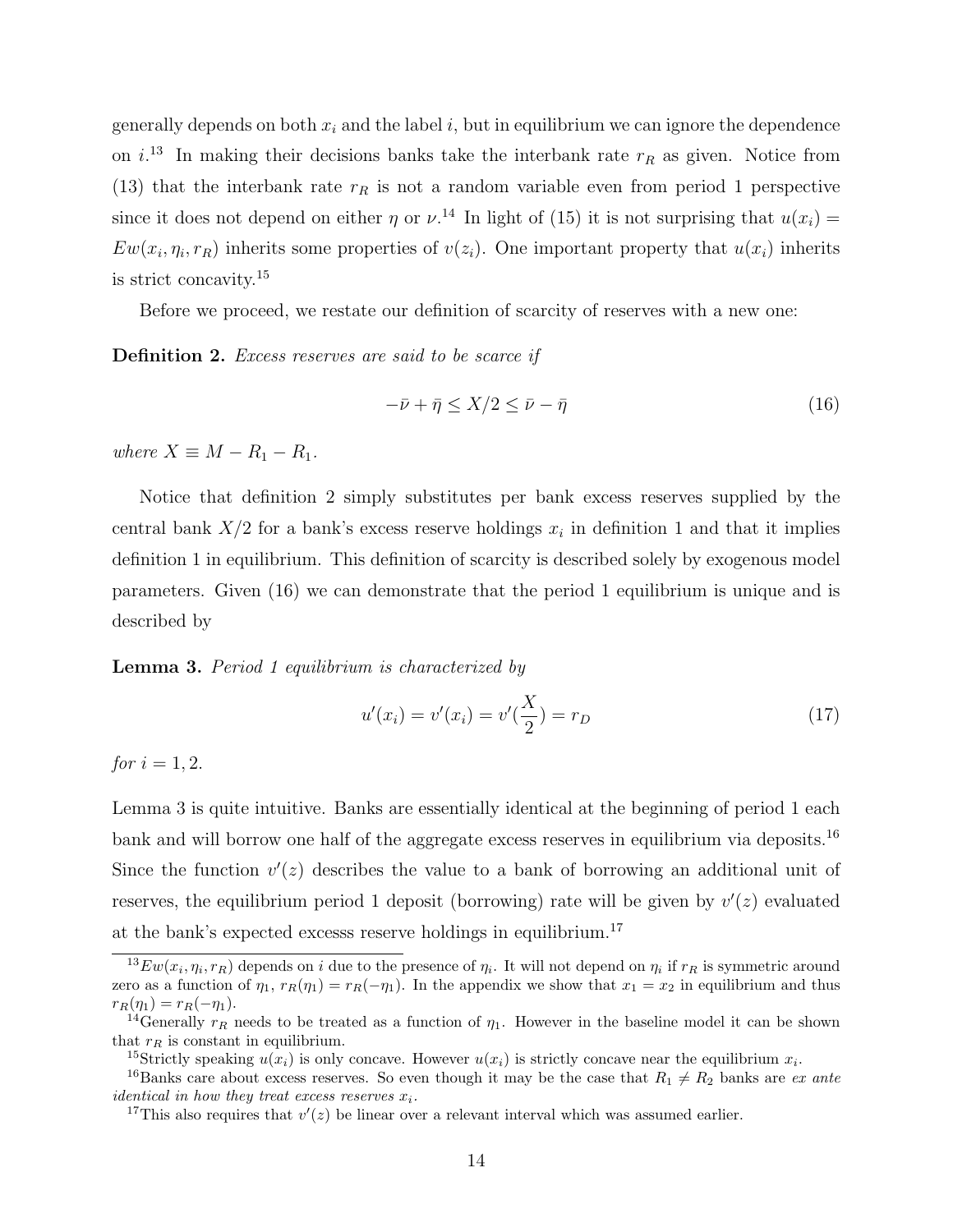Since  $x_1 = x_2 = X/2$ , (13) implies that the equilibrium period 2 interbank rate is given by

$$
r_R = v'(\frac{X}{2}) + \frac{1}{2}c_B.
$$
\n(18)

Comparing (17) with (18) it can be seen that there is a rather simple relationship between the period 1 deposit rate and the period 2 interbank rate. In particular

$$
r_R = r_D + \frac{c_B}{2}.
$$

Notice that the deposit rate is lower than the interbank rate because bank reserves that are lent or borrowed in the interbank market will incur a balance sheet cost. The existence of balance sheet costs means that the banks cannot "arbitrage away" the difference between the two rates. Finally the equilibrium deposit and interbank rates can be expressed in terms of model parameters by using equation (5). The equilibrium period 2 interbank rate is given by

$$
r_R = \frac{r_W + r_E}{2} - s\frac{X}{2},\tag{19}
$$

and the equilibrium period 1 deposit rate is given by  $r_D = r_R - c_B/2$ .<sup>18</sup>

#### 3.4 Summary of the benchmark model

Equilibrium in our model is described by two interest rates  $r_D$  and  $r_R$  and four borrowing levels  $x_1, x_2, y_1$ , and  $y_2$ . More specifically

- The period 1 deposit rate  $r_D$  equals  $v'(X/2)$ . Banks hold the same amount of excess reserves  $x_1 = x_2$  and the deposit market clears  $R_1 + x_1 + R_2 + x_2 = M$ .
- The period 2 interbank rate  $r_R$  equals  $v'(X/2) + c_B/2$ . The interbank market clears  $y_1(\eta_1) + y_2(\eta_1) = 0$  for all  $\eta_1$  and depending on the size of the shock  $\eta$  the interbank market can be either active  $y_1 < 0$  or inactive  $y_1 = 0$ . Intuitively, if shocks are small the interbank market will be inactive and if they are big it will be active.

The equilibrium for our economy can be neatly described in two diagrams: one for equilibrium in the period 1 deposit market and another for equilibrium in the period 2 interbank market. Equilibrium in the period 1 deposit market is illustrated in figure 3. The per bank aggregate excess reserves  $X/2$  lie in between  $[-\bar{\nu}+\bar{\eta}, \bar{\nu}-\bar{\eta}]$  and the function  $v'(x)$  is

<sup>&</sup>lt;sup>18</sup>Recall that  $s = (r_W - r_E + c_B)/(2\bar{\nu}).$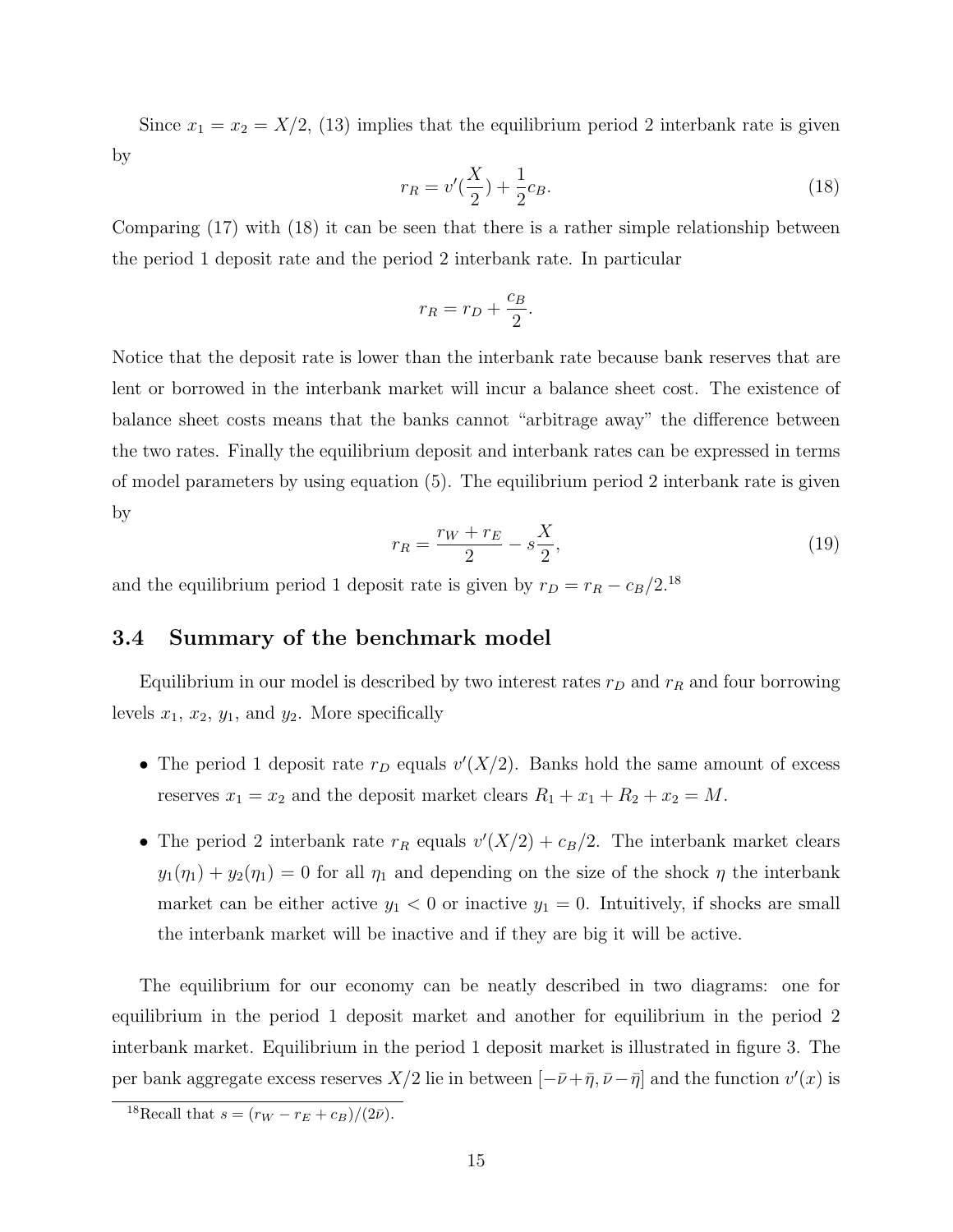

Figure 3: deposit market equilibrium when reserves are scarce.

linear and strictly decreasing over the interval. The function  $v'(x)$  should be interpreted as a borrowing bank's demand for excess reserves for either period 1 or period 2. In equilibrium each bank borrows  $x_1 = x_2 = X/2$  excess reserves from the investor and the market clearing deposit rate  $r_D$  is given by the intersection of  $v'(x)$  and the perpendicular emanating from  $x = X/2$ .

Equilibrium for the period 2 interbank market is illustrated in figure 2. The two downward sloping lines  $v'(z)$  and  $v'(z) + c_B$  can be interpreted as the demand curves for excess reserves by a borrowing bank and a lending bank respectively.<sup>19</sup> Suppose that  $\eta_1$  is sufficiently large so that the interbank market is active,  $y_1 < 0$ , as illustrated in figure 2. In particular the interest rate at which the potential lender is willing to lend when its excess reserves are  $z = X/2 + \eta_1$ ,  $v'(z) + c_B$ —illustrated by small square on the upper demand curve—is strictly less than the rate at which the potential borrower is willing to borrow when its excess reserves are  $z = X/2 - \eta_1$ ,  $v'(z)$ —illustrated by the small square on the lower demand curve. This configuation indicates that there are gains from trade in the interbank market. The equilibrium trade volume is given by  $-y_1 = \eta_0 - \eta_1$  in figure 2 at the interbank rate  $r_R$  that satisfies

$$
r_R = v'(\frac{X}{2} + \eta_1 + y_1) + c_B = v'(\frac{X}{2} - \eta_1 - y_1) = v'(\frac{X}{2}) + \frac{1}{2}c_B.
$$
 (20)

<sup>&</sup>lt;sup>19</sup>Recall that in equilibrium  $v'(z) = r_R$  for a borrowing bank and  $v'(z) + c_B = r_R$  for a lending bank if there is a nonzero trade.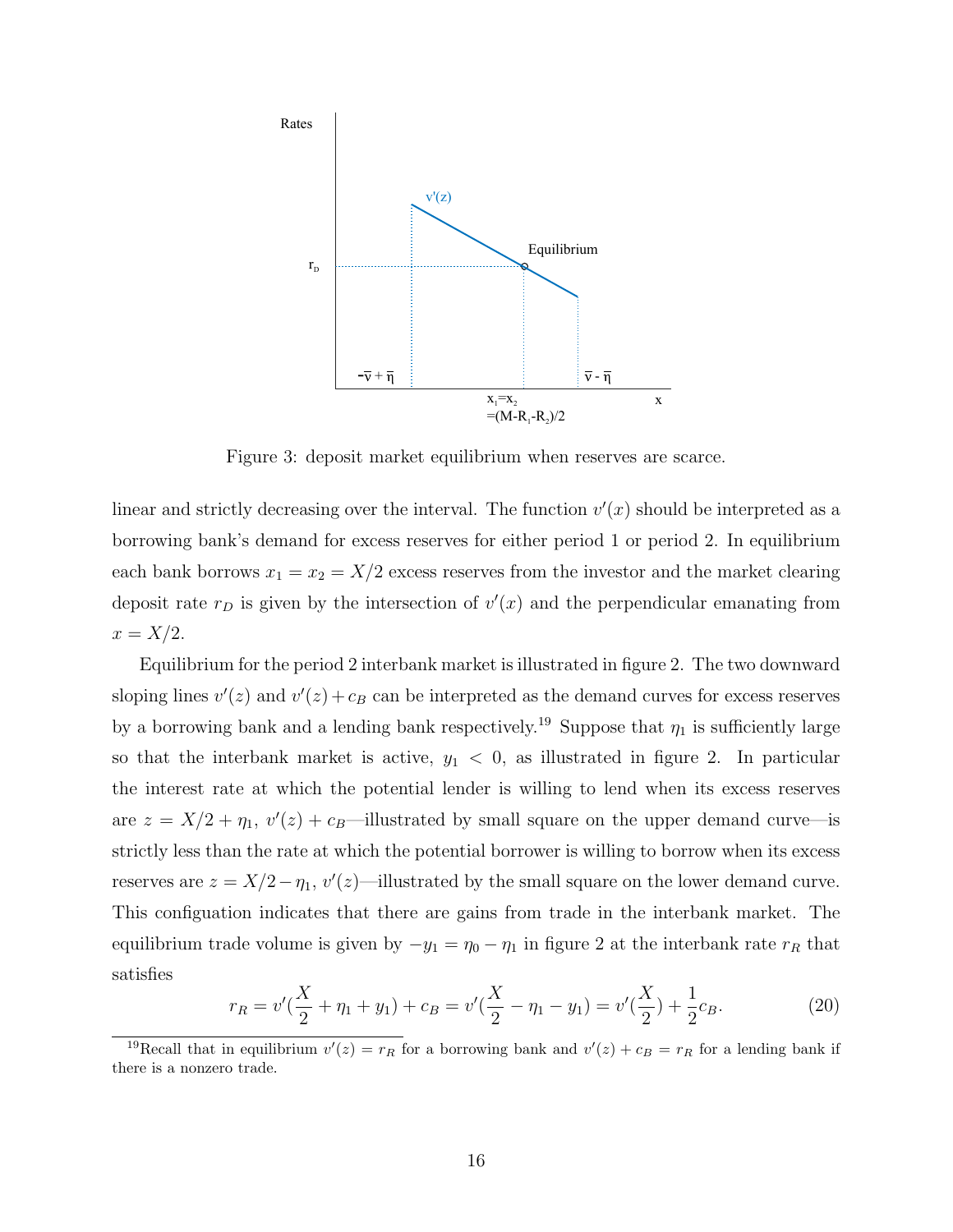As defined earlier for  $\eta_1$  shocks that exceed  $\eta_0 \equiv \eta_1 + y_1$  there is a positive trade. Figure 2 illustrates that if  $\eta_1 > \eta_0$  then the interbank market is active and the interbank rate is given by equation (20). If instead  $0 < \eta_1 < \eta_0$  the interbank market is inactive. Even in this case the interbank rate given by equation (20) is consistent with equilibrium but it is not the unique rate consistent with equilibrium.

# 4 Interbank market pre- and post-crisis

We now use the model to study trade volume in the interbank market and other money market outcomes under different scenarios. The first two cases correspond to the pre-crisis and the current interbank markets. The former is characterized by scarce excess reserves and negligible balance sheet costs while the the latter is characterized by abundant excess reserves and significant balance sheet costs.<sup>20</sup> We show that in each of these cases our model delivers predictions that are consistent with stylized money market facts.

A third case which we consider in the subsequent section is hypothetical but one that could be relevant in the future. This case is characterized by significant balance sheet costs and scarce excess reserves. This case is relevant if in the future the size of the Federal Reserve balance sheet is sufficiently reduced so that excess reserves become scarce. In this case we show that interbank market trade volume can be much smaller than in the pre-crisis case and may completely disappear in spite of excess reserves being scarce.

## 4.1 Pre-crisis period

In the pre-crisis period the federal funds market was primarily an interbank market and the eurodollar market was a place where non-banks lent to banks. In our model it is best to interpret the interbank rate  $r_R$  as the fed funds rate and the deposit rate  $r_D$  as the eurodollar rate.

In the pre-crisis period banks did not receive interest on reserves deposited at the Fed and their balance sheet costs were quite small.<sup>21</sup> For example the pre-crisis period's formula for the FDIC assessment fee depended primarily on deposit liabilities and not on the size of

<sup>20</sup>We formally define abundant excess reserves later.

 $21$ The Fed only received authority to pay interest on reserves in 2008. Congress voted to give the Federal Reserve the authority to pay interest on reserves in 2006 but this authority was supposed to take effect five years later in 2011. The authority was accelerated during the financial crisis so as to give the Fed additional tools to maintain interest rate control while trying to stabilize financial markets.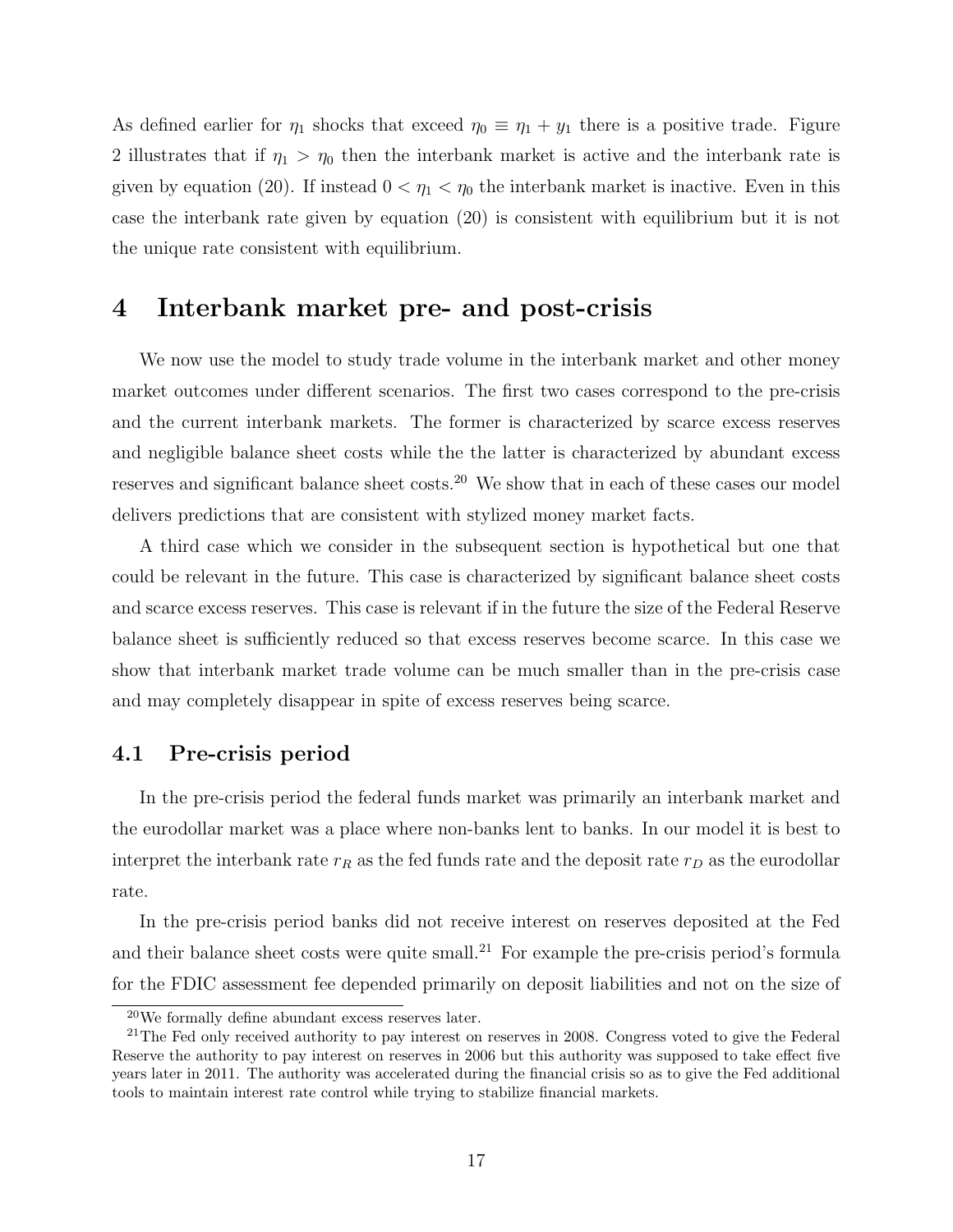

Figure 4: interbank trade volume.

the bank's balance sheet. And while the U.S. did have leverage ratio requirements during this time the ratios were lower than current ratios and the base upon which the ratio was calculated was narrower than it is now. Moreover anecdotal evidence suggests that the precrisis behavior of banks was consistent with very low or no balance sheet costs. Finally and importantly, the hallmark of the pre-crisis period was scarcity of excess reserves. In terms of model parameters the pre-crisis period is best characterized by  $-\bar{\nu} + \bar{\eta} \leq X/2 \leq \bar{\nu} - \bar{\eta}$ ,  $r_E = 0$  and  $c_B = 0$ .

In the pre-crisis period the fed funds and the eurodollar rates were typically very close to one another. This is consistent with our model when  $c_B = 0$ . When excess reserves are scarce, we have  $r_R = r_D + (1/2)c_B$  and with  $c_B = 0$ ,  $r_R = r_D$ .

Pre-crisis interbank trading volumes in the federal funds market was quite high. Our model is consistent with a very active federal funds market when  $c_B = 0$  since all realizations of the shock  $\eta_i$  give rise to a nontrivial amount of interbank trade. In particular  $-y_i = \eta_i$ . The average volume of trade in our model is  $\bar{\eta}/2$  and actual volume is given by  $|\eta_i|$ ; see figure 4.

In the baseline model we assume that the investor incurs an extremely large cost when it delays its bank lending until period 2. But notice that for our pre-crisis model parameters even if the cost of delay were arbitrarily small, the investor would never have an incentive to delay lending until period 2 because  $r_D = r_R$ . In other words since the investor does not earn a higher rate by lending late in period 2 it will never pay any positive cost to do so.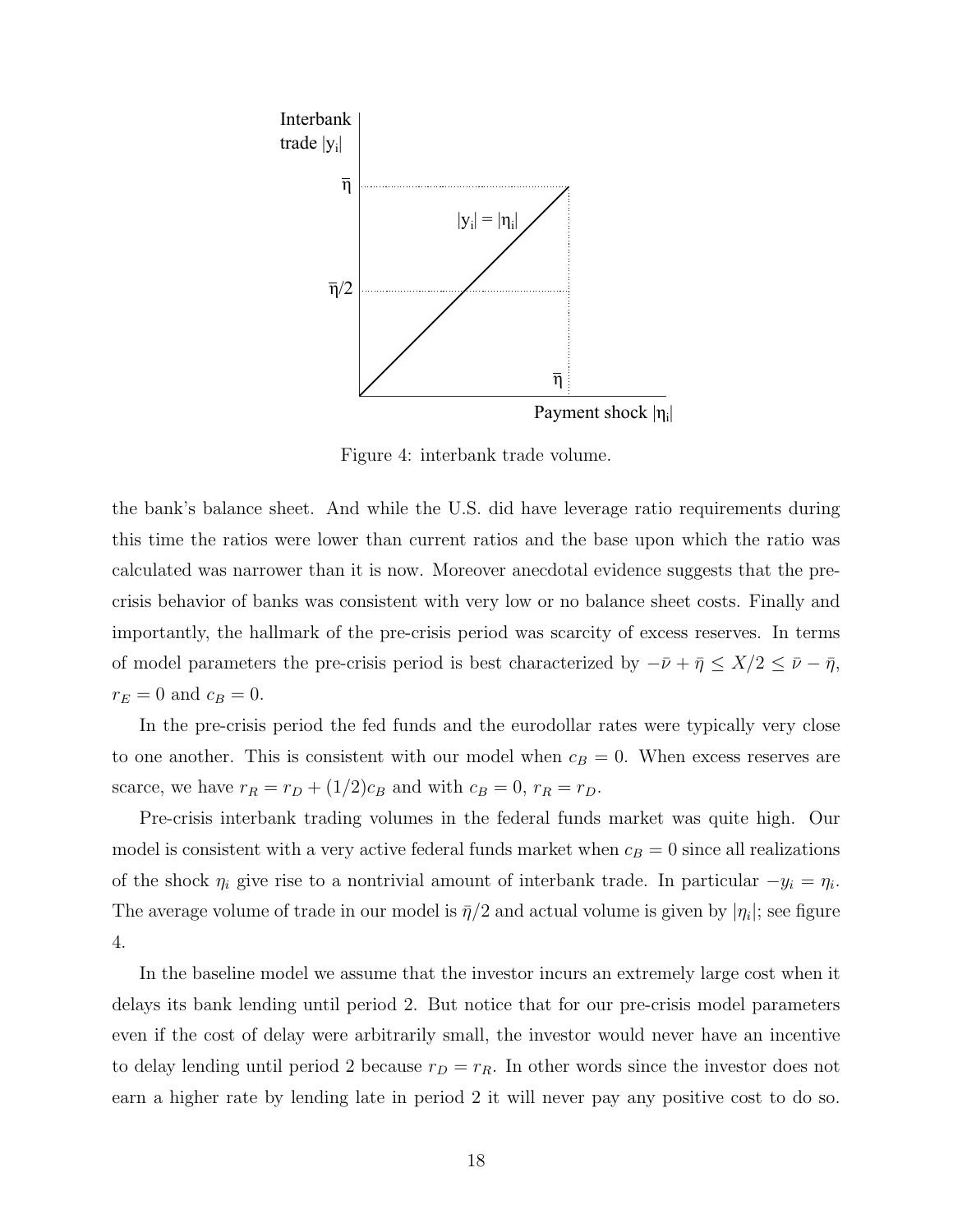This observation is consistent with the relatively clear distinction between the timing of the federal funds market and the eurodollar market that existed in the pre-crisis period: The federal funds market was primarily interbank and trading happened mostly late in the day while eurodollar lenders were non-banks that traded mostly in the morning.

Finally we discuss pre-crisis monetary policy implementation through the lens of our model. When excess reserves are scarce the interbank rate in the model responds to small changes in reserves M since, by (19), we have  $dr_R/dM < 0$ . In practice changes in reserves were achieved through open market operations. In the pre-crisis period the target for the federal funds rate was set  $\delta$  percentage points below the discount window rate  $r_W$  where  $\delta$  was equal to 1 percentage point. We can use equation (19) to characterize the supply of reserves  $M$  or excess reserves  $X$  that is consistent with the target federal funds rate by assuming that  $r_W = r_R + \delta$ . In particular

$$
X = 4\bar{\nu}\frac{\delta}{r_R + \delta} - 2\bar{\nu}.
$$

Notice that aggregate excess reserves X are a decreasing function of  $r_R$ . Hence to implement a higher target interbank rate the central bank needs to reduce the amount of excess reserves in the banking system—in practice by either undertaking an open market sale or a reverse repo—and by increasing  $r_W$ . Finally by setting  $r_W = r_R + \delta$  any interbank rate  $r_R > 0$  can be implemented by choosing the appropriate amount of reserves.<sup>22</sup>

#### 4.2 Post-crisis period

The Federal Reserve started paying interest on excess reserves in 2008 at the beginning of the financial crisis. Hence we have that  $r_E > 0$  for the post-crisis period. The post-crisis period is also characterized by financial market regulations that impose significant costs on banks that are related to the size of their balance sheets. Hence  $c_B > 0$ . Finally since 2009, the amount of excess reserves in the U.S. banking system has been very large or abundant. In terms of our model we define abundance as

Definition 3. Excess reserves are said to be abundant if

$$
\frac{X}{2}\geq \bar{\nu}+\bar{\eta}.
$$

<sup>&</sup>lt;sup>22</sup>Implementing  $r_R$  close to 0 or  $r_W$  may require increasing or decreasing M beyond the range consistent with assumption 2. However since  $c_B$  is zero the relationship between M and  $r_R$  does not change as long as  $-\bar{\nu} \leq X/2 \leq \bar{\nu}$ . This will be seen more clearly from our discussion on abundant reserves.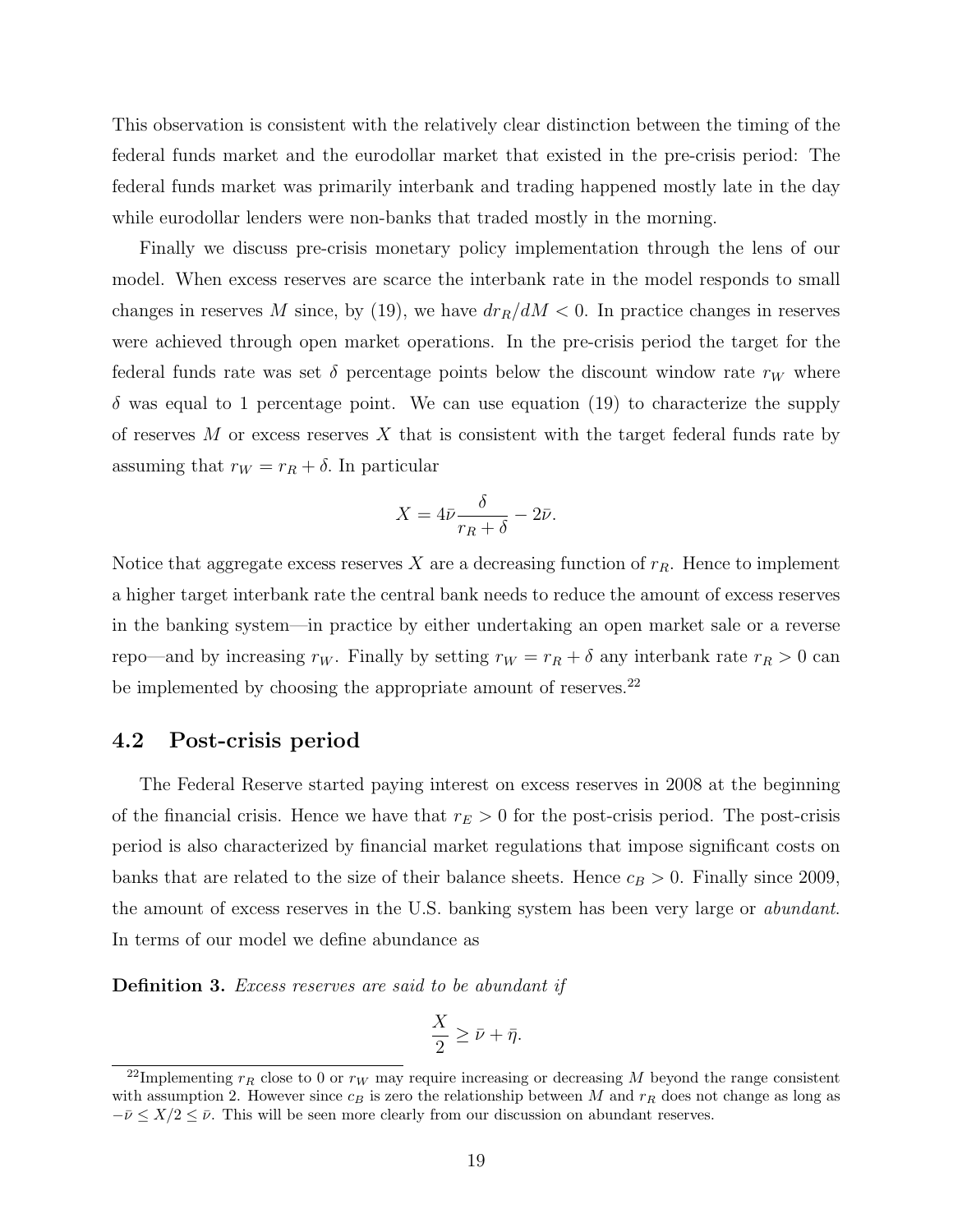If excess reserves are abundant in the sense of definition 3 and banks hold the same amount of excess reserves at the end of period 1,  $x_1 = x_2 = X/2$ , then each bank's period 3 reserve holdings will always exceed what is required  $R_i$  for any shocks  $\eta_i$  and  $\nu_i$  when there is no interbank trade,  $y_i = 0$ . Abundant reserves along with balance sheet costs and interest on reserves have interesting implications for equilibrium in our model.

Although we shall see that  $x_1 = x_2 = X/2$  is an equilibrium—as in the case with scarce reserves—this equilibrium allocation of date 1 excess reserves is not unique. In fact any period 1 bank excess reserve holdings  $x_1$  and  $x_2$  such that  $x_1, x_2 \geq \bar{\nu} + \bar{\eta}$  and  $x_1 + x_2 = X$  is an equilibrium. All of these equilibria share a common feature: Independent of the realizations of  $\eta_i$  and  $\nu_i$  banks never need to borrow from the discount window in period 3. We now examine these equilibria in greater detail.

When excess reserves are abundant in the sense of definition 3 the bank's period 1 deposittaking and period 2 interbank borrowing/lending problems are drastically simplified. Assume for time being that  $x_1, x_2 \geq \bar{\nu} + \bar{\eta}$ . An implication of this assumption is that each bank's beginning of period 3 excess reserve holdings is strictly positive when it does not borrow or lend in the period 2 interbank market. Therefore if a bank borrows a unit of reserves in the period 2 interbank market then that loan generates an additional balance sheet cost for the borrowing bank with probability one. Hence a bank will only borrow in the interbank market if  $r_R \leq r_E - c_B$ . However a bank that has with probability one strictly positive excess reserves in period 3 will never lend at a rate  $r_R < r_E$  because its marginal value for reserves equals  $r_E$ , the rate that it earns from the Fed. Therefore when excess reserves are abundant and  $x_1, x_2 \geq \bar{\nu} + \bar{\eta}$ , the period 2 interbank market will be inactive,  $y_i = 0$ . In this situation any  $r_E - c_B \le r_R \le r_E$  will be consistent with equilibrium in the period 2 interbank market. When  $r_E - c_B \le r_R \le r_E$  banks do not have an incentive to either borrow or lend in the interbank market.

Also it can be shown that the equilibrium deposit rate  $r_D$  is equal to  $r_E - c_B$ <sup>23</sup>. This is intuitive because the banks always end up with positive excess reserves in equilibrium: Any additional unit of early deposit brings in  $r_E$  in interest on excess reserves but is subject to balance sheet cost  $c_B$ . To see that  $x_1, x_2 \geq \bar{\nu} + \bar{\eta}$  holds in equilibrium, suppose instead that  $x_2 < \bar{\nu} + \bar{\eta}$  implying  $x_1 > \bar{\nu} + \bar{\eta}$ . Then for some large negative  $\eta$  shocks, bank 2's marginal benefit of borrowing in period 2 will exceed  $r_E - c_B$  because interbank trades do

<sup>23</sup>See appendix.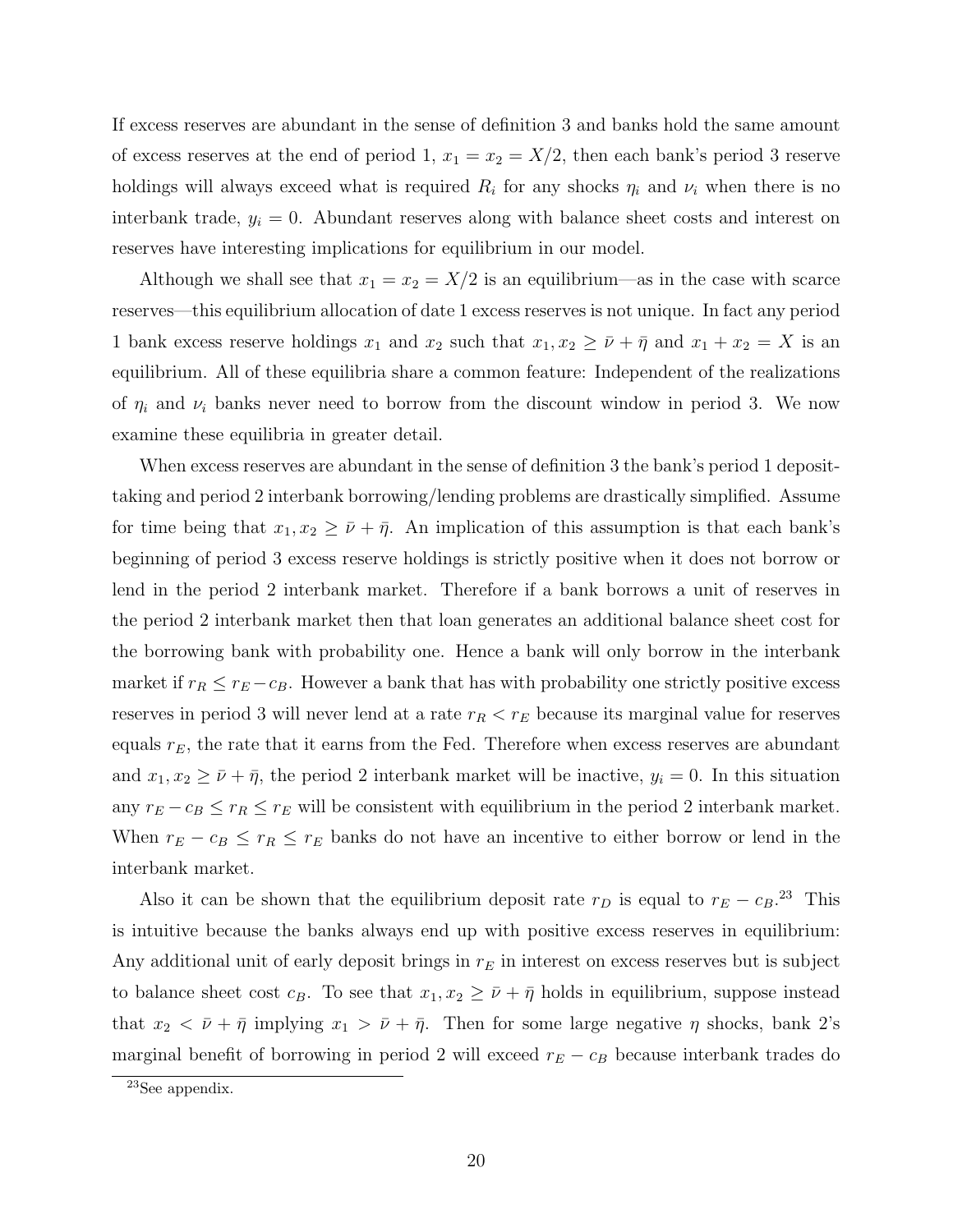

Figure 5: equilibrium with abundant reserves.

not fully offset  $\eta$  shocks due to balance sheet costs. Therefore bank 2's expected marginal benefit of borrowing in period 2 from a date 1 perspective also exceeds  $r_E - c_B$ . However bank 1 always ends up with positive excess reserves and thus its expected marginal benefit of borrowing is  $r_E - c_B$ . This cannot be an equilibrium because the marginal benefits are different. Therefore equilibrium requires that  $x_i \geq \bar{\nu} + \bar{\eta}$  for banks  $i = 1, 2$ .

Figure 5 diagramatically describes the equilibrium outcome. When reserves are abundant, the relevant part of the borrower's and lender's marginal valuation of reserves are simply horizontal lines beyond  $x_i \geq \bar{\nu} + \bar{\eta}$  at heights  $r_E - c_B$  and  $r_E$  respectively. Figure 5 illustrates an equilibrium where  $x_1 \neq x_2$ . In contrast to the case where reserves are scarce, equilibrium with abundant reserves is not unique. Although every equilibrium is characterized by  $r_D =$  $r_E - c_B$  and  $r_E - c_B \le r_R \le r_E$ , any period 1 deposits  $x_1, x_2 \ge \bar{\nu} + \bar{\eta}$  such that  $x_1 + x_2 = X$ is an equilibrium.

In reality the volume of interbank trade in the U.S. is not zero but it is very close to it. Potter (2016) notes that during "the first half of 2016 less than 5 percent of fed funds transactions were interbank transactions based on the FR2420 data or about \$3 billion per day on average." Our model also predicts that banks would never choose to lend at a rate below the interest rate paid on excess reserves (IOER)  $r_E$  in the interbank market. Indeed with excess reserves that fall a bit short of abundance the interbank rate will be  $r_E$ <sup>24</sup> Although there are some interbank trades with rates below IOER, interbank rates are

 $24$ With abundant reserves there are no interbank transactions. However there is an intermediate region between reserves abundance and scarcity where deposit rate  $r_D$  stays below IOER while a small volume of interbank trades occur at IOER. This will become clearer in the next section when we discuss the future of the interbank market.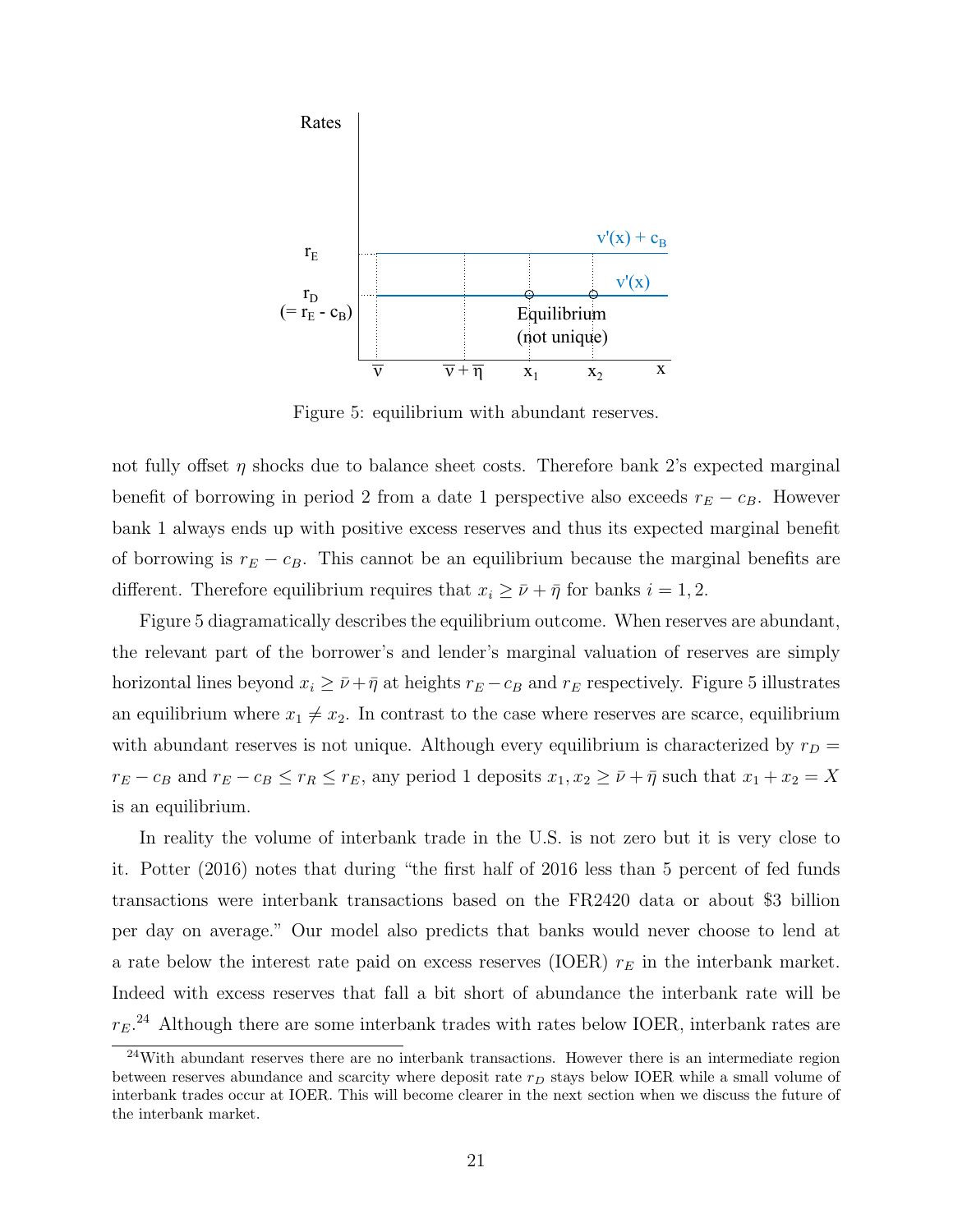generally above rates on fed funds lent by non-banks and closer to IOER.<sup>25</sup>

This can be seen on figure 2 of Potter (2017) where the upper tail of the distribution of rates—consisting of mostly interbank trades—in the fed funds market is above the IOER. In contrast fed funds trades between Federal Home Loan Banks and commercial banks and non-bank to bank trades in the eurodollar market occur at a rate below the IOER as in the model. Note that Federal Home Loan Banks do not earn IOER from the Federal Reserve so they can be regarded as non-banks in the money market. Therefore their fed funds lending is considered deposits in our model along with eurodollar trades.

As in the pre-crisis regime of section 4.1 the investor has no incentive to pay any cost for the option of lending to the bank in period 2. Investors understand that the period 2 borrowing rate will equal  $r_E - c_B$  which is the rate they receive for lending in period 1.<sup>26</sup>

# 5 U. S. interbank market in the future

In this section we examine how the U. S. interbank market may evolve in response to a reduction in excess reserves. We examine how equilibrium outcomes will be affected when reserves declined from being abundant—with no need for interbank trading in period 2 to scarce. Generally speaking interbank trading volume will increase when excess reserves are lowered from an abundant level. Then depending on the specification of the investor's cost associated with delaying bank lending to period 2, interbank trade volume can stop increasing and remain at a relatively low level even with continued reserve drain or can disappear at some point, being completely replaced by the investor's period 2 loans. These outcomes suggest that it may be difficult or misleading to assess the implications associated with large scale draining of excess reserves by experimenting with small changes in reserves when excess reserves are still large.<sup>27</sup>

The analysis here suggests that if excess reserves are lowered sufficiently, open market operations will be able to affect interest rates, such as the deposit rate, in a predictable way. However, the stance of monetary policy may not be able to be transmitted by a rate that relies on active interbank trading because interbank trades may disappear.

<sup>&</sup>lt;sup>25</sup>Therefore lending banks sometimes make losses by lending. This may be understood as being part of various business relationships between the lending and the borrowing bank.

<sup>&</sup>lt;sup>26</sup>Period 2 borrowing rate is indeterminate in equilibrium only because there is no trade in period 2. If any trade occurs the rate needs to be no higher than  $r_E - c_B$  to induce borrowing.

 $^{27}$ By 'large' we mean that excess reserves are neither scarce nor abundant. We formalize this notion below.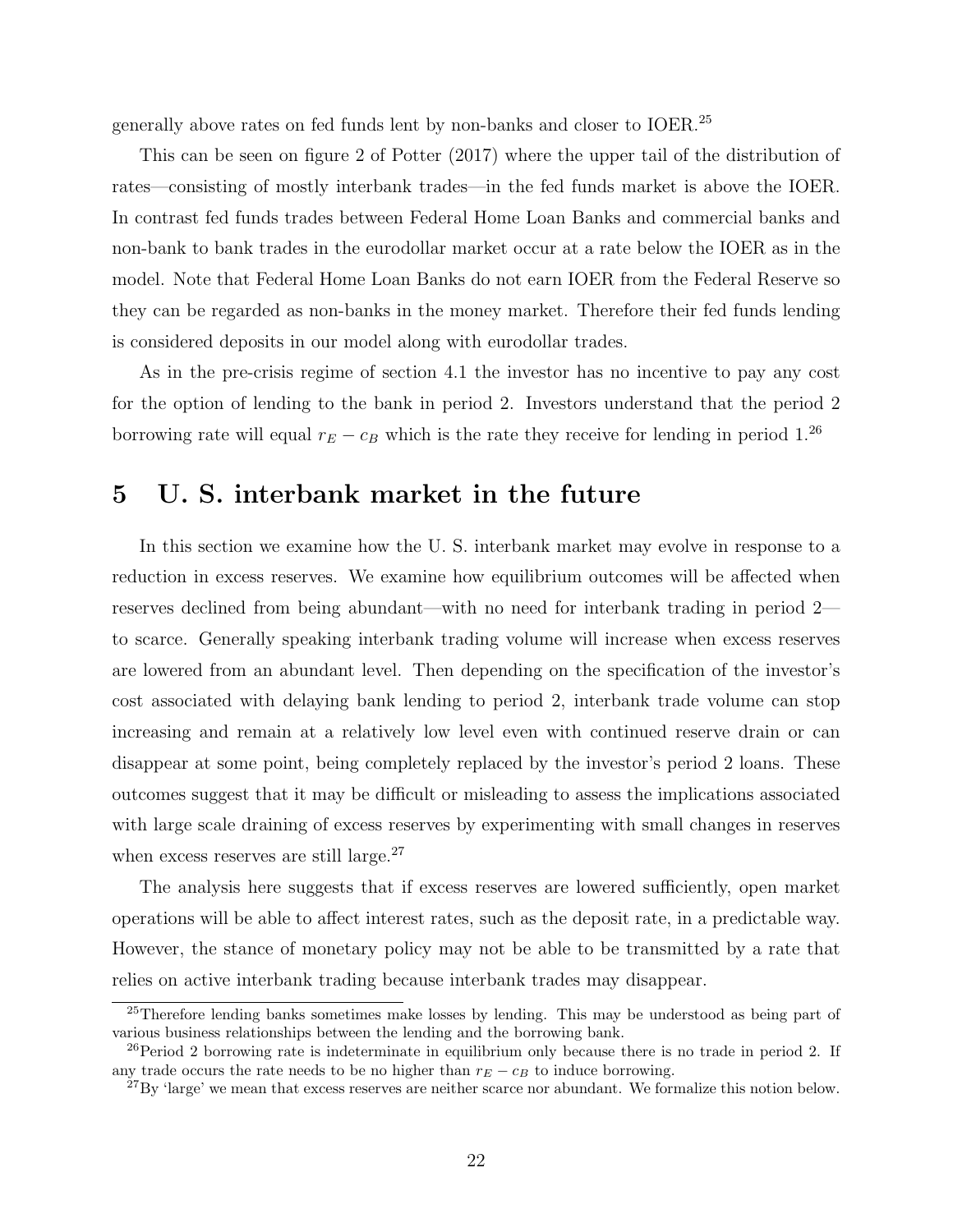We first examine the situation where reserves have been drained from the banking system to the point where excess reserves  $X$  are scarce, as in definition 2. We now assume that the investor's of cost of delaying bank lending to period 2 is no longer prohibitive and consider two types of costs: a constant marginal cost per unit of period 2 loan and a fixed cost. The cost may represent the burden of maintaining operational readiness, creating new types of contracts or infrastructures to execute late loans or even the fear of not being able to invest resources profitability if one waits for too long.<sup>28</sup>

Let h represent the amount of funds that the investor lends to banks in period 2 and  $h_i$ the amount of reserves that bank i borrows from the investor in period 2. The total cost of lending h in period 2 is characterized by either  $c_h h$ , where  $c_h$  represents the constant marginal cost  $c_h$  associated with late loans, or a one-time fixed cost  $C_h$ . We will interpret the fixed cost as the cost for constructing a public good infrastructure that facilitates the late loans.

We first analyze a bank's problem taking the amount of resources that the investor lends in period 2,  $h$ , as given. Then we analyze the investor's choice  $h$  of period 2 lending under the two cost functions.

#### 5.1 Period 3: the bank's payoff

The expression for excess reserves  $e_i$  is almost identical to that of the baseline model except now it includes period 2 loans  $h_i$  from the investor:

$$
e_i \equiv x_i + y_i + h_i + \eta_i + \nu_i.
$$

The period 3 payoff for bank i, net of the exogenous terms having  $R_i, \eta_i$  or  $\nu_i$ , is given by

$$
-x_i r_D - (y_i + h_i) r_R - [-y_i]^+ c_B + [e_i]^+ (r_E - c_B) - [-e_i]^+ r_W.
$$

Notice that the period 2 interbank market rate  $r_R$  equals the rate at which banks borrow from the investor in period 2. This is an equilibrium outcome. To see this suppose that the rates are different. Then borrowers would avoid the higher borrowing rate and the type of trades associated with that rate would be characterized by an excess supply of funds.

<sup>&</sup>lt;sup>28</sup>In our model the investor is always has the opportunity to lend so this last interpretation comes from outside the model.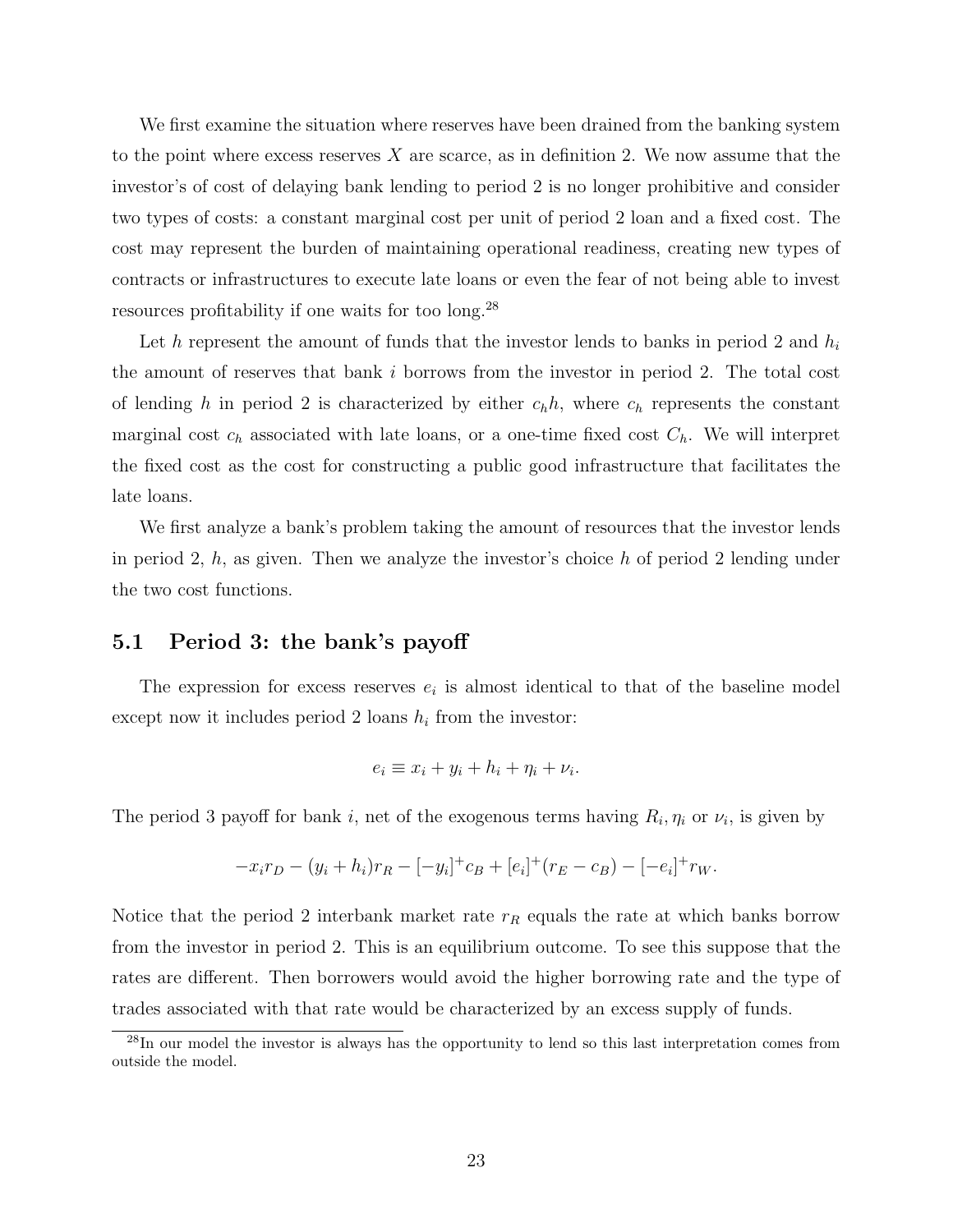#### 5.2 Period 2: banks' borrowing decisions

Equilibrium in period 2 is characterized by a borrowing rate  $r_R$  that clears both the interbank market  $-y_1 = y_2$  and the market where banks borrow from the investor  $h = h_1 + h_2$ .

The bank's period 2 problem is only slightly different from the baseline model and reflects the bank's ability to borrow directly from the investor. The bank's decision problem is given by

$$
\max_{y_i, h_i} -(y_i + h_i)r_R - [-y_i]^+ c_B + v(x_i + \eta_i + y_i + h_i)
$$

where

$$
v(x_i + \eta_i + y_i + h_i) = \int_{-\bar{\nu}}^{\bar{\nu}} \{ [x_i + \eta_i + y_i + h_i + \nu_i]^+(r_E - c_B) - [-(x_i + \eta_i + y_i + h_i + \nu_i)]^+ r_W \} (2\bar{\nu})^{-1} d\nu.
$$
\n(21)

As in the baseline model we identify bank 1 as the potential lender which means that  $x_1+\eta_1 \ge x_2+\eta_2$  and  $\eta_1 = -\eta_2 \ge 0$ —anticipating  $x_1 = x_2$  in equilibrium. Bank 1 never lends in the interbank market at the same time it borrows from the investor. To see this take the first order conditions of (21) with respect to  $h_i$  and  $y_1$  to get  $r_R = v'(z_1)$  and  $r_R = v'(z_1) + c_B$ respectively. Clearly it is not possible for both equations to simultaneously hold. Hence there are 3 general cases to consider:

- 1. Both banks borrow from the investor;
- 2. Bank 2 borrows from the investor and bank 1 neither borrows nor lends;
- 3. Bank 2 borrows from both the investor and bank 1.

Case 1 is characterized by  $v'(x_2 - \eta_1 + h) < v'(x_1 + \eta_1)$ . If bank 2 receives all of the investor's loans  $h$  then its marginal value of borrowing reserves is less than bank 1's marginal value. This implies that there exists a  $h_2 > 0$  such that

$$
v'(x_2 - \eta_1 + h_2) = v'(x_1 + \eta_1 + h - h_2).
$$

In this situation the investor extends loans to both banks. When the period 2 borrowing market closes, both banks will hold the same amount of excess reserves which in equilibrium equals  $X/2$ . Therefore the period 2 borrowing rate  $r_R$  must satisfy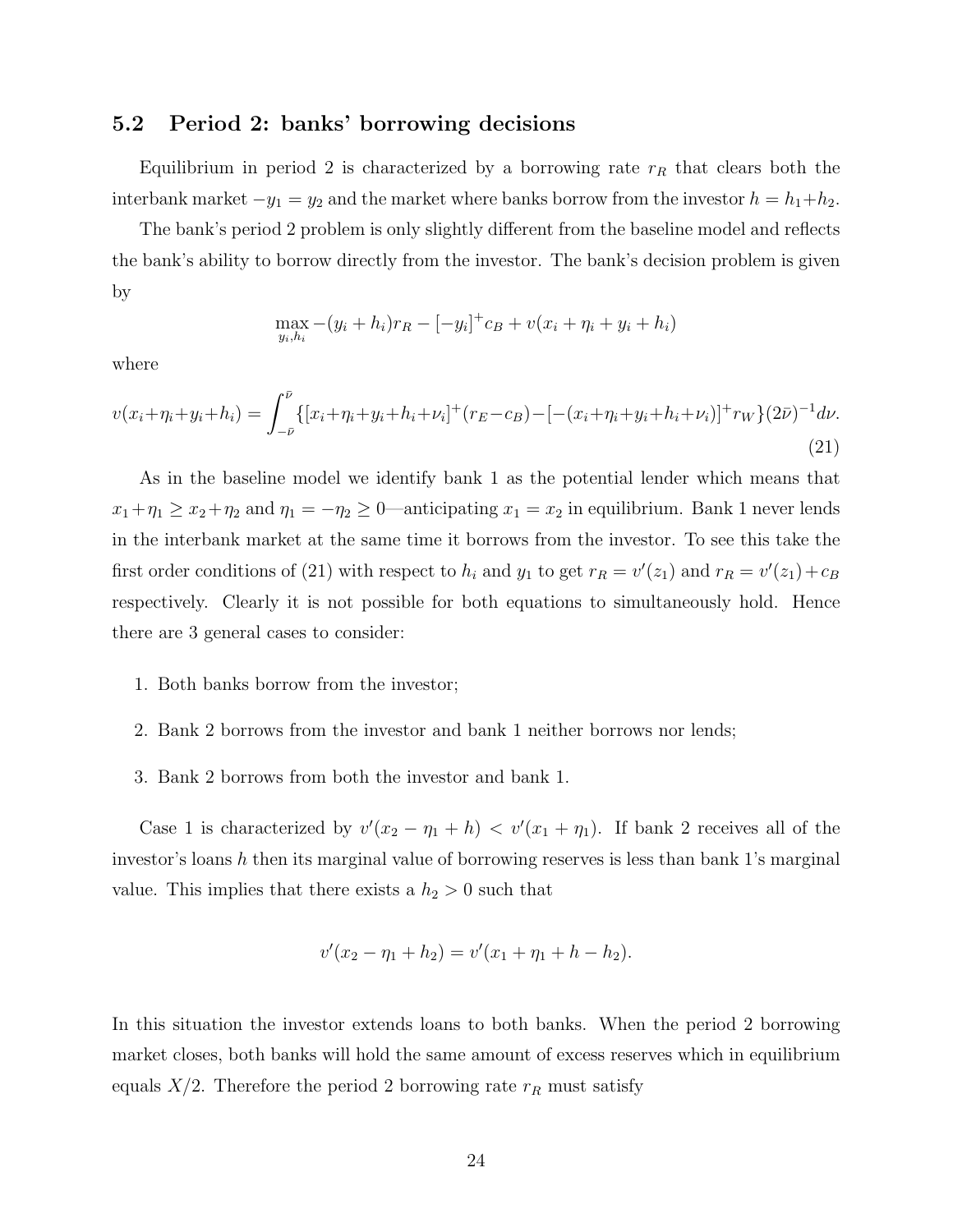

Figure 6: late market with non-bank lending.

$$
r_R = v'(\frac{X}{2}).
$$

Case 1 arises when the  $\eta$  shock is relatively small. Anticipating that in equilibrium we have  $x_1 = x_2$ , case 1 occurs whenever  $\eta_1 \in [0, h/2]$ . If the investor lends h in total to the banks then each bank will hold excess reserves  $(X - h)/2$  in period 1; see the left panel in figure 6. Note that period 1 bank excess reserve holdings exclude h reserves (which may sit at either bank before getting lent out in period 2). For any shock  $\eta_1 \in [0, h/2]$  bank 1's excess reserves will be less than or equal to  $X/2$  which means that the investor can lend to both banks and both banks' post trade excess reserves can equal  $X/2$ . It is clear from figure 6 that if  $\eta_1 = h/2$  bank 1 will have exactly  $X/2$  excess reserves before the date 2 loan market opens and bank 2 will have  $X/2$  excess reserves after it borrows h from the investor. For an arbitrary  $\eta_1 \in (0, h/2)$ , illustrated by the 'x's' on the bank's borrowing demand curve in figure 6, both banks borrow from the investor and bank 2 borrows  $2\eta_1$  more reserves than bank 1. Both banks end up holding  $X/2$  reserves and the fed funds rate equals  $v'(X/2)$ , as indicated by the circle on the lower demand curve in figure 6.

In case 2 bank 2 borrows h from the investor while bank 1 neither borrows nor lends. Case 2 therefore must be characterized by  $v'(x_2 + \eta_2 + h) \ge v'(x_1 + \eta_1)$  and

$$
v'(x_2 + \eta_2 + h) \le v'(x_1 + \eta_1) + c_B.
$$

The first inequality says that bank 2's marginal valuation of borrowing reserves exceeds that of bank 1's (marginal valuation of borrowing) when it receives all of the depositor's loans  $h$ .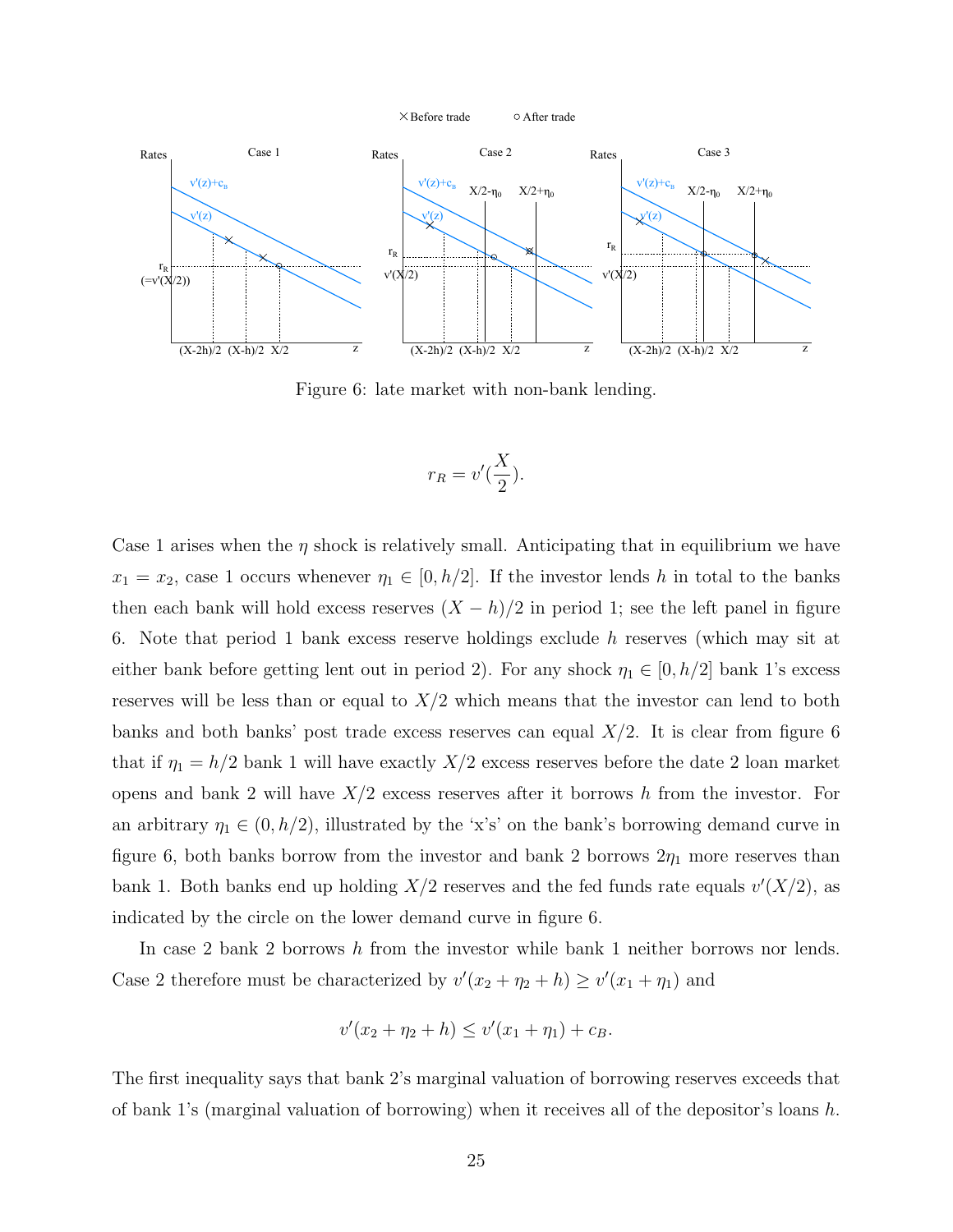This implies that bank 1 does not borrow from the investor and becomes a potential lender. The second inequality says that bank 1 does not lend in the interbank market because any gains from any trade are more than offset by the balance sheet costs. Therefore we have that  $h_2 = h$  and  $h_1 = y_1 = y_2 = 0$ . From bank 2's decision problem the equilibrium period 2 borrowing rate must satisfy

$$
r_R = v'(x_2 + \eta_2 + h).
$$

Once again, anticipating that  $x_1 = x_2 = (X - h)/2$  we can identify the set of  $\eta$ 's that are relevant for case 2. Notice that when  $\eta_1 = h/2$  the equilibrium allocation of excess reserves after period 2 trading with the investor is identical to that of the baseline model when  $\eta_1 = 0$ . Therefore the set of  $\eta$ 's that are consistent with case 2 simply shifts the set of  $\eta$ 's that are consistent with an equilibrium in the baseline model that has  $y_1 = 0$  by  $h/2$ :

$$
\eta_1 = -\eta_2 \in [\frac{h}{2}, \frac{h}{2} + \eta_0]
$$

with  $\eta_0 \equiv c_B/(2s)$ . (Recall that  $s = (r_W + c_B - r_E)/2\bar{\nu}$  is the absolute value of the slope of  $v'(z)$  for  $z \in [-\bar{\nu}, \bar{\nu}]$ . The middle panel of figure 6 illustrates this set. Notice that by construction the marginal valuation of borrowing for bank 2 for  $z = X/2 - \eta_0$  and of lending for bank 1 for  $z = X/2 + \eta_0$  are equal and given by

$$
v'(\frac{X}{2} - \eta_0) = v'(\frac{X}{2} + \eta_0) + c_B.
$$

If we assume that  $x_1 = x_2 = (X - h)/2$  then the excess reserve holdings for case 2, after the investor lends h to bank 2, lies somewhere in the interval  $[X/2, X/2 + \eta_0]$  for bank 1 and  $[X/2 - \eta_0, X/2]$  for bank 2 depending upon the magnitude of the  $\eta$  shock. Notice that the bank  $2$ 's marginal valuation of borrowing after receiving h from the investor, indicated by the circle on the borrower's demand curve in the middle panel of figure 6, is less than bank 1's marginal valuation of lending, indicated by the 'x' and the circle on the lender's demand curve. The borrowing rate  $r_R$  is given by bank 2's marginal valuation of borrowing after it borrows h from the investor and is illustrated by the circle on the borrower's demand curve. The borrowing rate  $r_R$  is characterized by  $r_D^* \leq r_R \leq r_R^*$ , where  $r_D^* = v'(X/2)$  and  $r_R^* = r_D^* + c_B/2$ .  $r_R^*$  will be defined as the period 2 rate in case 3 and  $r_D^*$  as the deposit rate in the bank's period 1 problem.

Finally in case 3 bank 2 borrows from both the investor and bank 1. This case is characterized by

$$
v'(x_2 + \eta_2 + h) > v'(x_1 + \eta_1) + c_B,
$$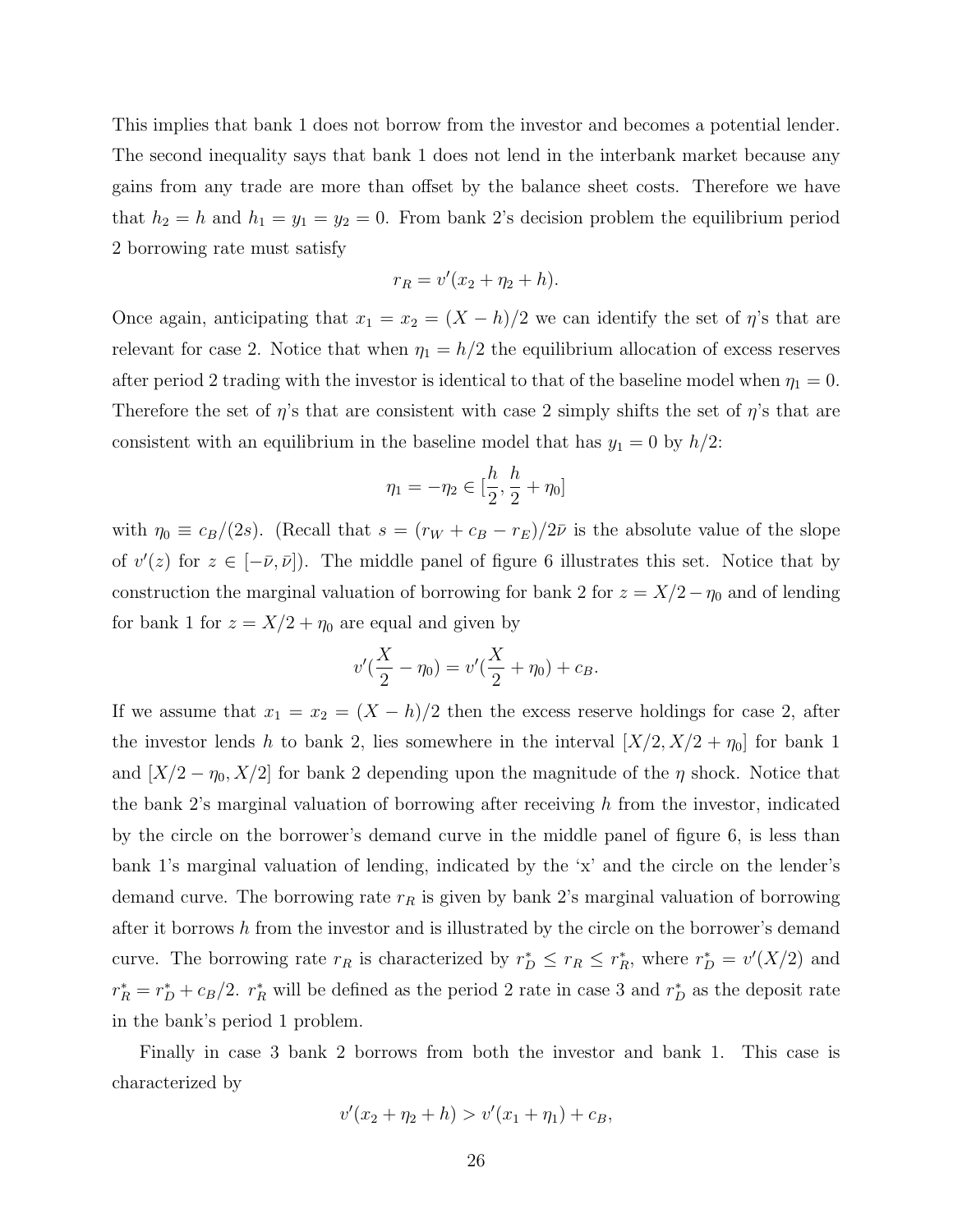which means that even after bank 2 borrows  $h$  from the investor, there are gains from trade in the interbank market. The equilibrium interbank rate is

$$
r_R = v'(x_2 + \eta_2 + h - y_1) = v'(x_1 + \eta_1 + y_1) + c_B.
$$
\n(22)

Anticipating that  $x_1 = x_2 = (X - h)/2$ , case 3 arises when

$$
\eta_1 > \frac{h}{2} + \eta_0.
$$

In case 3 the allocation of reserves held by banks 1 and 2 after period 2 trading will be identical to the the excess reserves held by these banks when  $\eta_1$  precisely equals  $h/2 + \eta_0$ . In particular when  $\eta_1 > h/2 + \eta_0$ , bank 2 borrows  $h_2 = h$  from investor and

$$
y_2 = -y_1 = \eta_1 - \frac{h}{2} - \eta_0
$$

from bank 1. We can therefore rewrite (22) as

$$
r_R = v'(x_2 + \frac{h}{2} - \eta_0) = v'(x_1 + \frac{h}{2} + \eta_0) + c_B.
$$
 (23)

Since  $\nu$  is uniformly distributed—which implies that  $v'$  is linear—the equations in (23) can be simplified to read

$$
r_R = \frac{1}{2}[(v'(x_2 + \frac{h}{2}) + v'(x_1 + \frac{h}{2})] + \frac{1}{2}c_B.
$$

Anticipating that  $x_1 = x_2 = (X - h)/2$  this equation can be further simplied to

$$
r^*_R=v'(\frac{X}{2})+\frac{1}{2}c_B.
$$

The last panel in figure 6 illustrates this case. The 'large'  $\eta$  shock results in excess reserve holdings indicated by the 'x' on bank 1's lending demand curve and bank 2's borrowing demand curve. After bank 2 borrows h from the investor, its excess reserves will still be less than  $X/2-\eta_0$ . Therefore bank 2's marginal value for borrowing reserves is greater than bank 1's marginal value for lending reserves; hence there are gains from trade. Bank 1 lends to bank 2 until the marginal values are equated, with bank 1 holding  $X/2 + \eta_0$  excess reserves and bank 2 holding  $X/2 - \eta_0$  as indicated by the circles on the borrower's and lender's demand curves. Finally, notice that when  $\eta_1$  is large in the sense of case 3, the period 2 borrowing rate equals the interbank rate in the baseline model when there is strictly positive volume.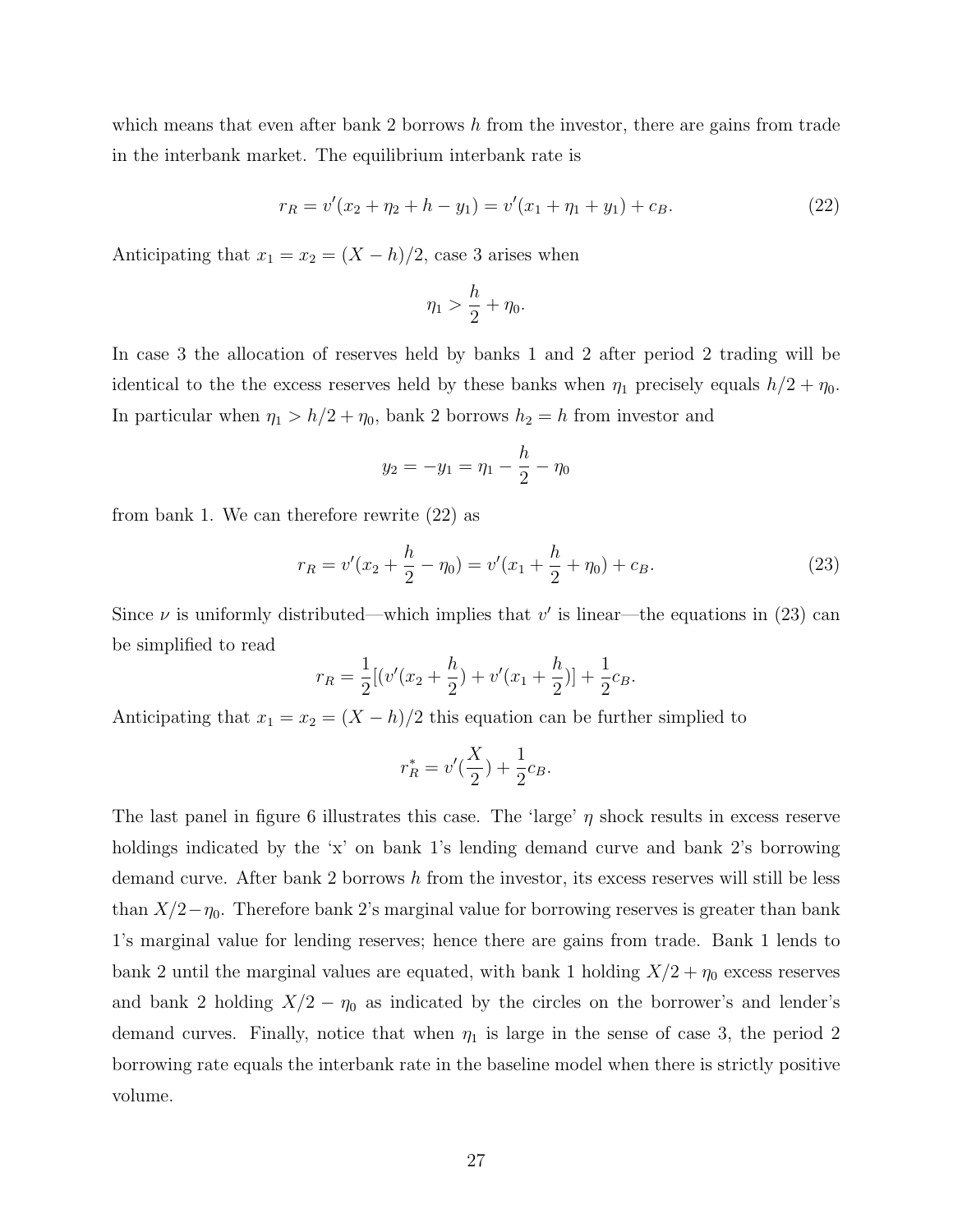## 5.3 Period 1: banks' demand for deposits

#### 5.3.1 Bank i's demand for deposits

As in the baseline model, the bank's choice of deposits is given by

$$
\max_{x_i} u(x_i) - x_i r_D \tag{24}
$$

where  $u(x_i) = E w(x_i, \eta_i, r_R)$  and

$$
w(x_i, \eta_i, r_R) = \max_{y_i, h_i} [-(y_i + h_i)r_R - [-y_i]^+ c_B + v(x_i + \eta_i + y_i + h_i)].
$$

As in the baseline model it can be shown that  $u(x_i)$  is concave and that  $w'(x_i, \eta_i, r_R) \equiv$  $\frac{\partial w}{\partial x_i}(x_i, \eta_i, r_R) = v'(z_i)$  where  $z_i \equiv x_i + \eta_i + y_i + h_i$  for optimal  $y_i$  and  $h_i$ . The former implies that the solution to (24) which is  $u'(x_i) = r_D$  is unique under broad assumptions. As a result  $x_1 = x_2$  as anticipated.<sup>29</sup>

To characterize  $u'(x_i) = r_D$  we can evaluate  $w'(x_i, \eta_i, r_R)$  for each of the three cases examined in section 5.2 and then compute its expectation over  $\eta_1$ . However we can simplify the problem further by taking advantage of the fact that  $\eta_i$  has a symmetric distribution around zero.

Since  $\eta_i$  is symmetric around zero,  $\eta_i$  can be  $\hat{\eta}_1$  or  $-\hat{\eta}_1$  with equal probability, for any  $0 \leq \hat{\eta}_1 \leq \bar{\eta}$ . Since the two banks are identical prior to period 2,  $x_1 = x_2$ , it is as if bank i with  $\eta_i = \hat{\eta}_1$  were trading against bank i with  $\eta_i = -\hat{\eta}_1$  in period 2. Writing the optimal choices of  $y_i$  and  $h_i$  as functions of  $\eta_i$  implies in equilibrium that

$$
(x_i + \hat{\eta}_1 + y_i(\hat{\eta}_1) + h_i(\hat{\eta}_1)) + (x_i - \hat{\eta}_1 + y_i(-\hat{\eta}_1) + h_i(-\hat{\eta}_1)) = X.
$$

This equation simply means that the excess reserves are distributed between the two banks. Since  $v'$  is linear, we have

$$
E_{\eta_i \in {\{\hat{\eta}_1, -\hat{\eta}_1\}}} w'(x_i, \eta_i, r_R) = E_{\eta_i \in {\{\hat{\eta}_1, -\hat{\eta}_1\}}} v'(z_i) = v'(\frac{X}{2}).
$$

The expression for the conditional expectation holds for any  $\hat{\eta}_1$  and thus in equilibrium we have  $\mathbf{v}$ 

$$
r_D^* = E[w'(x_i, \eta_i, r_R)] = v'(\frac{X}{2}).
$$

Notice the equilibrium period 1 deposit rate is identical to that of the baseline model which has  $h \equiv 0$ . We have characterized equilibrium behavior for the banks for a given level of period 2 investor loans h. We now examine the period 1 equilibrium behavior of the investor.

<sup>&</sup>lt;sup>29</sup>As in the baseline model the appendix shows that the dependence of  $Ew(x_i, \eta_i, r_R)$  on the label i can be ignored in equilibrium.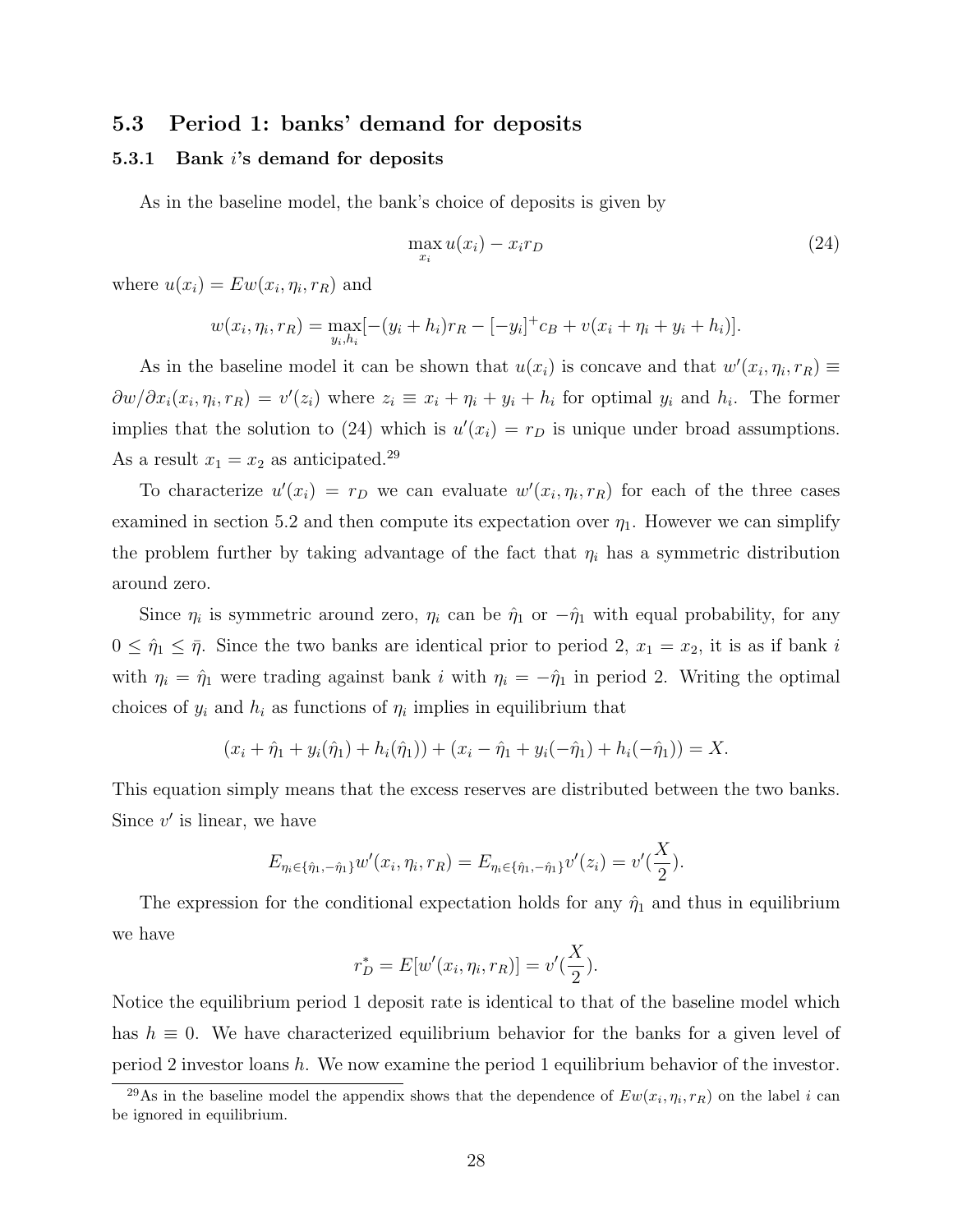#### 5.4 Investor's supply of deposits

It is costly for the investor to withhold funds to lend to banks in period 2. We consider two types of costs: a per unit constant marginal cost and a fixed cost. We examine the case of a constant marginal cost first.

#### 5.4.1 Per unit withholding costs

In period 1 the investor chooses the amount of resources h to lend to banks in period 2. The period 1 problem that the lender solves is simple:

$$
\max_{h} (M - h)r_D + h[E(r_R) - c_h]
$$
\n(25)

where  $c_h$  is the marginal cost associated with lending in period 2. If  $c_h = 0$  then h must be consistent with the first order condition  $r_D = E(r_R)$ . Since  $r_R \ge r_D$  for any  $\eta$ ,  $r_D = E(r_R)$ implies that  $r_D = r_R$ .<sup>30</sup> Hence we have

$$
r_R = r_D^* = v'(\frac{X}{2}).
$$

In this situation the investor is indifferent between lending in period 1 and period 2. In order to ensure that the investor has sufficient period 2 resources to be consistent with  $r_R = r_D^*$ for all possible  $\eta$  shocks, it must be the case that  $h \geq 2\bar{\eta}^{31}$ .

Suppose now that  $c_h > 0$ . If  $h > 0$  is optimal then from (25),  $E(r_R) = r_D + c_h$ . Since in any equilibrium the maximum ex post value of  $r_R$  is  $r_D^* + c_B/2$ , a necessary but not sufficient condition for  $h > 0$  is that  $c_h < c_B/2$ . Also in any equilibrium where  $c_h > 0$  it must be that  $h < 2\bar{\eta}$ . If this was not the case then  $r_R = r_D^*$  and the investor could increase its payoff by setting  $h = 0$ .

When  $h < 2\bar{\eta}$  there is a strictly positive probability that cases 1 and 2 (from section 5.2) will prevail in equilibrium. This implies that  $E(r_R) > r_D^*$ . Whether or not case 3 prevails with a strictly positive probability depends on the size of  $h$ . In particular if

$$
h<2(\bar{\eta}-\eta_0)
$$

then case 3 will prevail with a strictly positive probability. If  $h > 2(\bar{\eta} - \eta_0)$  then date 2 lending by the investor will be sufficiently large so that there will be no gains from trade in the interbank market. Recall that in case 3 we have that  $r_R = r_D^* + c_B/2$ .

 $30r_R \ge r_D$  because  $r_R$  equals the marginal value of the bank with fewer excess reserves while  $r_D$  equals the marginal value of the bank with half of total excess reserves.

<sup>&</sup>lt;sup>31</sup>Otherwise for  $\eta_1 > h/2$  bank 2 will end up with fewer than  $X/2$  reserves even after trading in period 2 and  $r_R$  will be greater than  $r_D^*$ .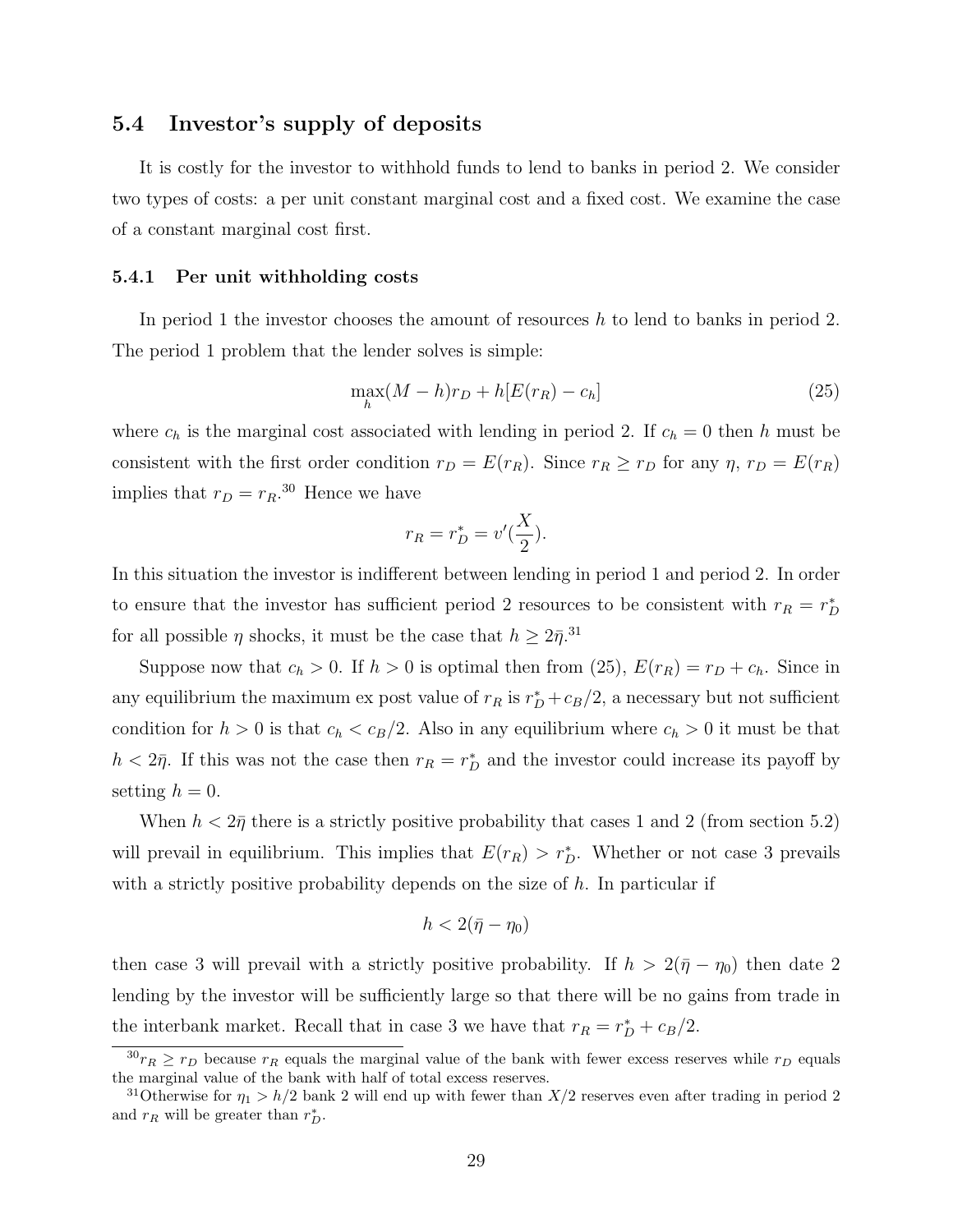For an arbitrary  $h < 2\bar{\eta}$  the expected return to lending  $h > 0$  in period 2,  $E(r_R|h)$ , is given by

$$
E(r_R|h) = \frac{1}{\bar{\eta}} \left\{ \frac{h}{2} r_D^* + \int_{h/2}^{\min\{\bar{\eta}, h/2 + \eta_0\}} v'(\frac{X+h}{2} - \eta) d\eta + [\bar{\eta} - h/2 - \eta_0]^+(r_D^* + \frac{1}{2}c_B) \right\}.
$$

Note that  $E(r_R)$  can be treated as a function of h because once h is chosen, the equilibrium conditions for period 2 determine  $E(r_R|h)$ . When the investor deposits all of his resources at the banks in period 1, the expected return on a marginal period 2 loan is  $E(r_R|h=0)$ . Hence if we define  $c_B^* \equiv E(r_R|h=0) - r_D$  then the necessary and sufficient condition for  $h > 0$  is  $c_h < c_B^*$ . When this condition is met, the equilibrium level of h is simply determined by  $E(r_R|h) - r_D^* = c_h$ .

If  $0 < c_h < c_B^*$  then the expected trading volume in the interbank market will increase when excess reserves are reduced from an abundant level to a scarce level. Specifically the expected interbank trading volume is zero when excess reserves are abundant and are positive when excess reserves are scarce as long as  $c_h$  is not too small; if it is too small the equilibrium value of h can be large enough to prevent any interbank trading. However as indicated in figure 7 the expected trading volume will decline compared to the pre-crisis period where  $h\equiv 0$  for two reasons. First expected trading volume will fall because  $c_B$  has increased due to recent regulations. An increase in  $c_B$  (from zero) will decrease trading volumes for any given  $\eta$  shock. This decline in volume is illustrated in figure 7 as the downward shift in interbank trade curve from  $(c_B = 0, h = 0)$  to curve  $(c_B > 0, h = 0)$ . Second an increase in the supply of loans h in period 2 by the investor will further reduce interbank trade volume for any given  $c_B$  and  $\eta$ . This decline in volume is illustrated in figure 7 as the downward shift in interbank trade curve from  $(c_B > 0, h = 0)$  to curve  $(c_B > 0, h > 0)$ .

#### 5.4.2 Fixed cost

Suppose a public good-type infrastructure is needed to facilitate date 2 investor loans to banks. One can think of the public good as a trading platform or a set of legal contracts that allow the investor to lend freely in period 2. Once the public good is constructed at cost  $C_h$  it is costless to use.

If the public good is constructed then the investor's outcome is identical to the case where the marginal cost of a period 2 loan is zero. In that situation the allocation of excess reserves at the end of period 2 is equal to  $z_1 = z_2 = X/2$  and the deposit and period 2 borrowing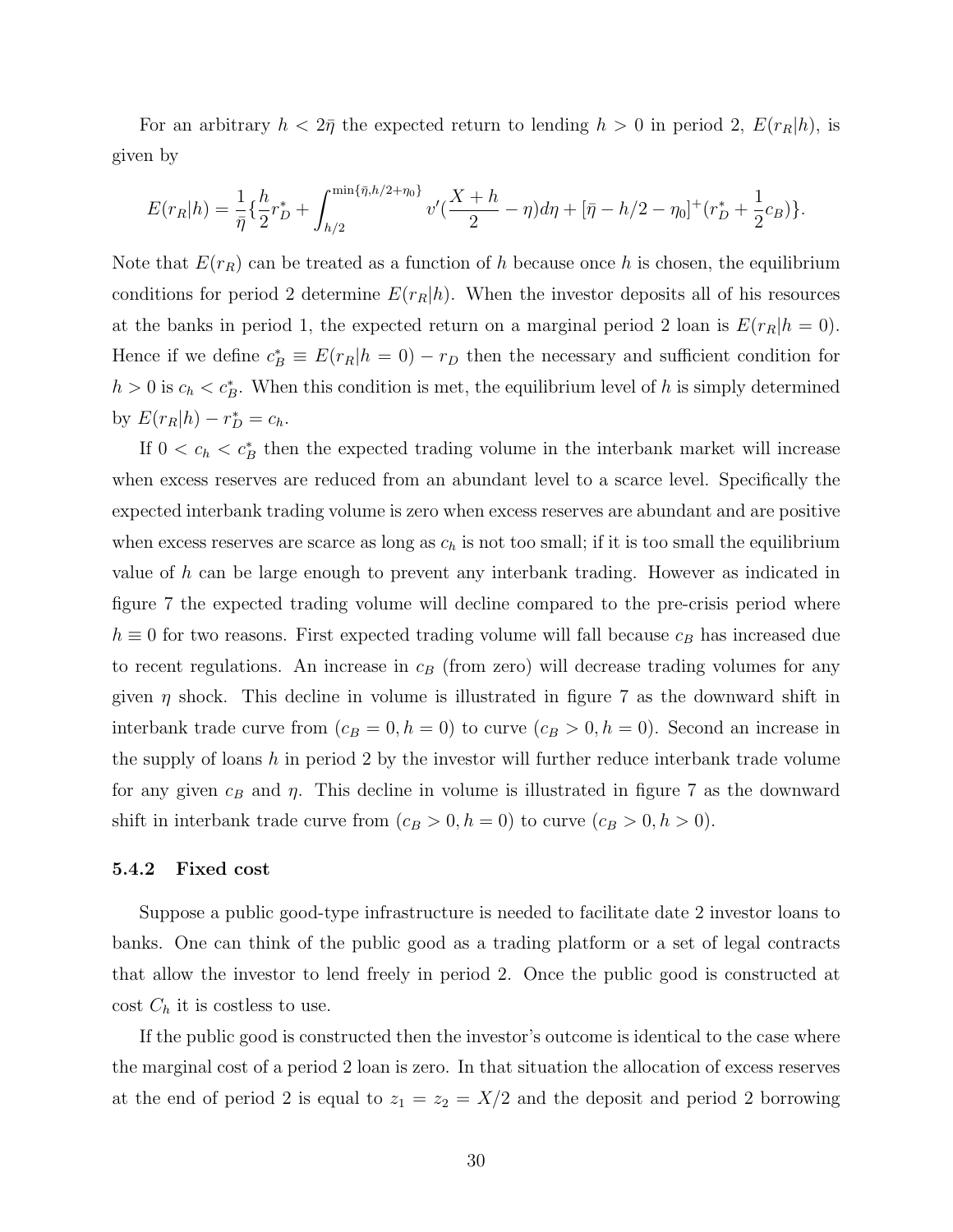

Figure 7: interbank volume under different conditions.

rates are equal,  $r_D^* = r_R = v'(X/2)$ . The investor holds back sufficient resources equal to at least  $2\bar{\eta}$  to ensure that banks' holdings of excess reserves can be equalized for any  $\eta$  shock. In this situation the interbank market shuts down.

If the public good is not constructed then the outcome is identical to the baseline model where  $h \equiv 0$ . In particular in period 2 if  $\eta_1 \in (0, \eta_0)$  then  $y_1 = y_2 = 0$  and no additional balance sheet costs due to interbank trades are incurred; as before  $\eta_0 \equiv c_B/(2s)$  is the minimal shock necessary for an interbank trade to happen. If  $\eta_1 \in (\eta_0, \bar{\eta})$  then  $-y_1 = y_2 > 0$ , additional balance sheet costs equal to  $-y_1c_b$  will be incurred by the banking sector and end of period 2 excess reserve holdings will be  $z_1 = X/2 + \eta_0$  and  $z_2 = X/2 - \eta_0$ .

Collectively the banks and the investor have an incentive to incur the cost of providing the public good if the surplus generated by late investor loans exceeds its cost. For simplicity we assume that the public good is constructed if the surplus exceeds the cost. Conceptually the surplus is the sum of the benefits associated with costless period 2 trades compared to the baseline model. There are two components to this surplus. The first is the balance sheet cost savings from replacing interbank trades with non-bank lending. The second is the additional trades that take place via period 2 loans that equalize the two banks' marginal values for reserves.

The ex post surplus is a function of  $\eta_1$ . If  $\eta_1 \in (0, \eta_0)$  then the interbank market is inactive in the baseline model and the surplus comes from equalizing the marginal values for reserves between the two *borrowing* banks. The surplus generated by date 2 lending for this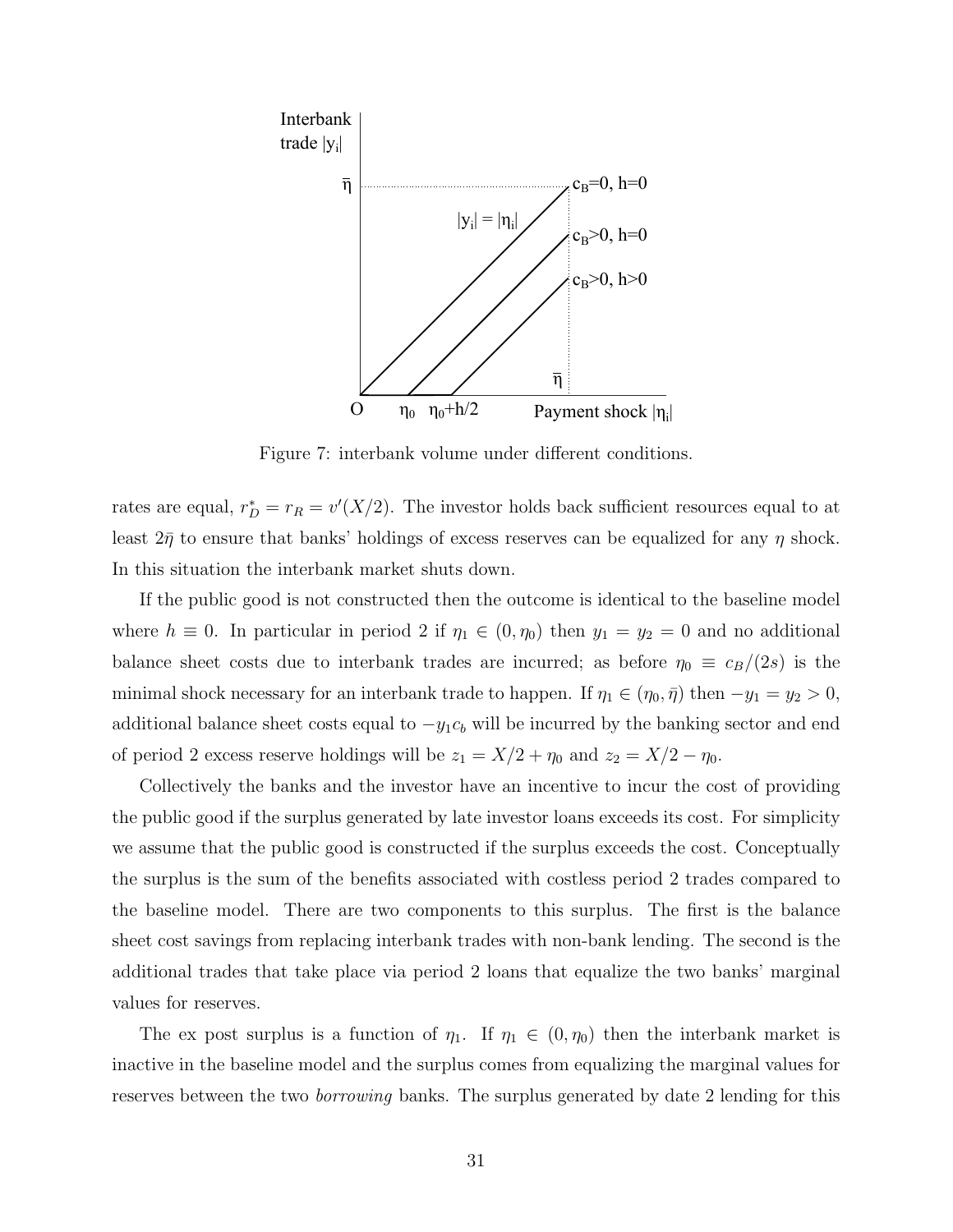

Figure 8: illustration of surplus.

case is illustrated in figure 8: It is the sum of the areas of the two triangles. More formally the ex post surplus generated by letting the investor lend to banks in period 2 without any extra cost,  $S(\eta_1)$ , is

$$
S(\eta_1) = \int_0^{\eta_1} [[v'(\frac{X}{2} - \eta) - r_D^*] + [r_D^* - v'(\frac{X}{2} + \eta)]]d\eta
$$
  
= 
$$
\int_0^{\eta_1} [v'(\frac{X}{2} - \eta) - v'(\frac{X}{2} + \eta)]d\eta
$$
  
= 
$$
\int_0^{\eta_1} 2s\eta d\eta
$$
  
= 
$$
s\eta_1^2.
$$

If instead  $\eta_1 \in (\eta_0, \bar{\eta})$  then the surplus is augmented by the elimination of balance sheet costs that would have been generated by interbank trading in the baseline model. More formally the surplus  $S(\eta_1)$  is

$$
S(\eta_1) = S(\eta_0) + c_B(\eta_1 - \eta_0).
$$

The first term reflects the increase in efficiency associated with period 2 loans equating banks' marginal excess reserve valuations and the second term reflects the reduction in balance sheet costs associated with interbank trading. Suppose that the Fed reduces excess reserves from an abundent level to a scarce level. The expected total surplus  $E[S]$  associated with any level of excess reserves that are scarce is given by

$$
E[S] = \frac{1}{\bar{\eta}} \int_0^{\bar{\eta}} S(\eta) d\eta.
$$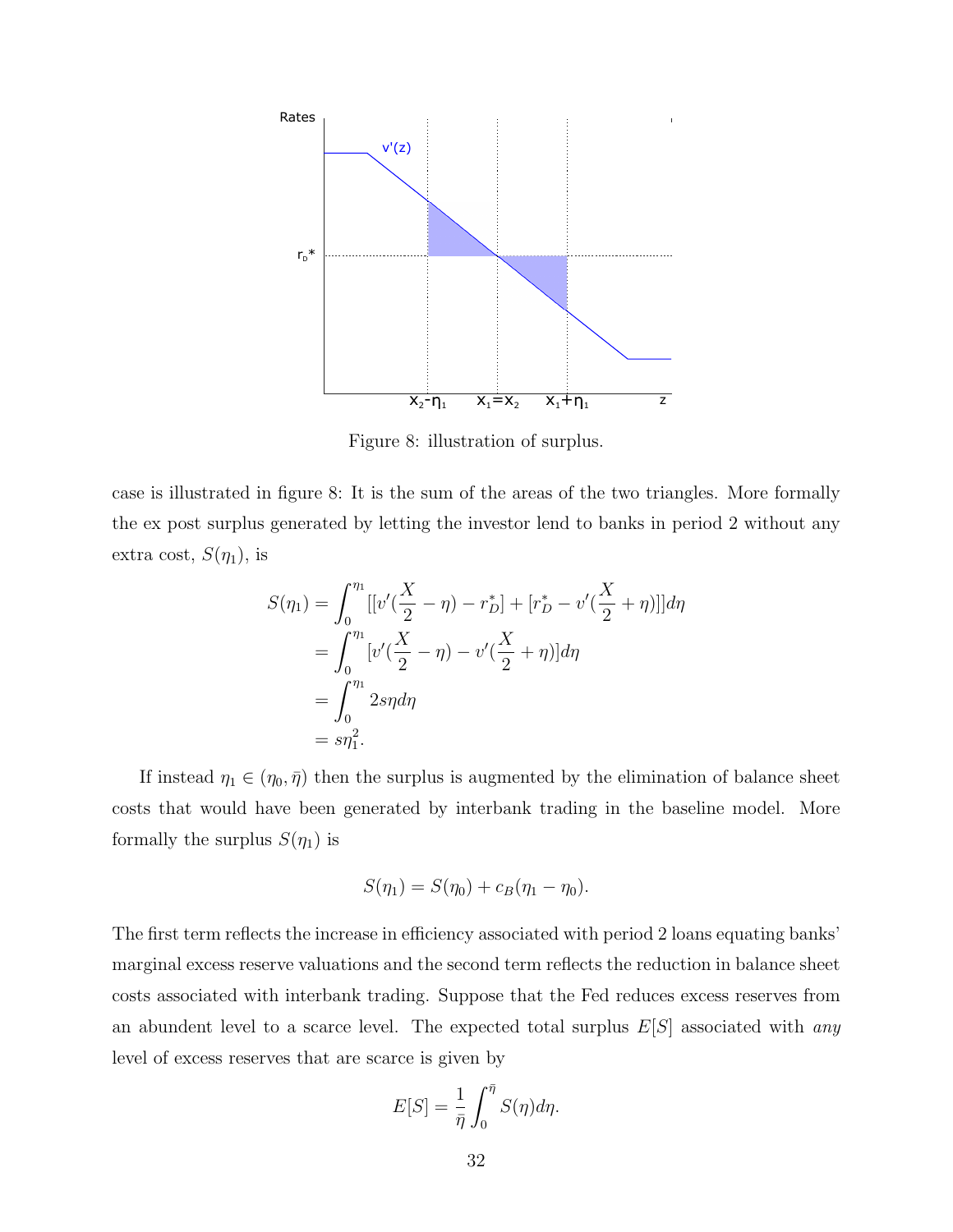The public good infrastructure will be undertaken if  $E[S] > C_h$ . An implication of  $E[S] > C_h$ is that the interbank market is inactive, i.e., it effectively shuts down.

#### 5.5 Future path of money markets

To explore how money markets may evolve in response to possible draining of excess reserves, we perform a simple exercise. We extend the equilibrium analysis to all possible values of excess reserves  $X$ . In particular, we imagine that the Fed reduces excess reserves from abundant to scarce. We then document the volumes of interbank trade, period 2 nonbank lending and periods 1 and 2 lending rates at each level of excess reserves that is between abundant to scarce. We do this for three scenarios regarding the cost of period 2 lending by the investor. In the first scenario we assume that the cost of period 2 lending is prohibitive; in the second we assume that there is only a finite, non-prohibitive marginal cost to period 2 lending; and in the third we assume that there is zero marginal cost but a non-prohibitive fixed cost to period 2 lending. Here we provide the basic intuition behind the results and relegate the formal analysis to the appendix.

We first consider the baseline case where the cost associated with investor period 2 loans is prohibitive (meaning that the investor never lends to banks in period 2). Intuitively there are four qualitatively different regions of excess reserves per bank as in illustraged in figure 9:

- 1.  $X/2 \in [\bar{\nu} + \bar{\eta}, \infty)$ : Excess reserves are abundant. In equilibrium  $r_D = r_E c_B$  and interbank trade volume is zero.
- 2.  $X/2 \in [\bar{\nu} + \bar{\eta} c_B/s, \bar{\nu} + \bar{\eta})$ : If  $\eta_1$  is sufficiently large, then  $X/2 \eta_1 < \bar{\nu} + \bar{\eta}$  and the marginal value of reserves for bank 2 exceeds  $r_E - c_B$ . However by construction the marginal value is always less than  $r_E$  and therefore there is no interbank trade. In particular, highest possible marginal valuation of excess reserves for a borrower in the interval is always less than  $v'(\bar{\nu} - c_B/s) = r_E$ . Since the marginal value of borrowing in period 2 exceeds  $r_E - c_B$  for some  $\eta$  shocks, the date 1 deposit rate  $r_D$ —which is the expected marginal value of borrowing in period 2—exceeds  $r_E - c_B$  and is decreasing in aggregate excess reserves.
- 3.  $X/2 \in [\bar{\nu} c_B/(2s), \bar{\nu} + \bar{\eta} c_B/s)$ : Since  $v'(\bar{\nu} c_B/s) = r_E$ , there exists  $\eta_1 < \bar{\eta}$  such that  $v'(X/2 - \eta_1) > r_E$  which implies that expected interbank trade volume will be positive.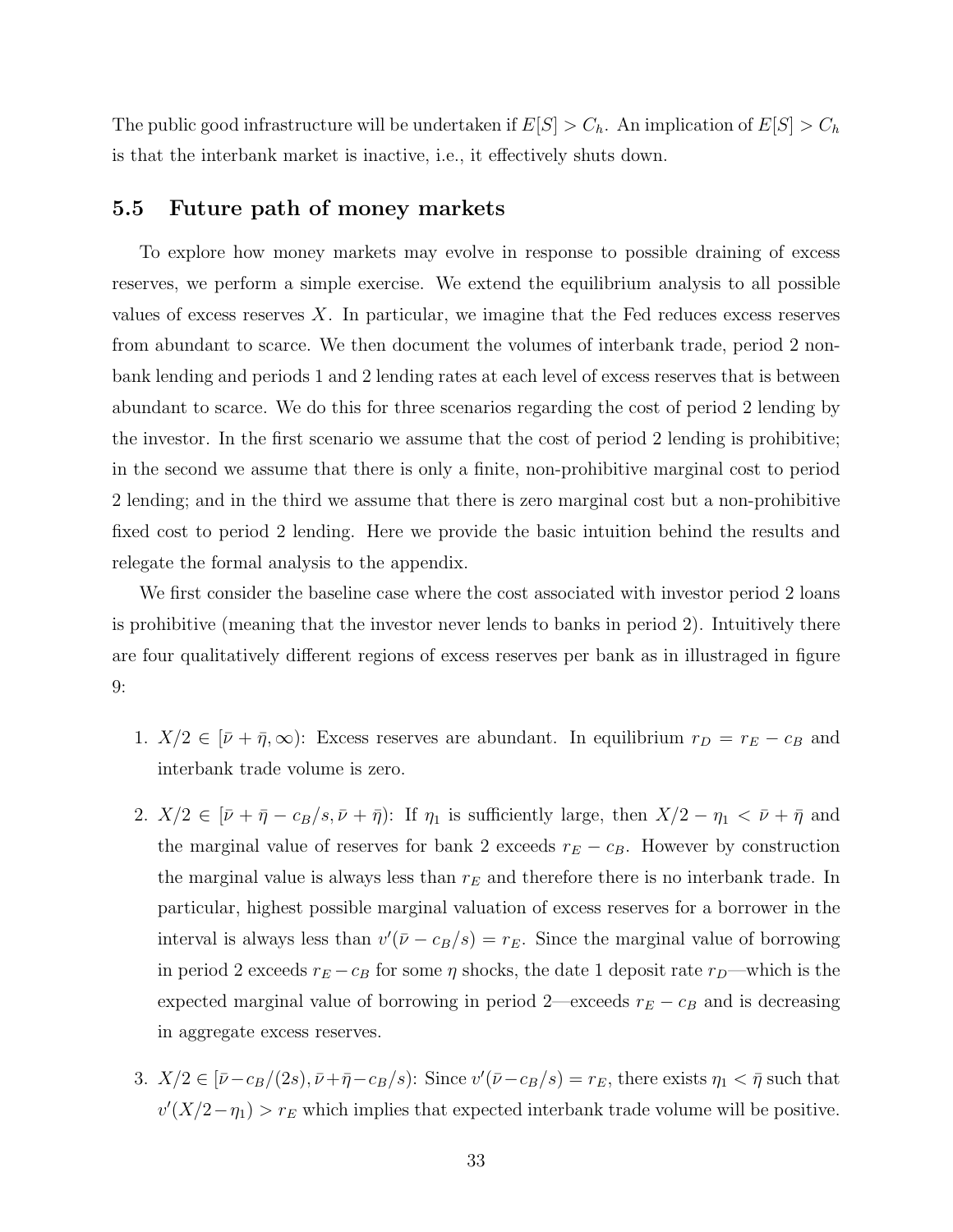

Figure 9: future path with no late non-bank lending

The interbank rate will never exceed  $r_E$  since, by construction,  $v'(\bar{\nu}-c_B/(2s))+c_B/2=$  $r_E$ . Hence the interbank rate is equal to  $r_E$  for all shocks  $\eta_1$  that generate interbank trading volume. The date 1 deposit rate,  $r_D$ , is decreasing in aggregate excess reserves.

4.  $X/2 \in [0, \bar{\nu} - c_B/(2s))$ : Qualitatively speaking, rates and volumes in this region correspond to the baseline model when excess reserves are assumed to be scarce. In particular,  $r_D = v'(X/2)$  and  $r_R = v'(X/2) + c_B$ .

The equilibrium in case 4 is characterized by the same equations as the baseline equilibrium in section 3. Assuming that  $\bar{\eta} > c_B/(2s)$ , the constraints on excess reserves in case 4 is less restrictive than our scarcity assumption under definition 2,  $-\bar{\nu} + \bar{\eta} \leq X/2 \leq \bar{\nu} - \bar{\eta}$ . Hence, we can relax the definition of scarcity to be  $-\bar{\nu} + c_B/(2s) \leq X/2 \leq \bar{\nu} - c_B/(2s)$ . Note that we have implicitly assumed that  $\bar{\eta} \geq c_B/(2s)$  throughout the paper; otherwise the volume of interbank trade would be zero for any  $\eta$  realization since the marginal balance sheet cost  $c_B$  were 'too high.'

Next we consider the case where there is a constant, non-prohibitive marginal cost associated with period 2 investor lending. It is useful to generalize our definition of  $c_b^*$  from section 5.4.1. Specifically, define  $\bar{c}_h(X) \equiv E(r_R|h = 0, X) - r_D$ . Notice that  $\bar{c}_h(X) = c_b^*$  for  $X/2 \leq \bar{\nu} - c_B/(2s)$ , i.e., when excess reserves are scarce. If excess reserves are abundant then equilibrium borrowing rate is equal to  $r_E - c_B$  for both period 1 and period 2 lending for any given level of h. As a result the investor is not willing to lend in period 2 if the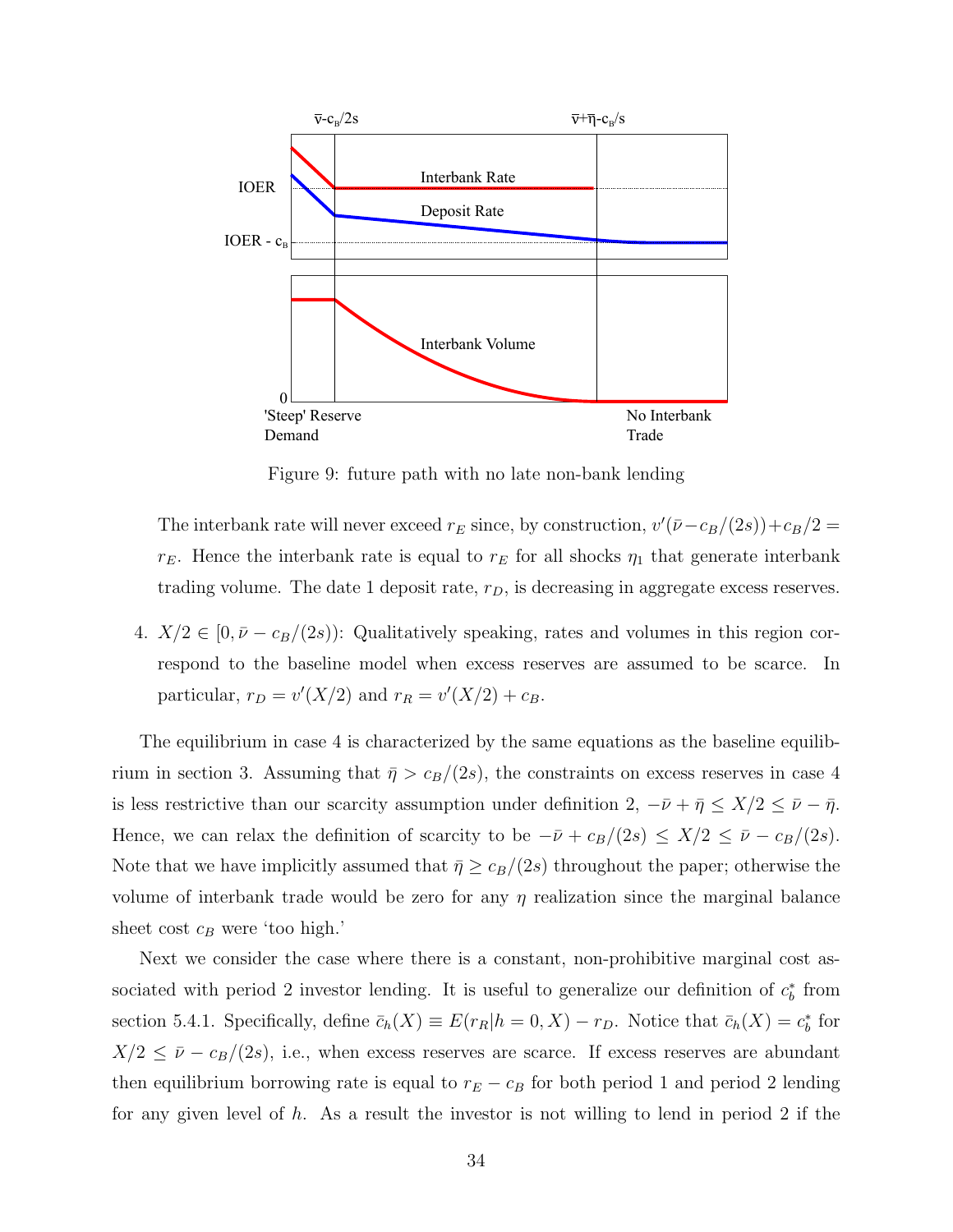

Figure 10: future path with a constant marginal cost.

marginal cost is positve. Hence  $\bar{c}_h(X) = 0$  for  $X/2 \ge \bar{\nu} + \bar{\eta}$ .

When  $\bar{\nu} - c_B/(2s) \leq X/2 \leq \bar{\nu} + \bar{\eta}$ ,  $\bar{c}_h(X)$  is a decreasing function of X. Intuitively, for any given  $\eta_1$  the difference  $r_R(\eta_1) - r_D$  decreases as X increases. When excess reserves are between scarce and abundant, the the investor will lend in period 2 only if marginal costs are characterized by  $c_h(X) < c_h$ . Figure 10 illustrates an example where period 2 lending by the investor occurs for  $X \leq \hat{X}$ , where  $\bar{c}_h(\hat{X}) = c_h$  and  $\bar{\nu} - c_B/(2s) \leq \hat{X}/2 < \bar{\nu} + \bar{\eta} - c_B/s$ .

When  $X > \hat{X}$ ,  $h = 0$  and the equilibrium is described by cases 1, 2 and 3 of the previous example. When  $\bar{\nu} - c_B/(2s) < X/2 < \hat{X}/2$  two interesting results stand out. First interbank volume remains constant as excess reserves are reduced. When excess reserves decrease banks are more willing to borrow in period 2 but now the higher demand for borrowing is met by increased period 2 lending by the investor rather than by increased interbank trading. This is in contrast to the above baseline example where interbank trading volume increases as excess reserves decrease in this region. Second for any given  $X < \hat{X}$  the period 2 borrowing rate is not constant at  $r_E$  as in the above baseline example but varies with the magnitude of the  $\eta$  payment shock. In particular  $r_R$  will be higher when there is a larger demand for period 2 borrowing and this occurs with larger  $|\eta_i|$ 's.

Notice in figure 10 that interbank trading volume is dramatically reduced compared to the baseline model (where period 2 lending by the investor is zero). Clearly the magnitude of the reduction in interbank trading volume, as well as the size of period 2 lending by the investor, depends critically on the value of  $c_h$ .

Finally consider the case where the investor can lend in period 2 if a fixed cost is under-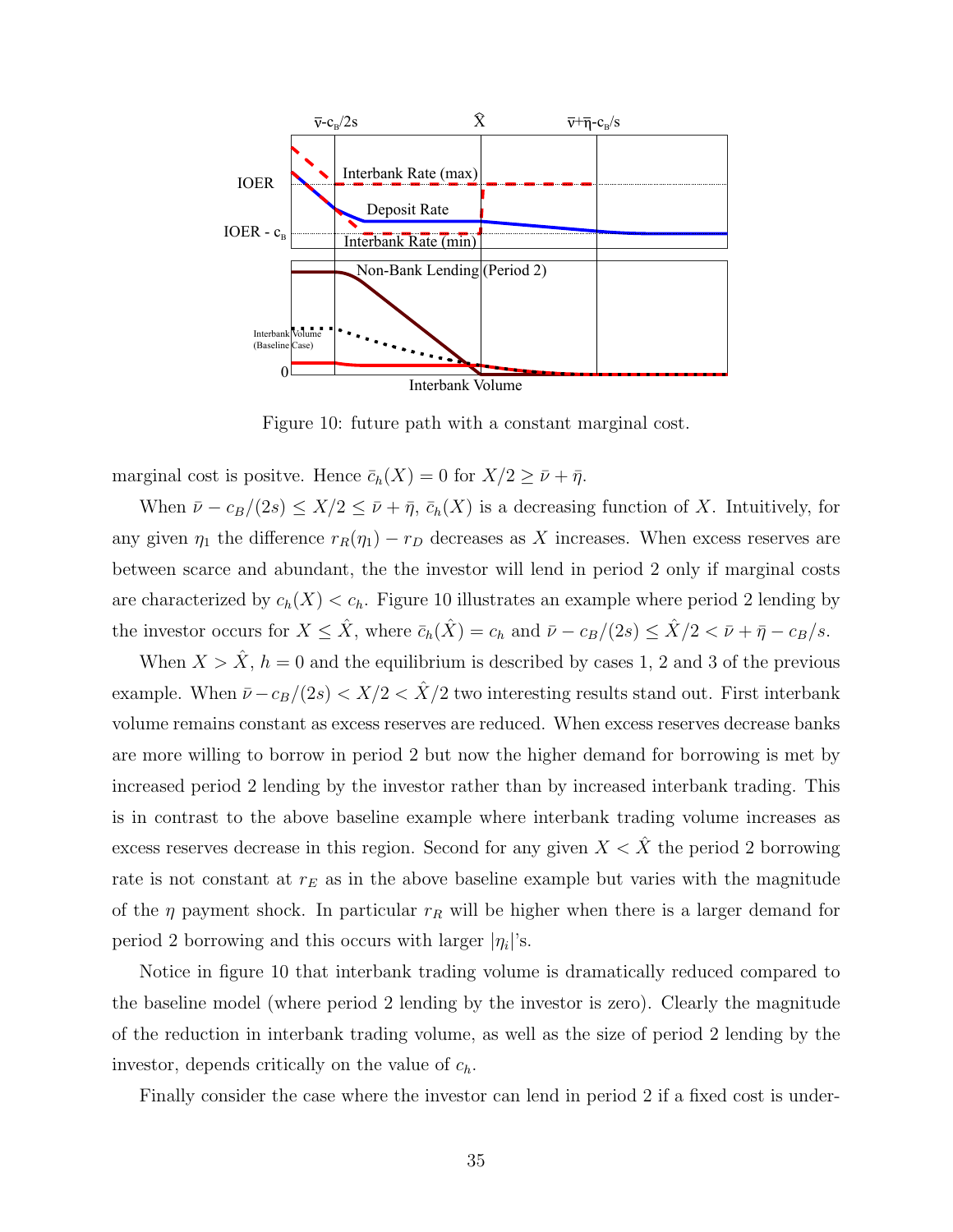taken, e. g., for a public good infrastructure required to facilitate period 2 loans. The fixed cost will be undertaken if the total expected surplus to the private players, the banks and the investor, associated with the period 2 loans  $E(S)$  exceeds the cost  $C_h$  of infrastructure. We define a critical value of fixed cost  $C_h^*$  where

$$
C_h^* = E(S|0 < X/2 < \bar{\nu} - c_B/(2s)).
$$

The fixed cost  $C_h^*$  is such that the expected surplus of period 2 loans is zero when excess reserves are scarce.<sup>32</sup> If  $C_h > C_h^*$  then the infrastructure will never be undertaken as the cost will always be larger than the surplus.

Now suppose that  $0 < C_h < C_h^*$ . Then there exists a critical level of aggregate excess reserves,  $\bar{\nu} - c_B/(2s) < X^*/2 < \bar{\nu} + \bar{\eta}$ , such that  $C_h = E(S|X = X^*)$ . Therefore, for all  $X > X^*$  the fixed cost of public good infrastructure is not undertaken and the equilibrium outcomes are identical to the baseline case. If however  $X \leq X^*$ , then the fixed cost is incurred and the public good infrastructure is constructed. In this situation the interbank trading volume is always zero and h is always large enough to make  $r_D = r_R = v'(X/2)$ , for example  $h = 2\bar{\eta}$ ; see figure 11. In contrast to the case where period 2 lending entails a constant marginal cost, the interbank market completely shuts down.

The foregoing discussion is based on the idea that the expected surplus is decreasing in the level of excess reserves and becomes zero when excess reserves are abundant. The intuition behind this relationship is clear: Banks have less need to borrow in period 2 when they hold larger excess reserves and, as a result, get less surplus from the ability to borrow from the investor. The negative equilibrium relationship between expected surplus and excess reserves is demonstrated in the appendix.

The price and quantity responses associated with a reserve draining depend on the nature of costs faced by non-banks that provide loans to banks which substitute for interbank borrowing.<sup>33</sup> Figures 9, 10, and 11 describe outcomes when these costs are prohibitive, marginal and fixed, respectively. The response of interbank trading volumes and prices to decreases in excess reserves depend critically on the magnitude and the nature of costs that (institutional) lenders to banks face.

<sup>&</sup>lt;sup>32</sup>The surplus is identical for all values of excess reserves that are scarce. Note that we are now using the less restrictive definition of scarce excess reserves.

<sup>&</sup>lt;sup>33</sup>In practice these non-banks can be institutions such as Federal Home Loan Banks, money market funds and corporate treasuries.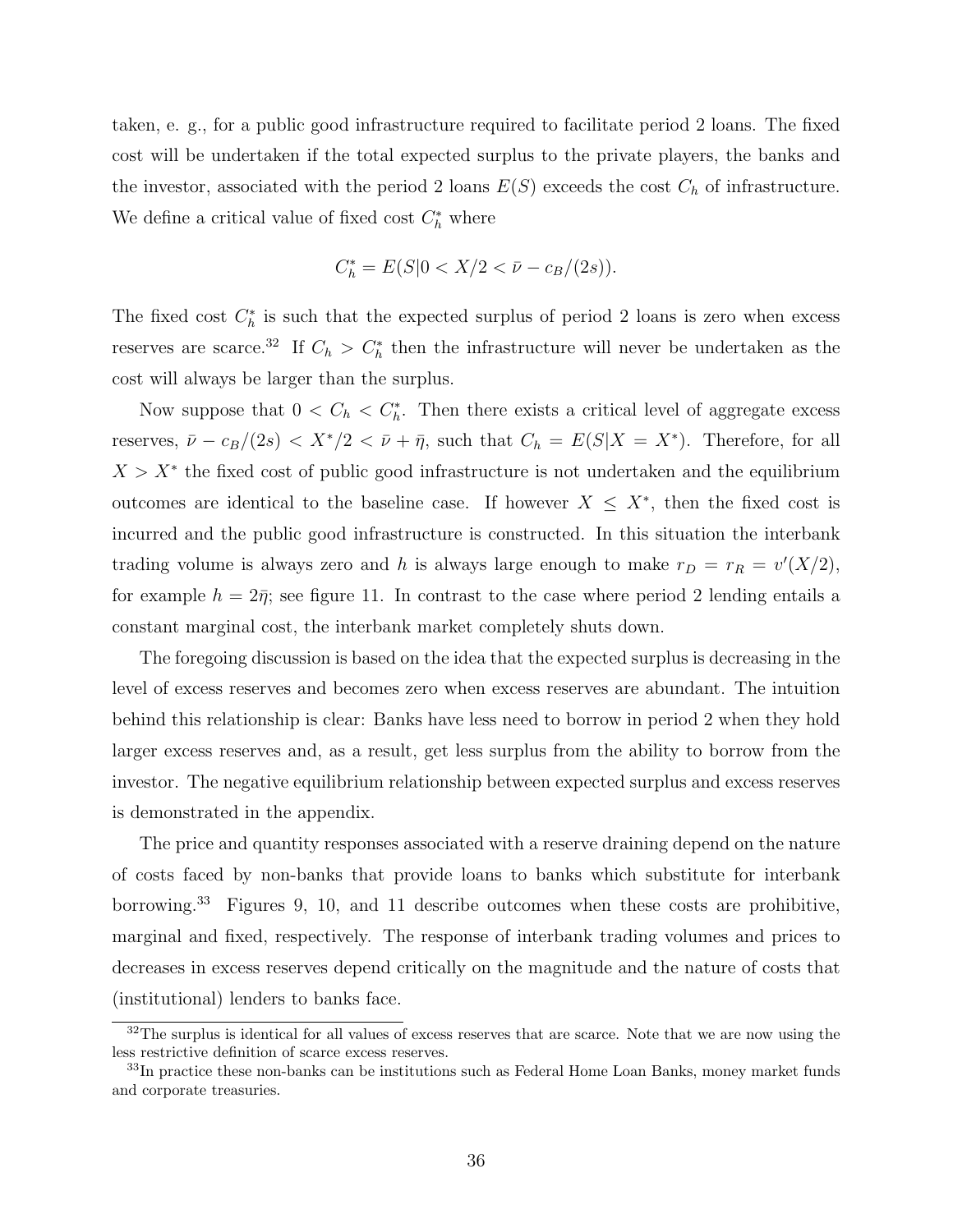

Figure 11: future path with a fixed cost.

# 6 Conclusion

We study how interbank trading volumes and rates are affected by the size of aggregate excess reserves supplied to the banking sector and by recent regulations. Our analysis indicates that the new regulations increase the cost of interbank trading which, holding all else constant, results in decreased trading volume. These regulations also provide an incentive for non-banks to compete with the interbank market by lending reserves directly to banks even though there may be direct costs associated with competition. As a result interbank trading volumes may not return to pre-crisis levels even if the Fed returns to a monetary implementation framework that is based on scarce excess reserves. This could pose a potential problem since that framework partly relies on the existence of an active interbank market.

# 7 Appendix

This appendix formalizes some of the ideas and arguments presented in the main text.

## 7.1 Formal definition of the equilibrium

Here we define the equilibrium of our model. We define all choice variables and prices as functions of  $\eta_1$  over the domain  $\eta_1 \in [-\bar{\eta}, \bar{\eta}]$ .

The equilibrium is defined by a set of prices  $r_D$  and  $r_R(\eta_1)$ , investor's choice h, and the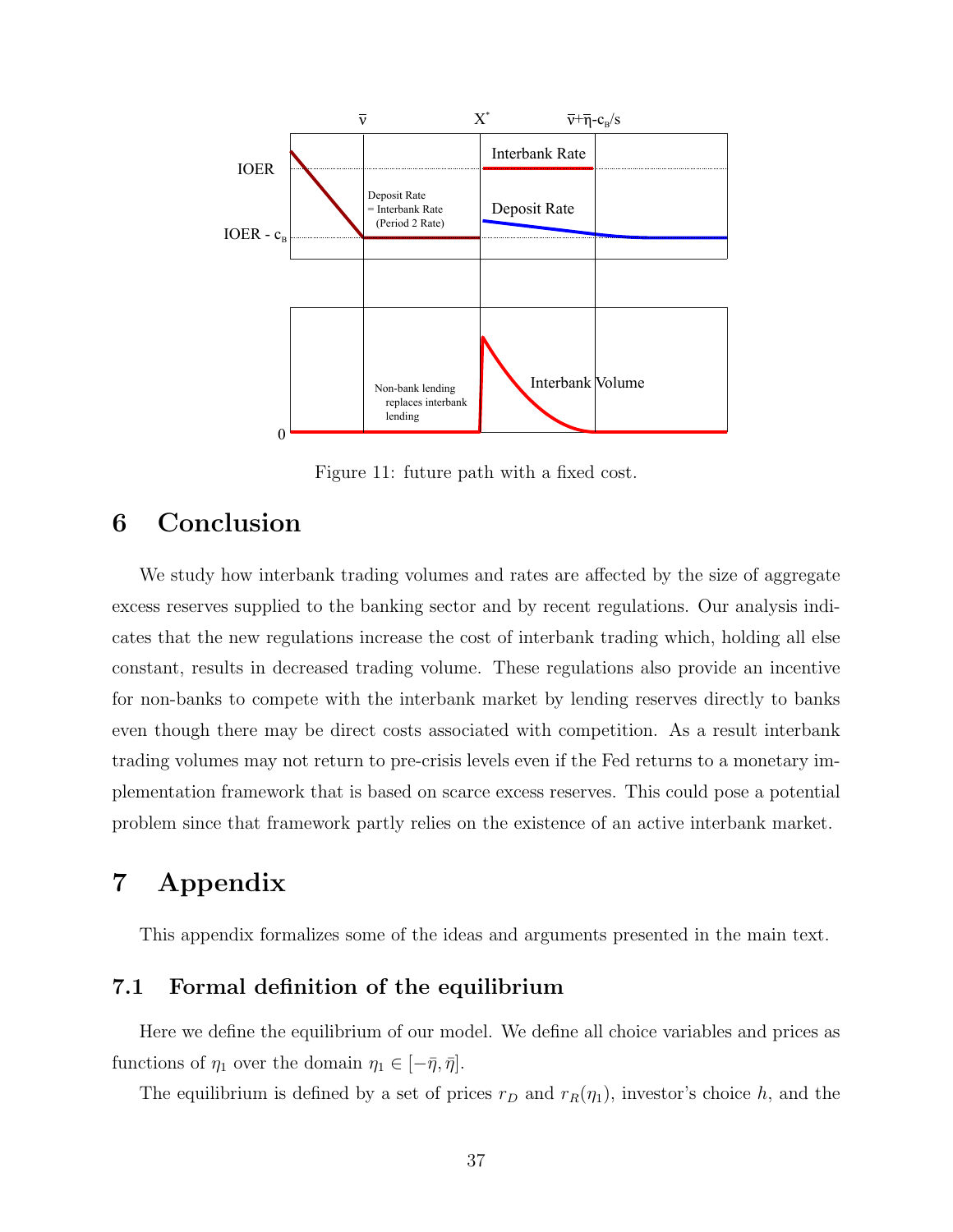two banks' choices  $x_i$ ,  $y_i(\eta_1)$ , and  $h_i(\eta_1)$ ,  $i = 1, 2$  that clear market when the investor and the two banks maximize profits. In particular, h solves

$$
\max_{0 \le h \le M} (M - h)r_D + E[h(r_R(\eta_1) - c_h)].
$$

Taking  $x_i$  as given,  $y_i(\eta_1)$  and  $h_i(\eta_1)$  solve for each  $\eta_1$ 

$$
\max_{y_i, h_i} -(y_i + h_i) r_R(\eta_1) - [-y_i]^+ c_B + v(x_i + \eta_i + y_i + h_i).
$$

Note that the function  $v$  is defined in the main text and we have omitted terms that enter the bank's final payoff but do not affect the choice of  $y_i$  or  $h_i$ . To formulate bank i's choice of  $x_i$  define a function  $w(x_i, \eta_i, r_R)$  as

$$
w(x_i, \eta_i, r_R) = \max_{y_i, h_i} -(y_i + h_i)r_R - [-y_i]^+ c_B + v(x_i + \eta_i + y_i + h_i).
$$

Then  $x_i$  solves

$$
\max_{x_i} -x_i r_D + E[w(x_i, \eta_i, r_R)].
$$

The market clearing conditions are

$$
x_1 + x_2 = M - h - R_1 - R_2,
$$
  
\n
$$
y_1(\eta_1) + y_2(\eta_1) = 0,
$$
  
\n
$$
h_1(\eta_1) + h_2(\eta_1) = h
$$

for all  $\eta_1$ .

## 7.2 Proofs for section 3

*Proof of lemma 1*: The lemma says that in the baseline model of section 3,  $y_1 \leq 0$  if  $x_1 + \eta_1 \ge x_2 + \eta_2$ . Suppose instead that  $y_1 > 0$ . Then, bank 1's profit-maximizing implies

$$
v(x_1 + \eta_1 + y_1) - y_1 r_R \ge v(x_1 + \eta_1).
$$
  

$$
v(x_1 + \eta_1 + y_1) - v(x_1 + \eta_1) \ge y_1 r_R.
$$

In equilibrium  $y_2 = -y_1$ . Therefore, bank 2's profit-maximizing implies

$$
v(x_2 + \eta_2 - y_1) + y_1 r_R - y_1 c_B \ge v(x_2 + \eta_2).
$$
  

$$
v(x_2 + \eta_2) - v(x_2 + \eta_2 - y_1) \le y_1 r_R - y_1 c_B.
$$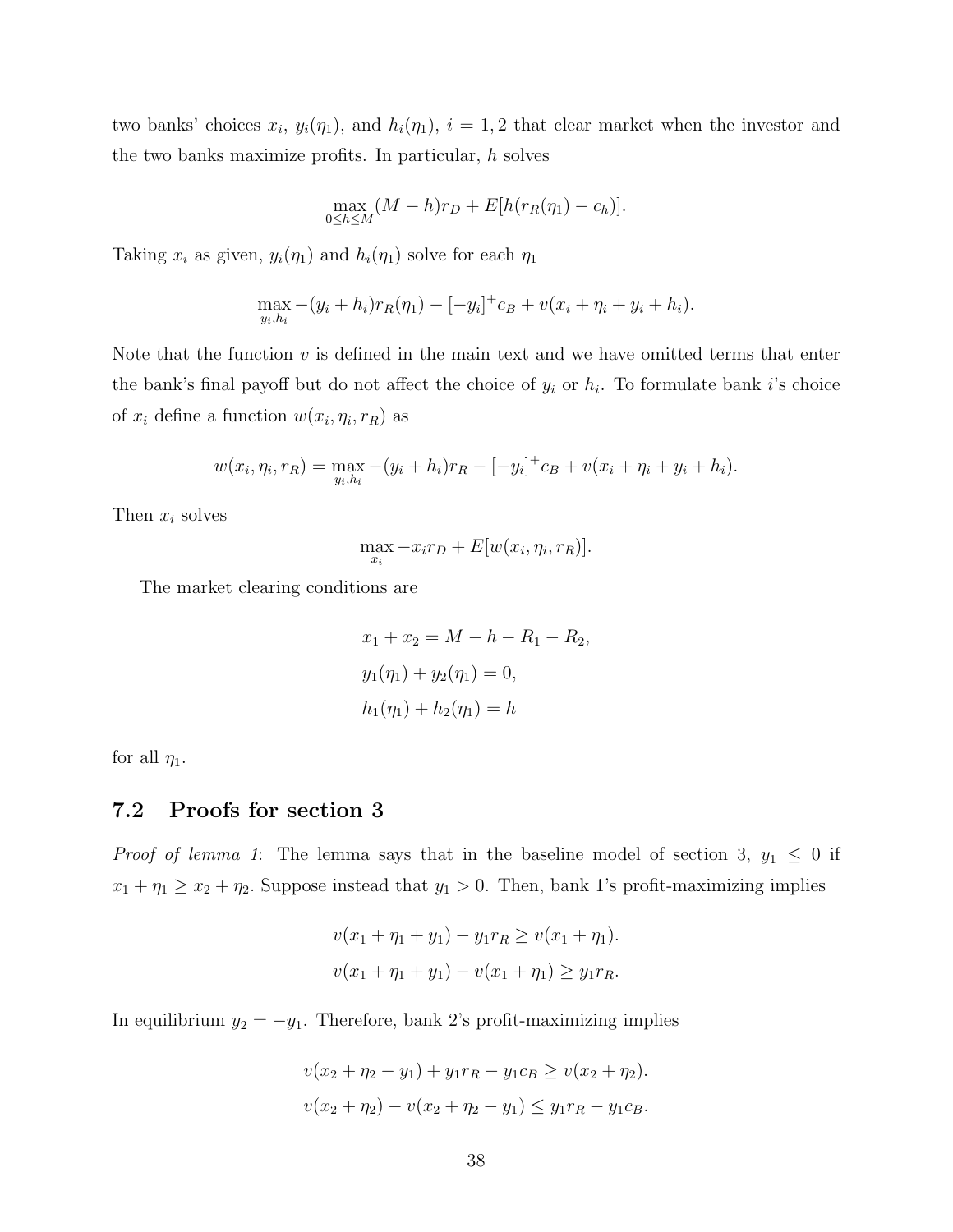Since  $x_1 + \eta_1 \ge x_2 + \eta_2$  and v is concave, we have  $v(x_2 + \eta_2) - v(x_2 + \eta_2 - y_1) \ge v(x_1 + \eta_1 + y_2)$  $y_1$ ) –  $v(x_1 + \eta_1)$ . All these inequalities together imply that

$$
y_1r_R \le v(x_2+\eta_2) - v(x_2+\eta_2-y_1) \le y_1r_R - y_1c_B,
$$

a contradiction.

*Proof of lemma 2*: The lemma says that if  $x_1 + \eta_1 \ge x_2 + \eta_2$  then  $x_1 + \eta_1 + y_1 \ge x_2 + \eta_2 + y_2 =$  $x_2+\eta_2-y_1$ . If  $y_1=0$ , then the lemma holds. Suppose that  $y_1 < 0$  and contrary to the lemma  $x_1 + \eta_1 + y_1 < x_2 + \eta_2 - y_1$ . Since v is concave and v' continuous, bank 1's profit-maximizing implies

$$
v'(x_1 + \eta_1 + y_1) \le r_R - c_B.
$$

Bank 2's profit-maximizing implies

$$
v'(x_2 + \eta_2 - y_1) \ge r_R.
$$

Since  $x_1 + \eta_1 + y_1 < x_2 + \eta_2 - y_1$ , we have that  $v'(x_1 + \eta_1 + y_1) \ge v'(x_2 + \eta_2 - y_1)$ . Therefore the profit-maximizing conditions imply

$$
r_R \le v'(x_2 + \eta_2 - y_1) \le r_R - c_B,
$$

a contradiction.

Concavity of  $u(x_i)$ : We define  $u(x_i) = Ew(x_i, \eta_i, r_R)$ , where the expectation is taken over all possible realizations of  $\eta_1$ . To show that u is concave it is enough to show that  $w(x_i, \eta_i, r_R)$ is concave with respect to  $x_i$  for any fixed  $\eta_i$  and  $r_R(\eta_i)$ . For simplicity, write  $w(x_i)$  as a function of only  $x_i$ . Recall that

$$
w(x_i) = \max_{y_i} [-y_i r_R - [-y_i]^+ c_B + v(x_i + \eta_i + y_i)].
$$

Since v is concave, we can apply the envelope property to show that  $w$  is concave. Formally, let a and b  $(a < b)$  such that  $v'(a) = r_R$  and  $v'(b) = r_R - c_B$ . For  $x_i < a - \eta_i$ , the optimal choice of  $y_i$  is  $y_i = a - \eta_i - x_i$ . Therefore,  $w(x_i) = (x_i + \eta_i - a)r_R + v(a)$ , and  $dw/dx = r_R$ . Similar arguments show that for  $x_i > b - \eta_i$ ,  $dw/dx = r_R - c_B$ .

For  $a - \eta_i < x_i < b - \eta_i$ , the optimal choice of  $y_i$  is simply  $y_i = 0$ , and  $dw/dx = v'(x_i)$ , which is decreasing in  $x_i$  and is between  $r_R - c_B$  and  $r_R$ . Therefore,  $w(x_i)$  is concave, and thus,  $u(x_i)$  is concave.

If  $v'(a) < r_R$  for all a we can simply define  $a = -\infty$ . Similarly we can define  $b = \infty$ if  $v'(b) > r_R - c_B$  for all b. Note that it is not possible in equilibrium that  $v'(a) > r_R$  for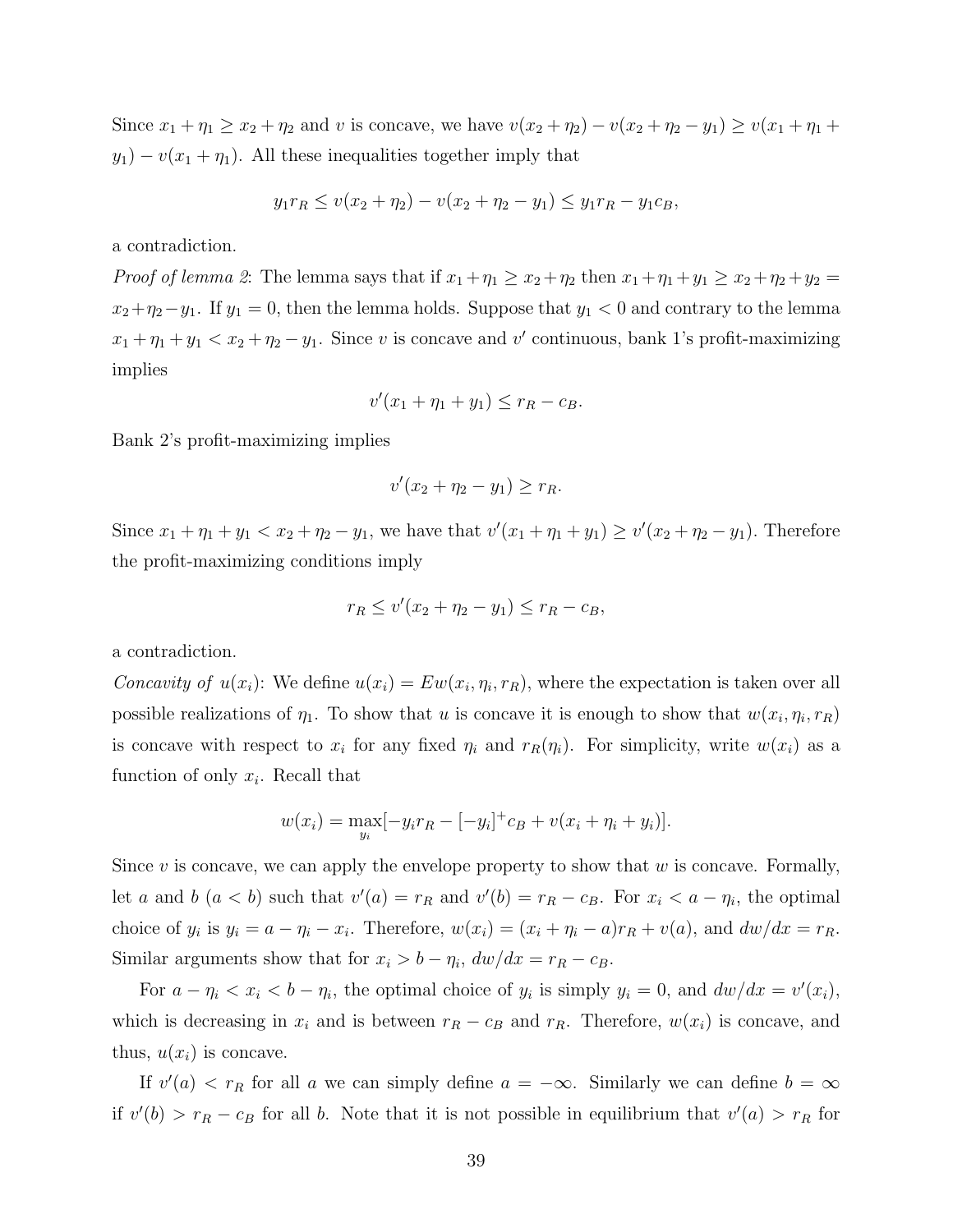all a or  $v'(b) < r_R - c_B$  for all b because either condition makes both banks borrow or lend infinite amounts of reserves violating market clearing conditions. If  $v'(a) = r_R$  for multiple values of a we can pick any a and the arguments will still work. Similarly we can pick any b if  $v'(b) = r_R - c_B$  for multiple values of b.

Proof of lemma 3: This lemma effectively characterizes the equilibrium. It states that

$$
u'(x_i) = v'(x_i) = v'\left(\frac{X}{2}\right) = r_D.
$$

This equation determines  $x_i$ . Once  $x_i$  is determined we can solve for period 2 borrowing  $y_i$ and rate  $r_R$  and characterize the equilibrium fully. We will also show that  $u(x_i)$  does not depend on i in equilibrium as part of the proof.

First we show  $x_1 = x_2 = X/2$  in equilibrium if excess reserves are scarce under definition 2. Suppose that this is not the case. Then without loss of generality we can assume that there exists an equilibrium in which  $x_1 > x_2$ . Furthermore let  $r_R(\eta_1)$  be the interbank rate in that equilibrium. For any  $\eta_1$  such that bank 1 lends a positive amount to bank 2,  $y_1 < 0$ , the following holds:

$$
v'(x_1 + \eta_1 + y_1) + c_B = v'(x_2 - \eta_1 - y_1) = r_R(\eta_1).
$$

Note that the solution  $x = b$  to the equation  $v'(x) + c_B = v'(X - x)$  is unique. First it exists because the  $v'(x)$  decreases from  $r_W$  to  $r_E - c_B$  as x increases and  $r_W - (r_E - c_B) > c_B$ . If the latter inequality is not satisfied then  $y_1 = 0$  for all  $\eta_1$  and the interbank market shuts down. Second it is unique because for any solution x to the equation, x or  $X - x$  is on the steep part of v', i.e., where  $v''(x) < 0$ .

Since  $x = x_1 + \eta_1 + y_1$  is also a solution to  $v'(x) + c_B = v'(X - x)$  it follows that  $x_1 + \eta_1 + y_1 = b$ . Therefore for any  $\eta_1$  such that bank 1 lends a positive amount to bank 2,  $r_R(\eta_1)$  is the same, denoted  $r_0 \equiv v'(b) + c_B$ . Similarly for any  $\eta_1$  such that bank 1 borrows a positive amount from bank 2,  $r_R(\eta_1) = r_0$ .

It can be seen from the previous discussion that if  $x_1 > b - \eta_1$  then  $y_1 < 0$  and  $\frac{\partial w(x_1, \eta_1)}{\partial x_1} = r_0 - c_B$  in equilibrium:  $r_R(\eta_1)$  must be equal to  $r_0$  for such  $\eta_1$  in equilibrium. Also, if  $x_1 < a - \eta_1$  where  $a \equiv X - b$ , then  $y_1 > 0$  and  $\frac{\partial w(x_1, \eta_1)}{\partial x_1} = r_0$  in equilibrium. Finally, if  $b - \eta_1 < x_1 < a - \eta_1$ , then  $y_1 = 0$  and  $\frac{\partial w(x_1, \eta_1)}{\partial x_1} = v'(x_1 + \eta_1)$ in equilibrium. These conditions hold for  $x_2$  as well due to the symmetry between the two banks.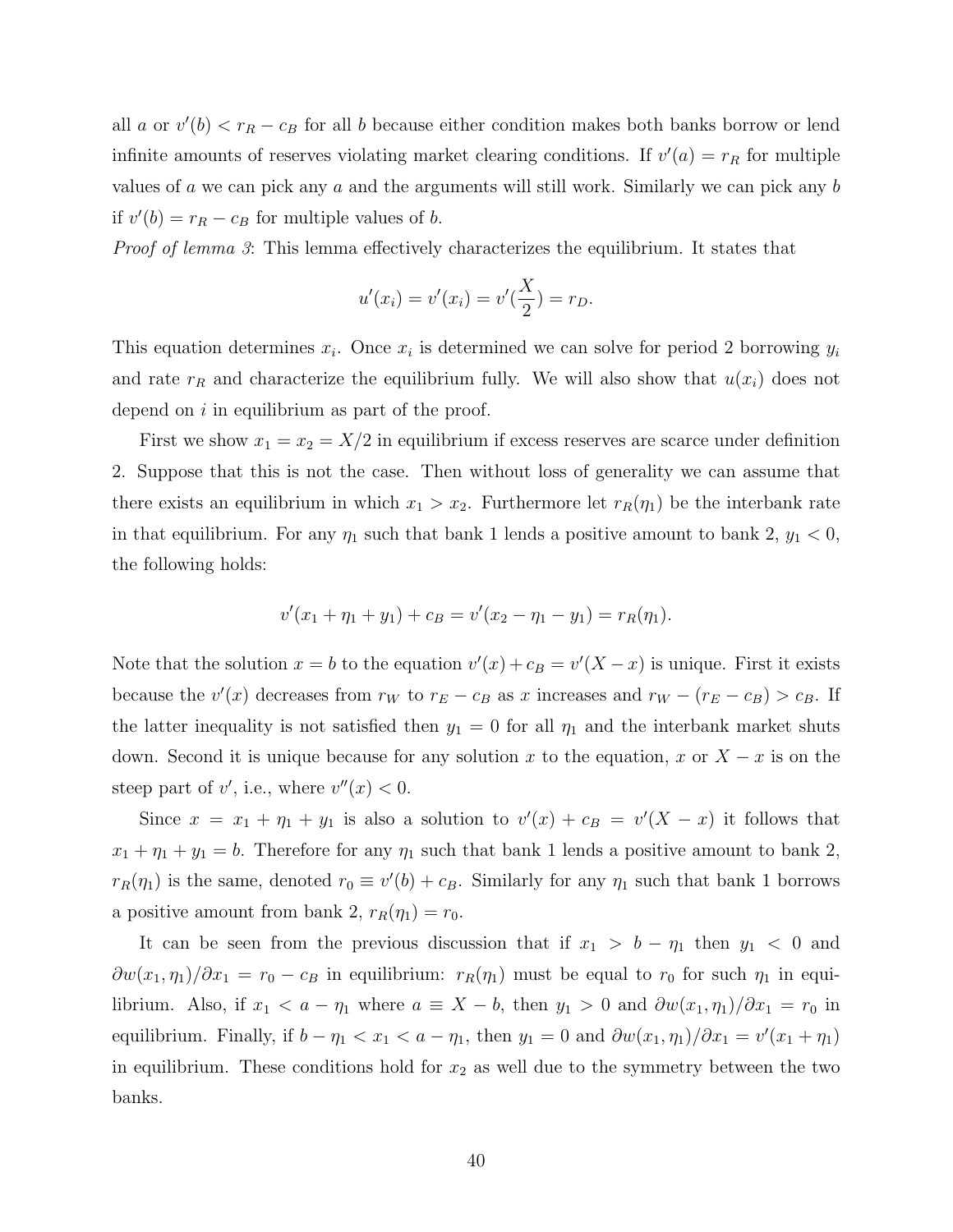Recall that  $u_1(x_1) = Ew(x_1, \eta_1)$ . Therefore  $u'_1(x) = E[\partial w(x_1, \eta_1)/\partial x_1]$ . We can expand this equation using  $\frac{\partial w(x_1, \eta_1)}{\partial x_1}$  derived earlier,

$$
u_1'(x) = \int_{-\bar{\eta}}^{\bar{\eta}} h(v'(x_1 + \eta))g(\eta) d\eta,
$$

where  $g(\eta)$  is the probability density function of  $\eta$  and  $h(z)$  is a function such that  $h(z) = r_0$ if  $z > r_0$ ,  $h(z) = r_0 - c_B$  if  $z < r_0 - c_B$ , and  $h(z) = z$  otherwise. Note that the value of  $u'_1(x_1)$  depends only on the distribution of  $x_1 + \eta_1$ . Since  $\eta_2$  has the same distribution as  $\eta_1$ ,  $u'_2(x_2) = u'_1(x_2)$ . Therefore in equilibrium  $u_i(x_i)$  does not depend on the label i and we can drop the dependence on i, simply writing it as  $u(x_i)$ .

Let a' be the supremum of the set of x such that  $v'(x) = r_0$ , and let b' be the infimum of the set of x such that  $v'(x) = r_0 - c_B$ . Clearly  $a' \ge a$  and  $b' \le b$ . It is not always the case that  $a' = a$  or  $b' = b$  because a or b can fall on the flat region of v', i.e., where  $v''(x) = 0$ . Note that  $h(v'(x+\eta))$  is strictly decreasing if  $a' < x + \eta < b'$ , flat at  $r_0$  if  $x + \eta < a'$ , and flat at  $r_0 - c_B$  if  $x + \eta > b'$ . Therefore,  $u''(x) < 0$  if  $a' - \overline{\eta} < x < b' + \overline{\eta}$  and  $u''(x) = 0$  otherwise.

In an equilibrium  $u'(x_1) = u'(x_2)$ . Furthermore  $u'(x)$  is monotonically decreasing which means that  $u'(x) = u'(x_1)$  for any  $x_2 \le x \le x_1$ . At the same time we have been assuming that  $x_1 > x_2$ . Therefore  $u'(x_1) = u'(x_2)$  can happen only if  $x_1 \le a' - \bar{\eta}$  or  $x_2 \ge b' + \bar{\eta}$ . If  $x_1 \le a' - \bar{\eta}$  then  $x_1 + x_2 < 2(a' - \bar{\eta})$ . Note that  $a < X/2$  by construction and therefore if  $a = a'$  then  $x_1 + x_2 < X/2$  violating a market clearing condition. If  $a < a'$  then a' is the upper limit of the flat region  $v'(x) = r_W$  and  $a' = -\bar{\nu}$ . Thus  $x_1 + x_2 < 2(-\bar{\nu} - \bar{\eta})$ contradicting assumed scarcity under definition 2.

Similarly we can show that  $x_2 \geq b' + \bar{\eta}$  leads to a contradiction. Therefore we have established  $x_1 = x_2$  in equilibrium. Note that the scarcity of excess reserves has been used only to contradict  $x_1 + x_2 < 2(-\bar{\nu} - \bar{\eta})$  and  $x_1 + x_2 > 2(\bar{\nu} + \bar{\eta})$ . This means that to have excess reserves equally distributed between the two banks,  $x_1 = x_2 = X/2$ , we only need to assume  $-\bar{\nu}-\bar{\eta} < X/2 < \bar{\nu}+\bar{\eta}$ ; excess reserves do not need to be scarce but only need not to be 'really' scarce or abundant.

We now suppose that  $x_1 = x_2 = X/2$  and show  $u'(x_1) = v'(x_1)$ . Given the scarcity assumption  $-\bar{\nu} + \bar{\eta} \leq X/2 \leq \bar{\nu} - \bar{\eta}$ , we have that  $v'(x_1 + \eta)$  is strictly decreasing over  $-\bar{\eta} \leq \eta \leq \bar{\eta}$ . If  $a \leq x_1 - \bar{\eta}$ , then  $y_1 = y_2 = 0$  for every  $\eta_1$ , and  $v'(x_1 + \eta_1)$  lies strictly between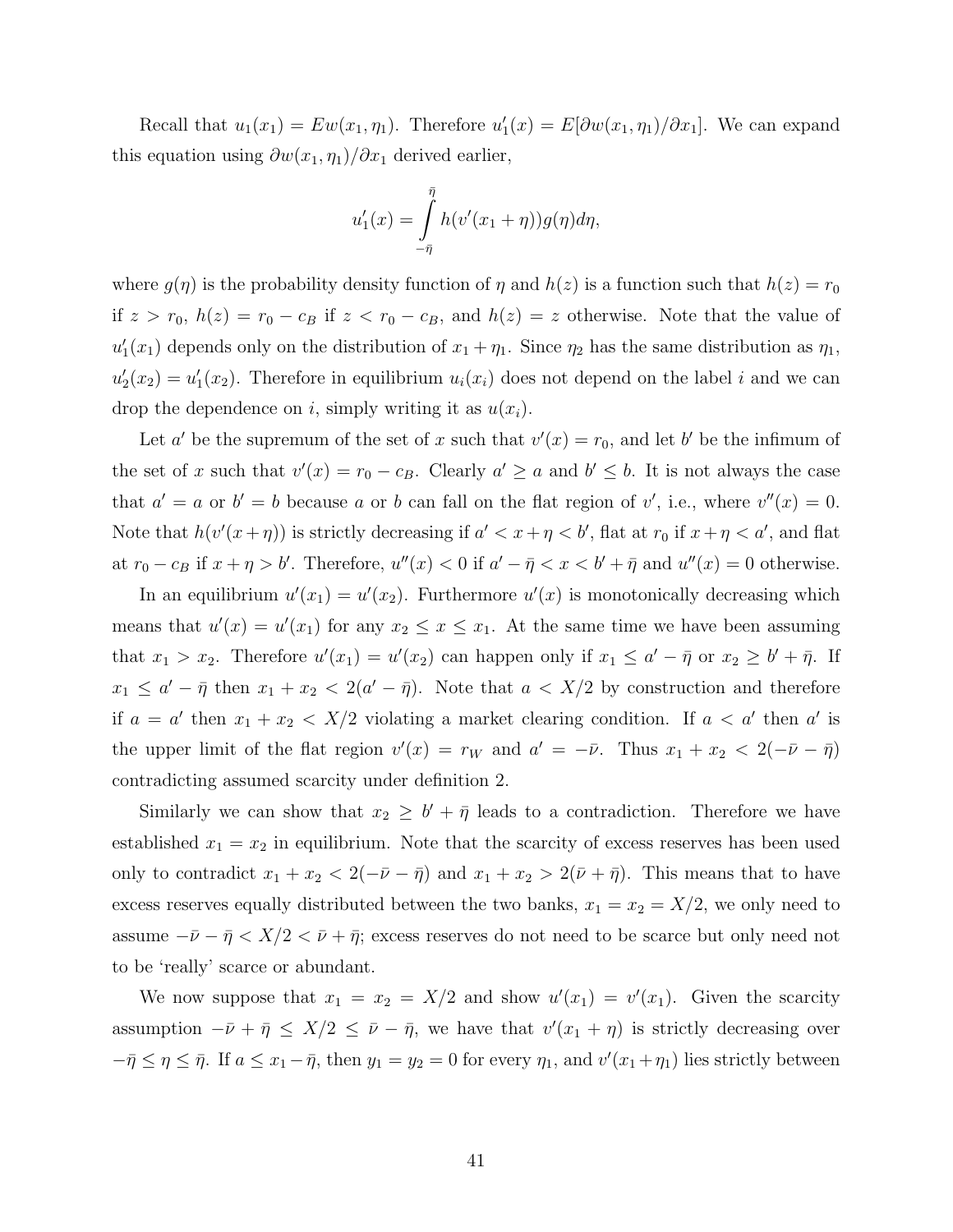$r_0 - c_B$  and  $r_0$ , except possibly at the endpoints  $\eta_1 = \pm \bar{\eta}$ . Therefore

$$
u'(x_1) = \int_{-\bar{\eta}}^{\bar{\eta}} h(v'(x_1 + \eta))g(\eta) d\eta = \int_{-\bar{\eta}}^{\bar{\eta}} v'(x_1 + \eta)g(\eta) d\eta = v'(x_1).
$$

The last equality follows from the linearity of  $v'$  and the symmetry of  $\eta$ 's distribution.

If  $a > x_1 - \bar{\eta} \geq \bar{\nu}$ , then a lies on the steep part of  $v(x)$ . Furthermore this implies that  $b = X - a < x_1 + \bar{\eta}$  and b lies on the steep part of  $v(x)$  as well. Therefore  $h(v'(x_1 + \eta)) = r_0$ if  $\eta \le a - x_1$ ,  $h(v'(x_1 + \eta)) = r_0 - c_B$  if  $\eta \ge b - x_1 = -(a - x_1)$ , and  $h(v'(x_1 + \eta))$  linearly decreases from  $r_0$  to  $r_0 - c_B$  over  $\eta \in [a - x_1, -(a - x_1)]$ . This symmetric shape of  $h(v'(x_1 + \eta))$ implies that  $u'(x_1) = v'(x_1)$ .

Strict concavity of  $u(x_i)$ : From the proof of lemma 3 we can see that with scarce excess reserves,  $u(x_1)$  is strictly concave around the equilibrium value of  $x_1$ , defined under the equilibrium functional form of  $r_R(\eta_1)$ . It is sufficient to show that there is a positive probability such that  $(\partial^2/\partial x_1^2)w(x_1,\eta_1)$  is strictly negative. Using earlier notation this partial derivative is strictly negative if  $a < x_1 + \eta_1 < b$ . We have seen in the proof of the lemma that this inequality holds with a positive probability. Since  $x_1 = x_2$  this result applies to  $x_2$  as well. Relationship between definitions 1 and 2: We have seen that if reserves are scarce under definition 2, then  $x_i = X/2$  in equilibrium and thus  $-\bar{\nu} + \bar{\eta} \leq x_i \leq \bar{\nu} - \bar{\eta}$ . Therefore reserves are scarce under definition 1 as well in equilibrium.

#### 7.3 Model with large excess reserves

This section supports the discussion on post-crisis (section 4.2) and future (section 5.5) money markets. We solve the model with reserves no longer scarce under definition 2,  $-\bar{\nu} + \bar{\eta} \leq X/2 \leq \bar{\nu} - \bar{\eta}$ . In doing so we can rely on many of previous results for scarce reserves and modify them as required.

First we solve the model for abundant excess reserves  $X/2 \geq \bar{\nu} + \bar{\eta}$ . This condition implies that there are enough reserves for both banks to always end up with strictly positive excess reserves at the end of period 3. Since  $x_1 + x_2 = X \ge 2(\bar{\nu} + \bar{\eta})$ , we assume  $x_1 \ge$  $\bar{\nu} + \bar{\eta} \geq x_2$  without loss of generality. For any  $\eta_1$  such that there is a nontrivial interbank trade, bank 1 lends and never borrows. Bank 1 does not borrow because it borrows only if  $r_R \le v'(x_1 + \eta_1) = r_E - c_B$ . However bank 2 will lend only if  $r_R \ge v'(x_2 + \eta_2) + c_B \ge r_E$ which implies that bank 1 will never borrow in equilibrium.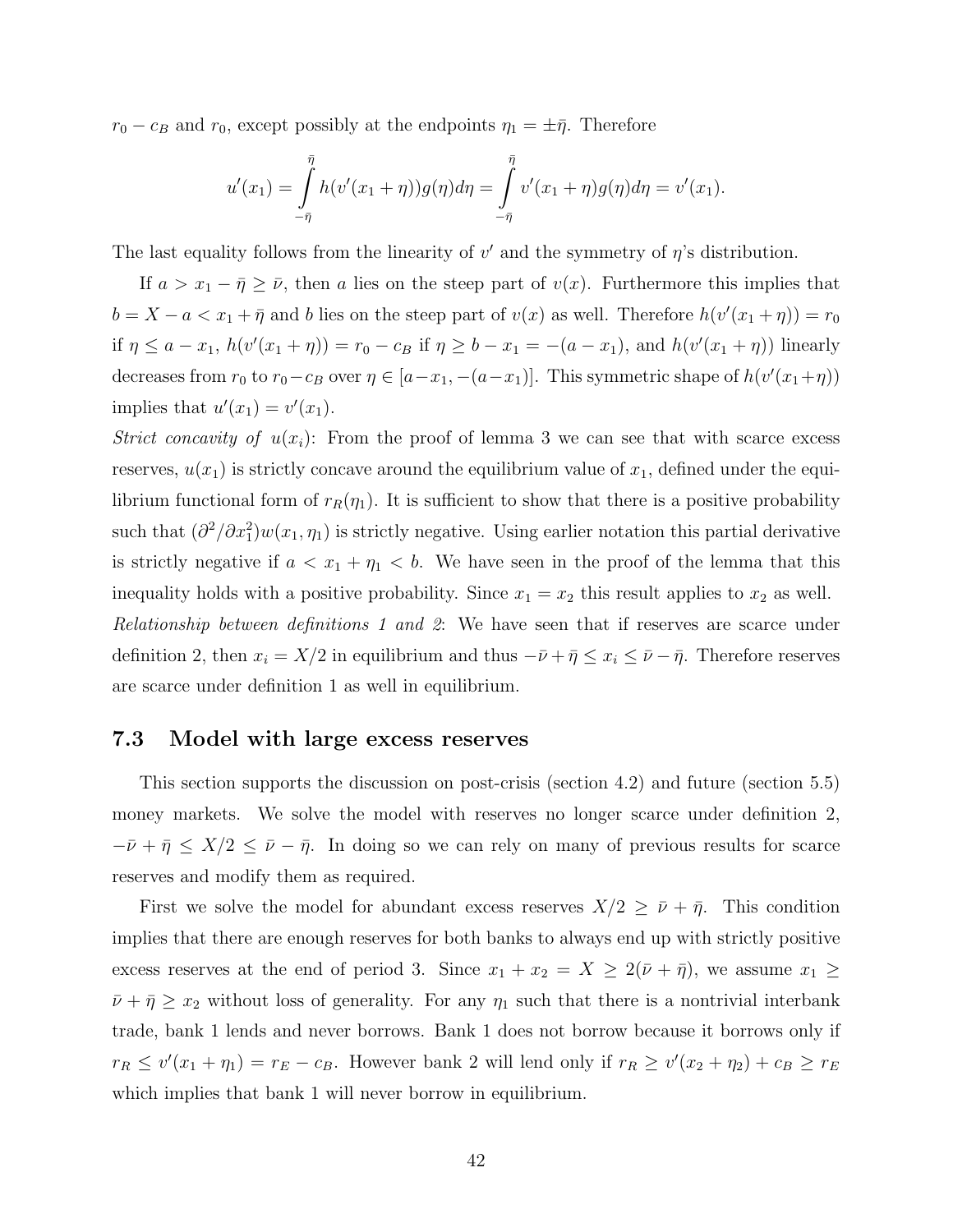If bank 1 lends,  $y_1 < 0$ , the interbank rate  $r_R$  is determined by  $r_R = v'(x) + c_B$ , where x is the solution to  $v'(x) + c_B = v'(X - x)$  as discussed in the proof of lemma 3. This implies that  $x \ge X/2 \ge \bar{\nu} + \bar{\eta}$  and thus  $v'(x) = r_E - c_B$  and  $r_R = r_E$ . Note that given this  $r_R$  bank 1 chooses  $y_1 \leq 0$  so that  $v'(x_1 + \eta_1 + y_1) + c_B \leq r_R = r_E$ . Since v' is bounded from below by  $r_E - c_B$  it simply means that  $v'(x_1 + \eta_1 + y_1) = r_E - c_B$  for all  $\eta_1$ . Therefore  $u'_1(x_1) = r_E - c_B$ as well. Also note that  $r_R = r_E$  is consistent with no trade,  $y_1 = 0$ , so in equilibrium  $r_R = r_E$ is a constant,  $u_i(x_i)$  does not depend on i and we can simply write it as  $u(x_i)$ .

Equilibrium requires that  $u'(x_2) = u'(x_1) = r_E - c_B$ . This implies that bank 2 always has enough excess reserves at the beginning of period 2 in the sense that  $x_2 + \eta_2 \geq \bar{\nu}$ . If  $x_2 + \eta_2 < \bar{\nu}$  with a positive probability then  $u'(x_2) > r_E - c_B$  with a positive probability. The reason is that with  $x_2 + \eta_2 < \bar{\nu}$ , the marginal value of reserves to bank 2 is either  $v'(x_2 + \eta_2) > r_E - c_B$  or the interbank rate,  $r_R = r_E$ , and is greater than  $r_E - c_B$  in either case. Therefore  $x_2 \geq \bar{\nu} + \bar{\eta}$ .

We have shown that in equilibrium,  $x_1, x_2 \geq \bar{\nu} + \bar{\eta}$ . Also we can see that any such  $x_1$  and  $x_2$  constitute an equilibrium as long as  $x_1+x_2=X$ . Since  $x_i+\eta_i\geq \bar{\nu}$  for both banks, there is no interbank trade in period 2, and the interbank rate is indeterminate as  $r_E - c_B \le r_R \le r_E$ . The deposit rate is simply determined as  $r_D = u'(x_1) = u'(x_2) = r_E - c_B$ .

Next we characterize the model in the intermediate case with excess reserves between  $\bar{\nu}-\bar{\eta}$  and  $\bar{\nu}+\bar{\eta}$ . Let s be the slope of v' in its steep part. We assume that  $\bar{\eta} > c_B/(2s)$ ; otherwise there is no interbank trading under any parameters. For any level of total excess reserves X that is not abundant or 'really' scarce,  $-\bar{\nu}-\bar{\eta} < X/2 < \bar{\nu}+\bar{\eta}$ , we have  $x_1 = x_2$ . This has been discussed in the proof of lemma 3.

If  $\bar{\nu} + \bar{\eta} - c_B/s \leq X/2 < \bar{\nu} + \bar{\eta}$  there is no interbank trade because the difference in  $v'$ after  $\eta$  shocks between the two banks is always less than  $c_B$ . However note that  $v'(x_i + \eta_i)$ can rise above  $r_E - c_B$  for small enough negative shocks such that  $\eta_i < -\bar{\eta} + c_B/s$ . Thus  $r_D > r_E - c_B$ . Also it is obvious that  $r_D$  is decreasing in X because v' is decreasing.

If  $\bar{\nu} - c_B/(2s) < X/2 < \bar{\nu} + \bar{\eta} - c_B/s$  then the volume of interbank trade increases as X decreases. Let us assume  $\eta_1 \geq 0$  without loss of generality making bank 1 as the potential lender. There will be a positive interbank volume if and only if  $x_2-\eta_1 < \bar{\nu}-c_B/s$ . The volume of trade  $-y_1$  is determined by  $v'(x_2 - \eta_1 - y_1) = v'(x_1 + \eta_1 + y_1)$ . Since  $x_1 + x_2 > 2\bar{\nu} - c_B/s$ it is always the case that  $x_2 - \eta_1 - y_1 = \bar{\nu} - c_B/s$  and  $x_1 + \eta_1 + y_1 > \bar{\nu}$ . Therefore  $r_R = r_E$ .

At  $X/2 = \bar{\nu} - c_B/(2s)$  the banks would act as if excess reserves were scarce. The banks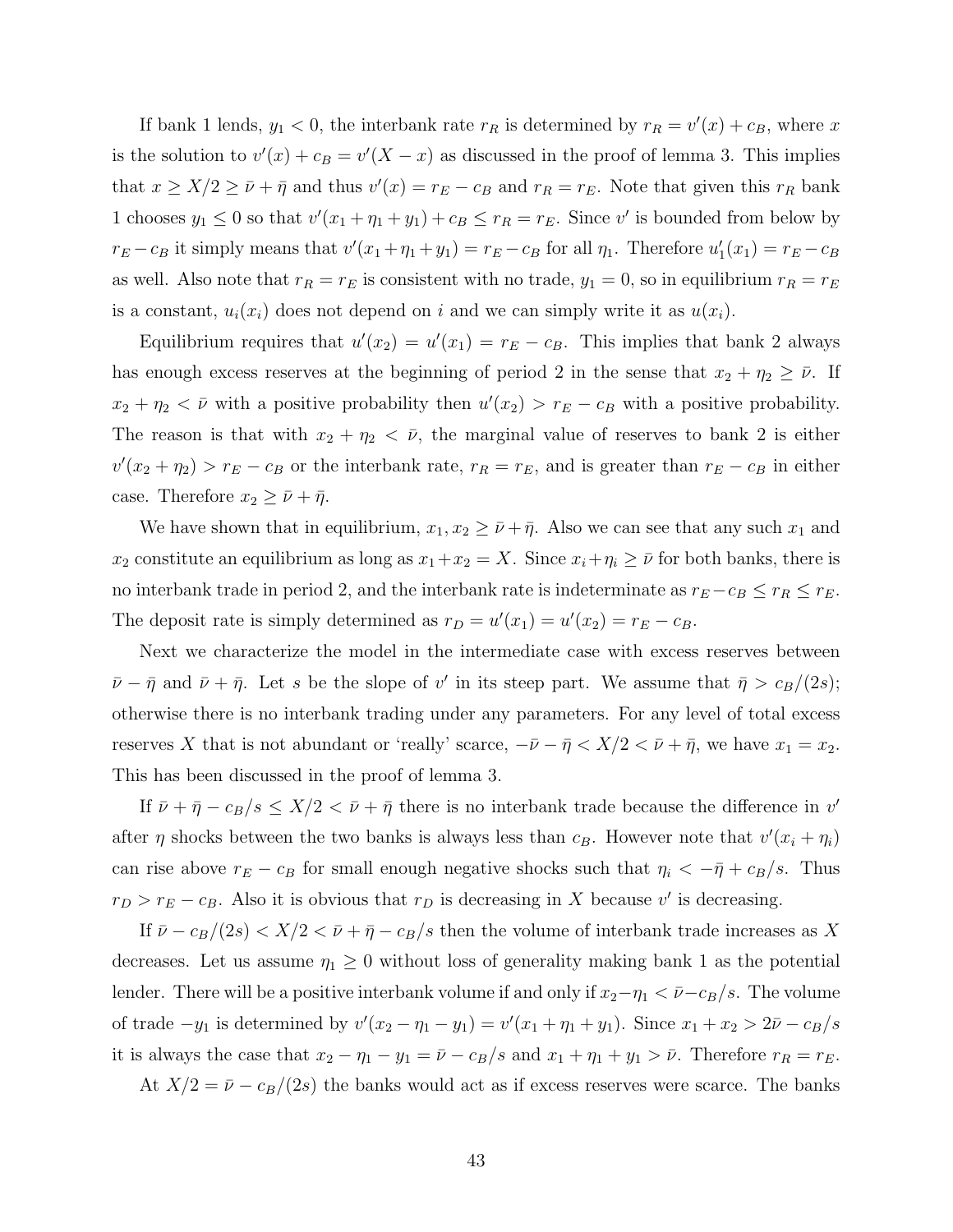do not care about that  $v'$  is flat if  $\eta_i$  is greater than  $c_B/(2s)$  because any extra excess reserves beyond  $X/2 + c_B/(2s)$  will be lent to the other bank in the interbank market. Therefore we can broaden definition 2 as  $-\bar{\nu} + c_B/(2s) \leq X/2 \leq \bar{\nu} - c_B/(2s)$ . With  $X/2 = \bar{\nu} - c_B/(2s)$ the rates are  $r_D = r_E - c_B/2$  and  $r_R = r_E$ . Any further reduction in excess reserves will increase  $r_D$  and  $r_R$  as in the scarce excess reserves case.

#### 7.4 Model with constant marginal cost for late deposits

We first describe how the equilibrium can be derived, supplementing sections 5.1, 5.2, 5.3, and 5.4.1. Then we explain how the equilibrium can be derived for different levels of excess reserves, supplementing 5.5.

We solve for the equilibrium in the main text assuming  $x_1 = x_2$ . Intuitively this makes sense; it can be proved by following steps similar to those in the proof of lemma 3, which we now explain. We assume  $\eta > c_B/(2s)$  to ensure that there is some interbank trade. Otherwise the model is less interesting but the equilibrium can still be characterized in the essentially same way. Also we assume  $c_h > 0$ . Otherwise the model becomes much simpler because in equilibrium the investor will lend enough in period 2 so that the marginal values of the two banks are always the same. In that case there is no need for  $x_1 = x_2$  as long as h is sufficiently large to ensure that both banks end up with  $X/2$  reserves after the  $\eta$  shock and period 2 lending.

To solve for equilibrium we fix the value of h and look for an equilibrium consistent with that value. In equilibrium h and X determine  $r_R(\eta_1)$  and  $v'(x_i + \eta_i + y_i + h_i)$  in period 2. These can be used to determine  $r_D$  in period 1. Therefore for a given X we can determine  $E[r_R(\eta_1)] - r_D$  as a function of h. Then we can find an equilibrium by finding the value of h such that  $E[r_R(\eta_1)] - r_D = c_h$ .

First let us assume  $h = 0$  and solve for outcomes in the period 2 market. This can be seen by just following arguments used in the proof of lemma 3 which is possible because  $h = 0$ . Following an earlier notation let  $x = b$  be the solution to  $v'(x) + c_B = v'(X - x)$ . Then obviously  $b > X/2$ .

If  $\eta_1 < X/2 - b$  or  $\eta_1 > b - X/2$  there is a nonzero interbank trade and  $r_R = v'(X - b) =$  $v'(X) + c_B/2$ . If  $X/2 - b \leq \eta_1 \leq b - X/2$  then  $r_R = max\{v'(X/2 + \eta_i)|i = 1, 2\}$ . Here we treat  $r_R$  as uniquely determined even if  $h = 0$ ; this is technically incorrect because we have indeterminancy in  $r_R$  as in the baseline model. However we need to use this formula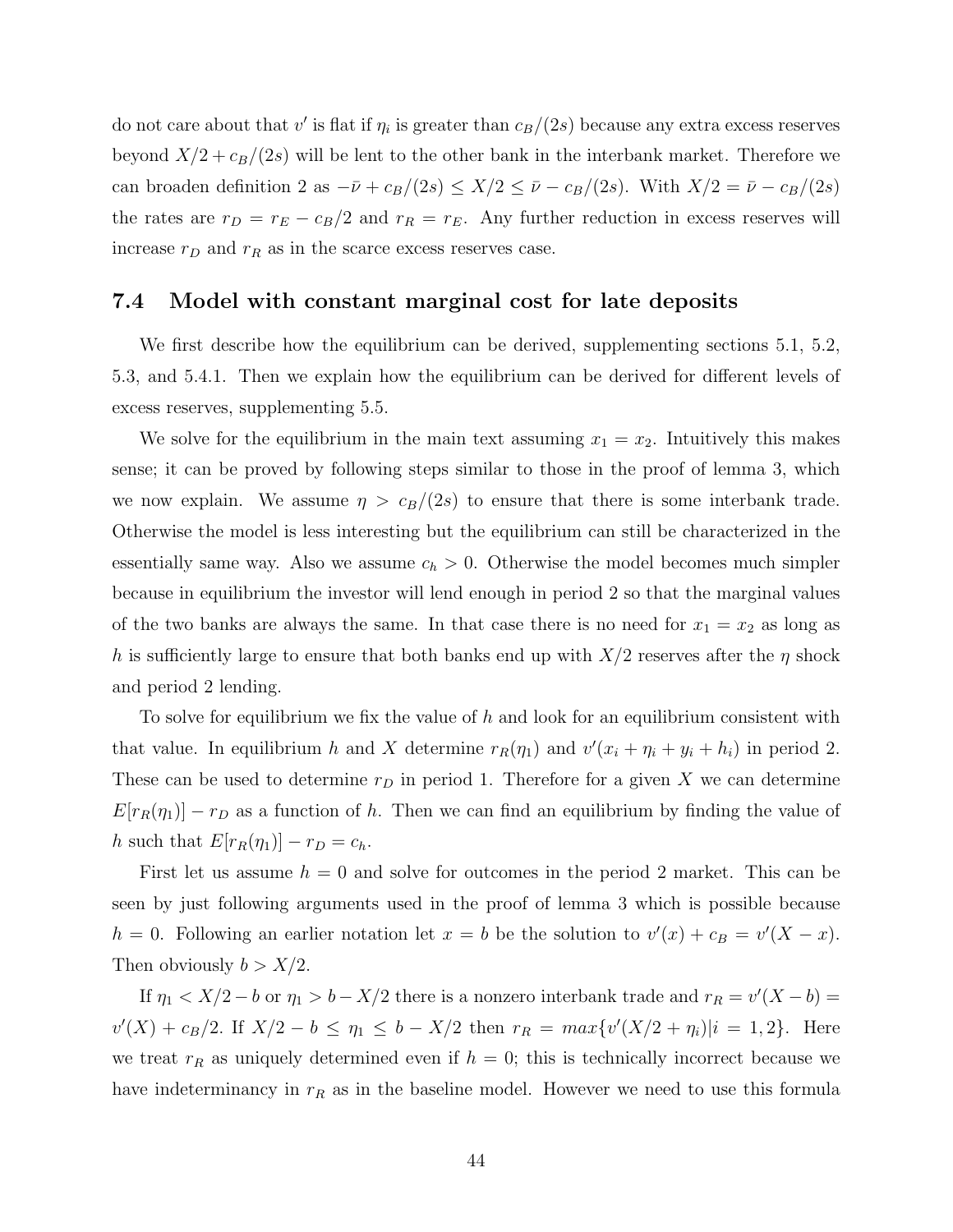

Figure 12: marginal values and interbank rate.

for  $r_R$  to evaluate the investor's willingness to pay the delay cost,  $E(r_R) - r_D$ , at  $h = 0$ . If we imagine that  $h$  is very small instead of being zero, the existence of non-bank lending in period 2 pins down the rate in period 2 as determined by this previous formula.

 $E[r_R]$  is generally above  $r_D$  because  $E[r_R]$  is the expected marginal value of the bank with the higher marginal value in period 2 while  $r<sub>D</sub>$  is the expected marginal value of a given bank. Figure 12 illustrates this graphically. The difference  $E[r_R] - r_D$  can be computed directly as the area between  $r_R(\eta_1)$  and  $r_D$ :

$$
E[r_R] - r_D = \frac{c_B}{2} [1 - \frac{1}{4} \frac{c_B}{s\bar{\eta}}],
$$

where  $s = (r_W - r_E + c_B)/(2\bar{\nu})$  is the slope of v' over its steep part. Therefore, for any  $c_h$ greater than this value of  $E[r_R] - r_D$ , the equilibrium level of the investor's period 2 lending is zero:  $h = 0$ .

Let us consider a more general case with  $h > 0$ . We can solve for the interbank rate  $r_R$  as functions of  $x_i + \eta_i$ . If the difference in reserves is small enough,  $|(x_1 + \eta_1) - (x_2 + \eta_2)| \leq h$ , then h alone can equalize marginal values between the two banks,  $x_1 + \eta_1 + h_1 = x_2 + \eta_2 + h_2 = X/2$ and  $y_1 = y_2 = 0$ . In this case  $r_R = v'(X/2)$ . If  $|(x_1 + \eta_1) - (x_2 + \eta_2)| > h$  then there are two possibilities. First  $h$  may be enough to reduce the difference in marginal values to under  $c_B$ , in the sense that  $|(x_1 + \eta_1) - (x_2 + \eta_2)| - h \leq s^{-1}c_B$ . If this happens, the bank i with smaller  $x_i + \eta_i$  borrows all of h so that  $r_R = v'(x_i + \eta_i + h)$ , and there is no interbank trade  $y_1 = y_2 = 0$ . Otherwise  $|(x_1 + \eta_1) - (x_2 + \eta_2)| - h > s^{-1}c_B$  and there is a nontrivial interbank trade in the equilibrium. In this case the bank i with smaller  $x_i + \eta_i$  borrows all of h, and at the same time also borrows in the interbank market,  $y_i > 0$ , so that  $x_i + \eta_i + h + y_i = X - b$ .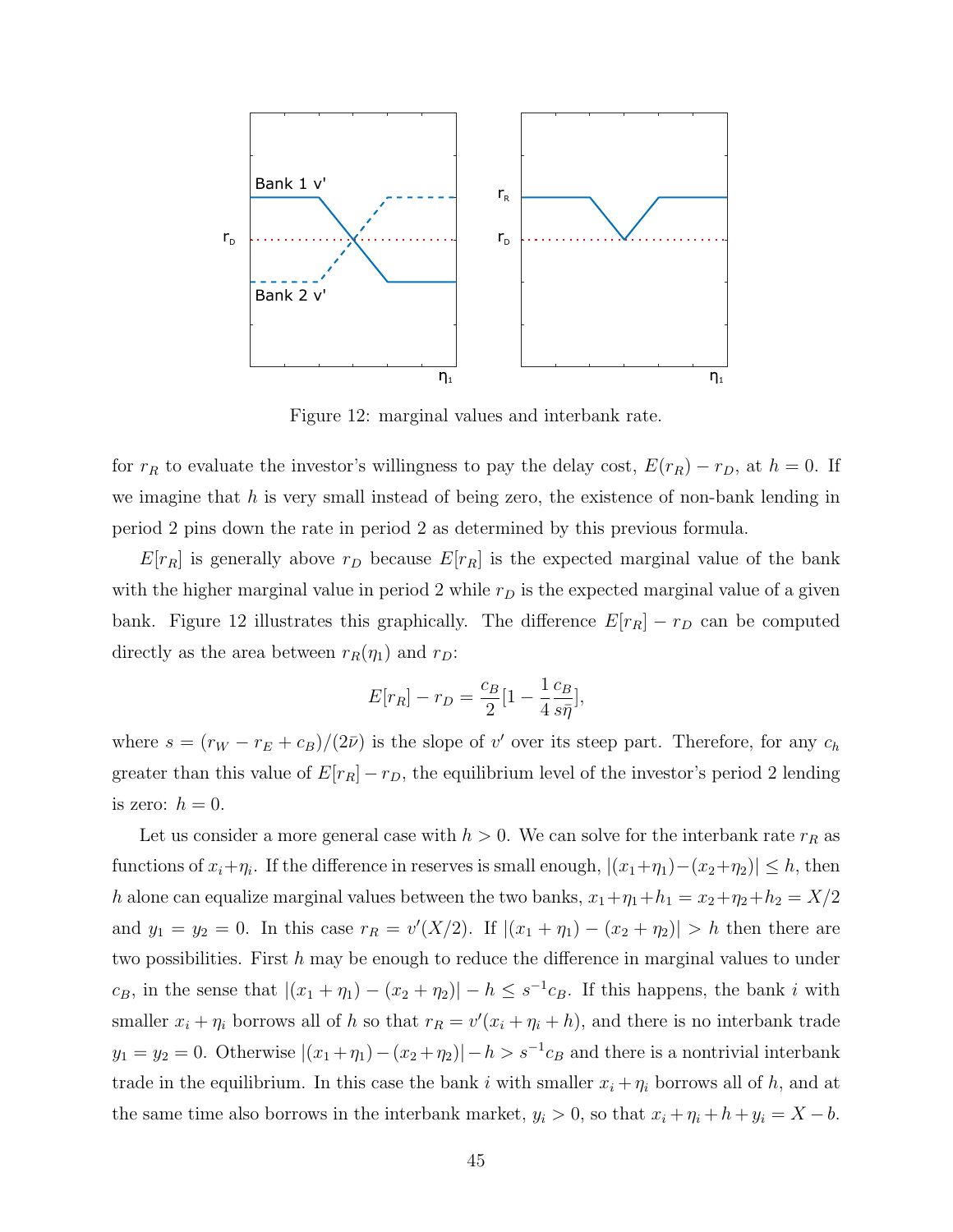Using this characterization we can show that  $x_1 = x_2$  following arguments similar to those in used in proving lemma 3 for the baseline model. Suppose that  $x_1 > x_2$  in equilibrium. We can compute  $w' \equiv \partial w(x_1, \eta_1, r_R)/\partial x_1$  as a function of  $\eta_1$ .

Following the notation used in the proof of 3, we define  $a = X - b$ ,  $b' = inf\{z|v'(z) =$  $v'(b)$ } and  $a' = sup\{z|v'(z) = v'(a)\}\.$  There are five distinct intervals of  $\eta_1$  within which w' has distinct expressions:

- 1. If  $b' x_1 \le \eta_1$  then  $w' = r_0 c_B$  where  $r_0 \equiv v'(b) + c_B$ .
- 2. If  $X/2 x_1 \leq \eta_1 \leq b' x_1$  then  $w' = v'(x_1 + \eta_1)$ .
- 3. If  $X/2 x_1 h \leq \eta_1 \leq X/2 x_1$  then  $w' = v'(X/2)$ .
- 4. If  $a'-x_1-h \leq \eta_1 \leq X/2-x_1-h$  then  $w'=v'(x_1+\eta_1+h)$ .
- 5. If  $\eta_1 \leq a' x_1 h$  then  $w' = r_0$ .

Note that w' is decreasing in  $x_1$ . Also note that  $\frac{\partial w(x_2, \eta_2, r_R)}{\partial x_2}$  has the same form as  $\frac{\partial w(x_1, \eta_1, r_R)}{\partial x_1}$  if we replace  $x_1$  and  $\eta_1$  by  $x_2$  and  $\eta_2$  in the earlier characterization of the latter. The equilibrium requires

$$
\int_{-\bar{\eta}}^{\bar{\eta}} \frac{\partial}{\partial x_1} w(x_1, \eta, r_R(\eta)) g(\eta) d\eta = \int_{-\bar{\eta}}^{\bar{\eta}} \frac{\partial}{\partial x_2} w(x_2, \eta, r_R(-\eta)) g(\eta) d\eta, \tag{26}
$$

where  $g(\eta)$  is the probability density function for  $\eta_i$ . Given the form of w' and the assumption  $x_1 > x_2$ , this equation holds if and only if  $x_1, x_2, h$  and X are such that  $\eta_1$  and  $\eta_2$  are both always in intervals 1, 3 or 5 so that  $\frac{\partial w}{\partial x_1}$  and  $\frac{\partial w}{\partial x_2}$  are always the same constant; w' is strictly decreasing in intervals 2 and 4 so  $\eta_1$  and  $\eta_2$  must never touch these intervals to make equation (26) hold.

Suppose that both  $\eta_1$  and  $\eta_2$  always end up in interval 1. Then the marginal values of both banks after period 2 market are always  $r_0 - c_B$ , making  $r_R = r_D = r_0 - c_B$ . Therefore given  $c_h > 0$  it must be  $h = 0$  which is a contradiction. The same can be said of cases where both  $\eta_1$  and  $\eta_2$  always end up in intervals 3 or 5.

Therefore the necessary condition for equilibrium, equation (26), cannot hold if  $x_1 > x_2$ . Similarly  $x_2 > x_1$  is not allowed in equilibrium and thus  $x_1 = x_2$ .

As discussed in the main text even with  $h > 0$  the expected value of  $v'(x_i + \eta_i + h_i + y_i)$  is still  $v'(X/2)$  so  $r_D$  does not change with h. However,  $E[r_R]$  decreases as h increases because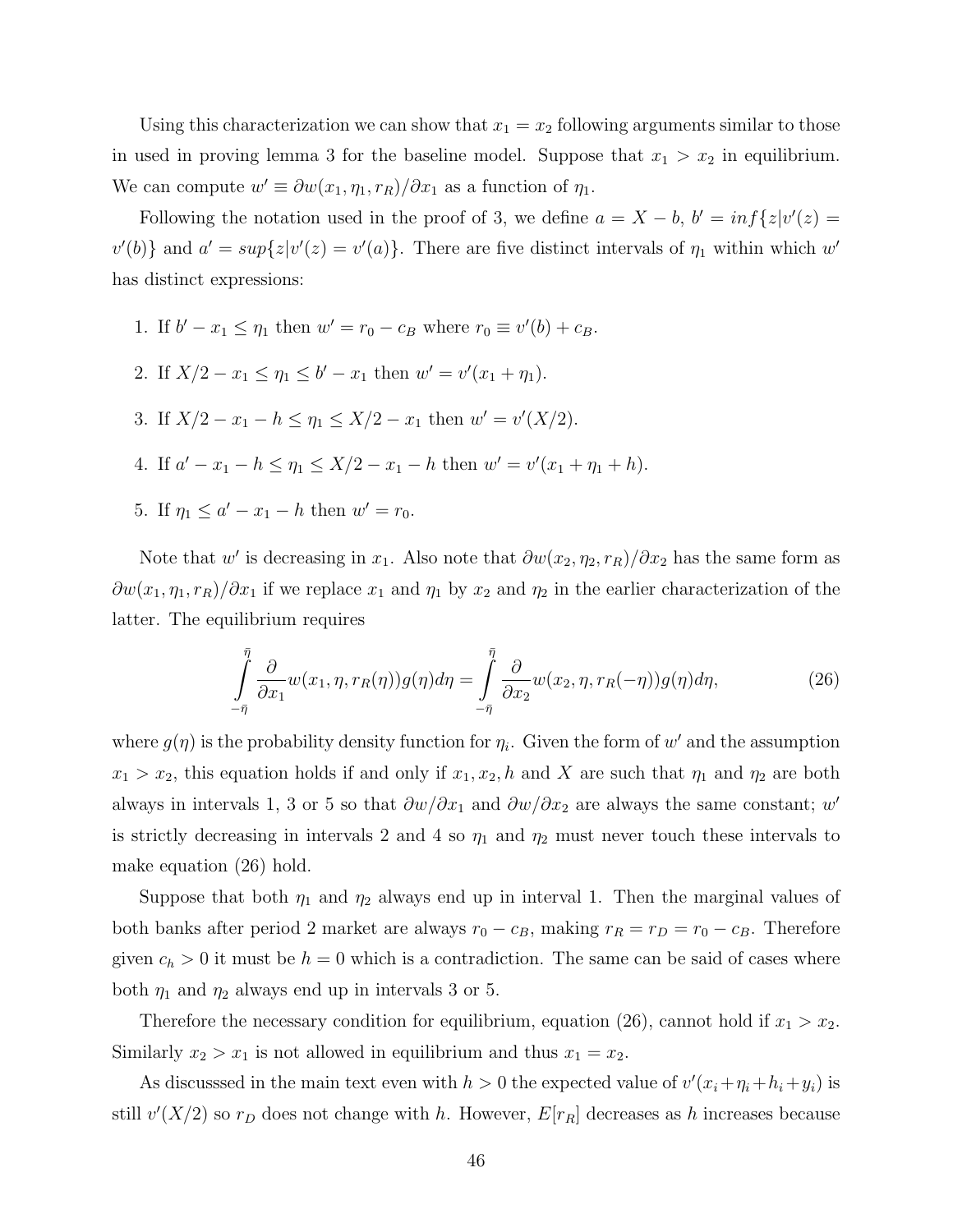

Figure 13: marginal values and interbank rate with  $h > 0$ .

h introduces a flat part of zero of length h around  $\eta_1 = 0$ . Figure 13 illustrates this. The figure also makes it clear that for  $h \geq 2\bar{\eta}$ , the difference  $E[r_R]-r_D$  is zero. Intuitively  $h \geq 2\bar{\eta}$ is enough to remove the difference in excess reserves between the two banks in period 2 and completely offset  $\eta$  shocks.

#### 7.4.1 When excess reserves are not scarce

For a given level of excess reserves, allowing period 2 lending by the investor weakly decreases interbank volume because it weakly reduces the difference in marginal values preinterbank trading between the two banks under any realization of  $\eta_i$ . This can be seen from figure 13 where the flat sections of  $v'$  near the lower and upper end of  $\eta_1$  become smaller due to  $h > 0$ .

A less obvious fact is that even with some period 2 lending by the investor, interbank trade volume increases monotonically as reserves are drained. This can be seen formally by solving the model for different values of  $X$  as discussed in section 5.5.

As in the baseline model, if excess reserves are abundant,  $X/2 \geq \bar{\nu} + \bar{\eta}$ , there is no interbank trade or period 2 lending by the investor and  $r_D = r_E - c_B$ .

To describe how the equilibrium changes as  $X/2$  decreases within the intermediate region,  $\bar{\nu}-\bar{\eta} \leq X/2 \leq \bar{\nu}+\bar{\eta}$ , we first define  $f(X) \equiv E[r_R] - r_D$  with  $c_h = \infty$  as a function of total excess reserves. In other words it is the expected per-unit revenue from lending an infinitesimal amount of fund in period 2 for the investor. Generally  $r_R(\eta_1)$  is indeterminate if  $\eta_1$  is such that there is no interbank trade. In such a case  $r_R$  is defined as the interest rate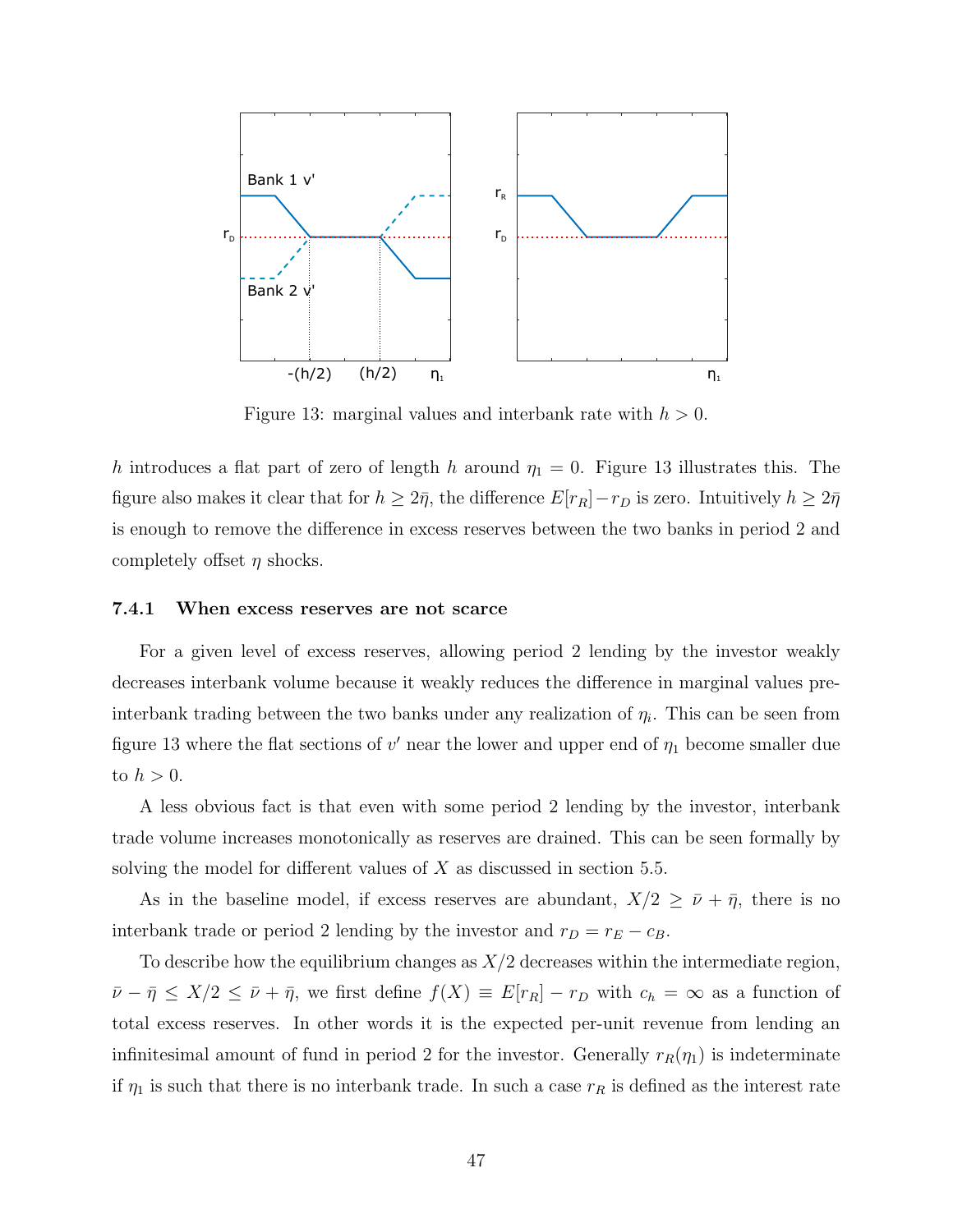that would prevail with an infinitely small but nonzero h or equivalently the marginal value  $v'$  of the bank with fewer excess reserves.

Using our prior analysis of the benchmark model we can show that  $f(X)$  is a decreasing function. We skip the computational steps here but the result is intuitive: As excess reserves decrease the demand for borrowing in period 2 increases thus increasing the willingness to pay for a period 2 loan.

For the purpose of illustration we assume that  $f(\hat{X}) = c_h$  for some positive constant  $2\bar{\nu} < \hat{X} < 2\bar{\nu} + 2\bar{\eta} - c_B/s$ . Then  $f(X) < c_h$  for  $X = 2(\bar{\nu} + \bar{\eta} - c_B/s) > \hat{X}$ . This means that some level of interbank activity will come back before the investor decides to lend in period 2.

As discussed previously, for  $\bar{\nu} + \bar{\eta} - c_B/s \leq X/2 \leq \bar{\nu} + \bar{\eta}$  there is no interbank trade but  $r_D$  strictly increases from  $r_E - c_B$  as  $X\!/2$  decreases from the upper bound.

For  $\hat{X}/2 \leq X/2 \leq \bar{\nu} + \bar{\eta} - c_B/s$  there is no period 2 lending by the investor and the equilibrium is the same as in the model with  $c_h = \infty$ : As total excess reserves decrease, interbank lending volume increases,  $r_R = r_E$  and  $r_D$  increases.

For  $\bar{\nu} \leq X/2 \leq \hat{X}/2$  the equilibrium outcomes are constant except that period 2 late lending by the investor increases as excess reserves decrease. To maintain  $E[r_R] - r_D = c_h$ , the investor sets the supply of period 2 lending h so that  $h = \hat{X} - X$ . Computing the shape of w' shows that this makes the shape of w' as a function of  $\eta_i$  invariant for any given X and corresponding  $h = \hat{X} - X$ .

Finally over  $\bar{\nu} - c_B/(2s) \leq X/2 \leq \bar{\nu}$ , as excess reserves decline equlibrium outcomes no longer stay constant. The reason is that if  $X/2 \leq \bar{\nu}$  then v' has a negative slope on both sides of X/2: On the contrary if  $X/2 \geq \bar{\nu}$  then  $v'(x)$  has a negative slope only for some  $x < X/2$ . As  $X/2$  declines over the region  $\bar{\nu} - c_B/(2s) \leq X/2 \leq \bar{\nu}$  the volumes of both interbank trade and period 2 non-bank lending increase, the lower limit of  $r_R$  increases from  $r_E - c_B$  to  $r_E - c_B/2$ , and  $r_D$  increases to  $r_E - c_B/2$ . The upper limit of  $r_R$  stays at  $r_E$ .

For  $-\bar{\nu} + c_B/(2s) \le X/2 \le \bar{\nu} - c_B/(2s)$ , excess reserves can be considered scarce:  $r_D$  and the lower and upper limits of  $r_R$  all increase at the same rate as total excess reserves decline. The volume of interbank trades and the amount of period 2 lending by the investor stay constant.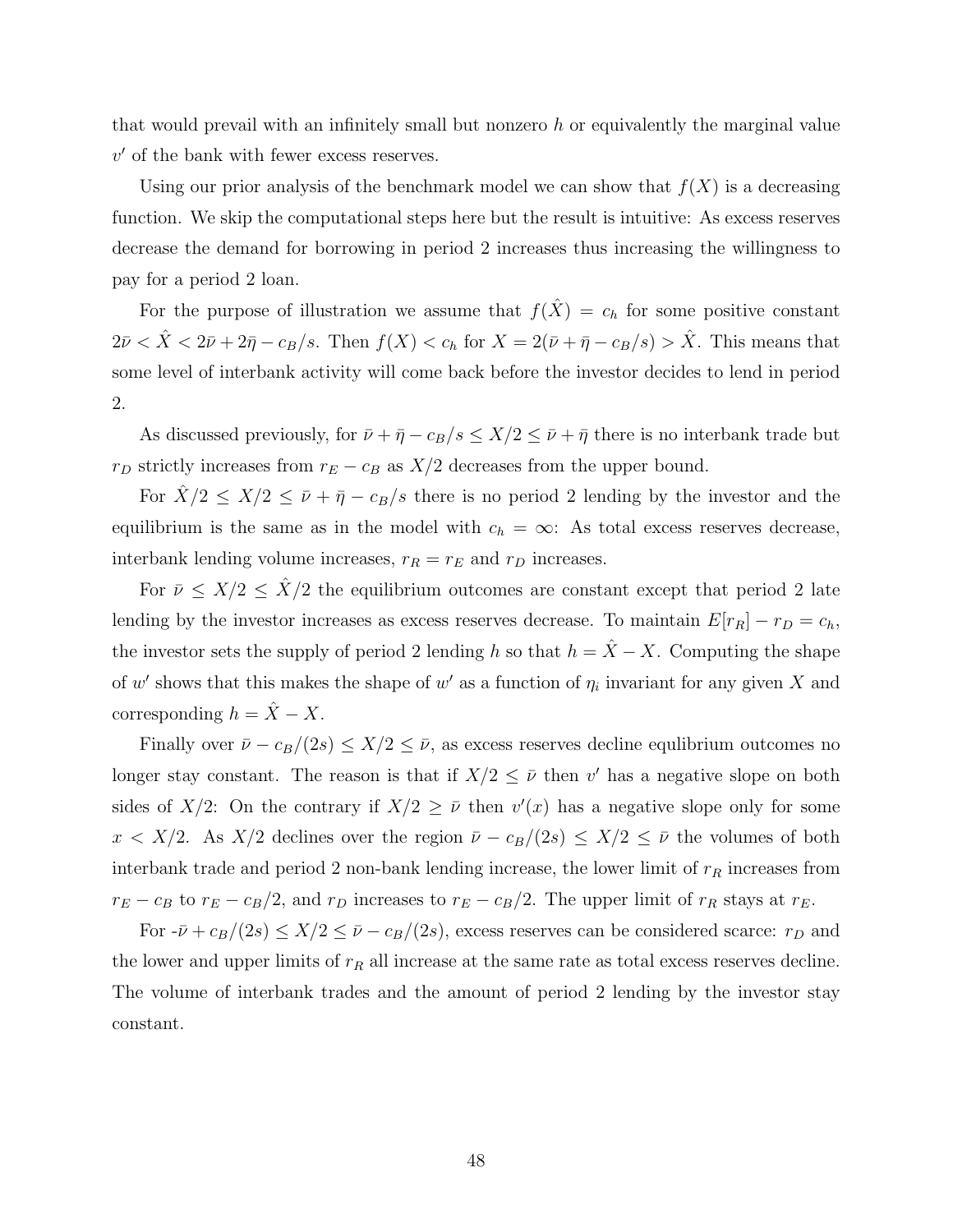#### 7.5 Model with fixed cost for late deposits

We compute the total private surplus of allowing the investor to lend in the interbank market at no cost. The total surplus is defined as the sum of the surplus of the investor and the two banks. There are two sources of surplus. First it displaces interbank lending completely,  $y_1 = y_2 = 0$ , and saves balance sheet costs. Second free period 2 lending by the investor always equalizes the marginal values of the two banks,  $v'(x_1 + \eta_1 + y_1 + h_1) =$  $v'(x_2 + \eta_2 + y_2 + h_2)$ . Equalizing marginal values increases surplus by reducing the systemwide cost of discount window borrowing, caused by the rate penalty  $r_W - r_E$  and the balance sheet cost  $c_B$ .

Let  $S(\eta_1)$  be the extra surplus from free period 2 lending by the investor, conditional on  $\eta_1$ . If  $X/2 \geq \bar{\nu} + \bar{\eta}$  then both banks always end up with  $v' = r_E - c_B$  even without any nonbank lending in period 2, and  $S(\eta_1)$  is always zero. Therefore, we only consider  $-\bar{\nu}-\bar{\eta} < X/2 < \bar{\nu}+\bar{\eta}.$ 

From lemma 3 we know that  $x_1 = x_2 = X/2$  in equilibrium if the public good is not constructed. Also there is no interbank trade if  $|\eta_1|$  is small enough so that  $v'(x_1 - |\eta_1|) \leq$  $v'(x_1+|\eta_1|)+c_B$ . Let  $\eta_0>0$  be the maximum value of such  $|\eta_1|$  which is a function of X. For  $|\eta_1| \leq \eta_0$ ,

$$
S(\eta_1) = \int_{0}^{|\eta_1|} [v'(x_1 - \eta) - v'(x_1 + \eta)] d\eta.
$$

For  $|\eta_1| > \eta_0$ , the surplus from just equalizing marginal values is  $S(\eta_0)$ . In addition there is extra surplus from saving balance sheet costs from interbank trades. For  $|\eta_1| > \eta_0$ 

$$
S(\eta_1) = S(\eta_0) + (|\eta_1| - \eta_0)c_B.
$$

Given the shape of  $v'$  it is clear that the expected total surplus  $E[S(\eta_1)]$  is a decreasing function of  $X$ . Therefore as reserves are drained it is possible that after a certain amount of draining,  $X \leq X^*$  for some  $X^*$ , the surplus exceeds the cost  $C_h$  and late trading becomes free for the investor eliminating all interbank trades. If  $C_h$  is such that there is some interbank trading at  $X = X^*$  then there is non-monotonicity in how the volume of interbank trading responds to a drain of reserves. Similarly and as illustrated by figure 11 there can be nonmonotonicity in the path of the deposit rate  $r_D$ .